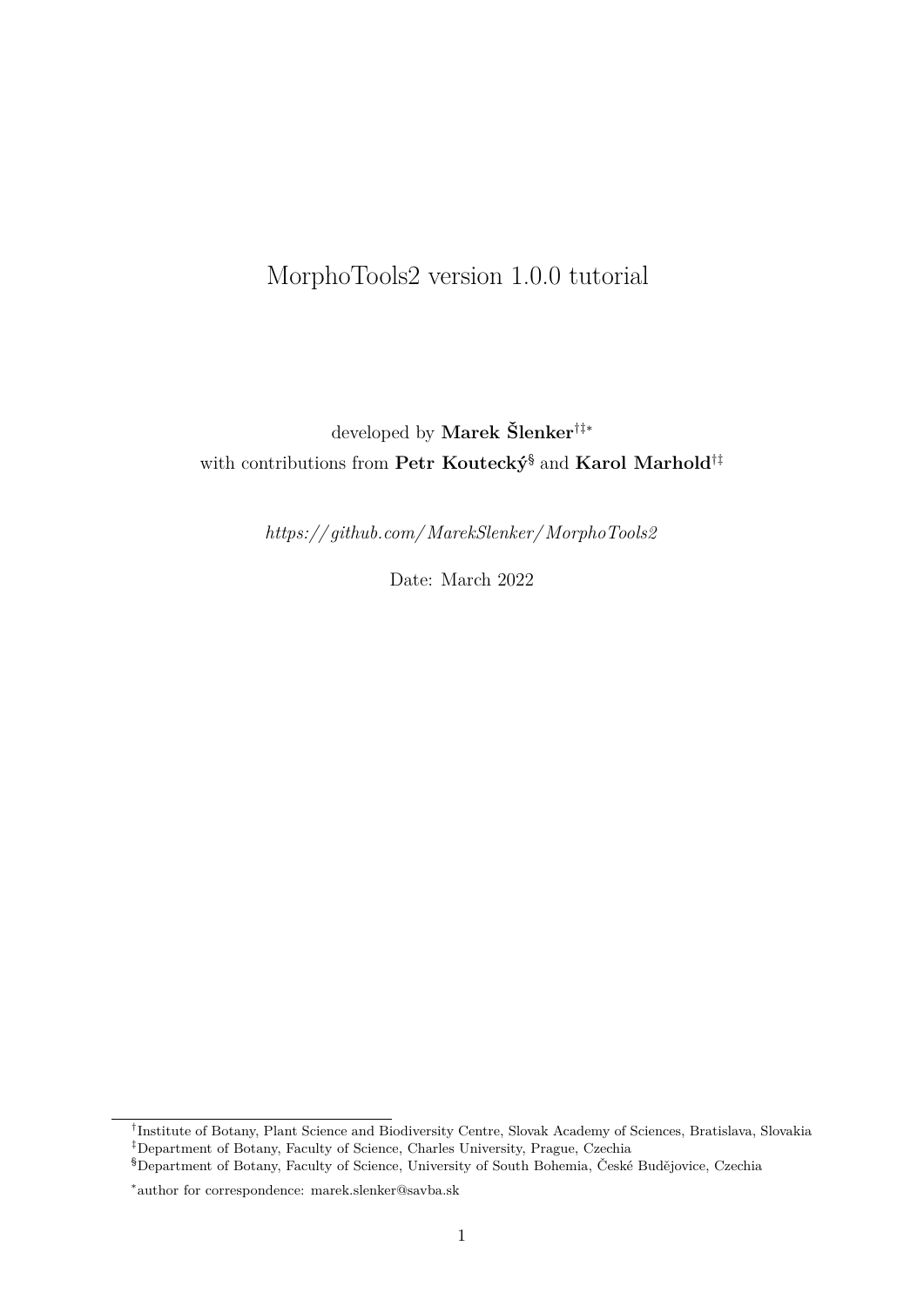## **Contents**

| 1. Introduction<br>3                                                                                               |    |  |  |  |  |  |  |  |  |  |
|--------------------------------------------------------------------------------------------------------------------|----|--|--|--|--|--|--|--|--|--|
| 2. Obtaining and installing the MorphoTools2 package                                                               | 3  |  |  |  |  |  |  |  |  |  |
| 3. Data import, checking and manipulation                                                                          | 3  |  |  |  |  |  |  |  |  |  |
| 3.1 Data import                                                                                                    | 3  |  |  |  |  |  |  |  |  |  |
|                                                                                                                    | 6  |  |  |  |  |  |  |  |  |  |
|                                                                                                                    | 6  |  |  |  |  |  |  |  |  |  |
|                                                                                                                    | 7  |  |  |  |  |  |  |  |  |  |
|                                                                                                                    | 7  |  |  |  |  |  |  |  |  |  |
| 3.3 Data transformation $\ldots \ldots \ldots \ldots \ldots \ldots \ldots \ldots \ldots \ldots \ldots \ldots$<br>8 |    |  |  |  |  |  |  |  |  |  |
|                                                                                                                    | 10 |  |  |  |  |  |  |  |  |  |
|                                                                                                                    | 11 |  |  |  |  |  |  |  |  |  |
|                                                                                                                    | 12 |  |  |  |  |  |  |  |  |  |
|                                                                                                                    | 12 |  |  |  |  |  |  |  |  |  |
|                                                                                                                    | 12 |  |  |  |  |  |  |  |  |  |
|                                                                                                                    | 14 |  |  |  |  |  |  |  |  |  |
|                                                                                                                    | 14 |  |  |  |  |  |  |  |  |  |
| 4. Hierarchical clustering                                                                                         | 15 |  |  |  |  |  |  |  |  |  |
| 5. Principal component analysis (PCA)                                                                              | 16 |  |  |  |  |  |  |  |  |  |
| 6. Principal coordinate analysis (PCoA)                                                                            | 23 |  |  |  |  |  |  |  |  |  |
| 7. Non-metric multidimensional scaling (NMDS)                                                                      | 24 |  |  |  |  |  |  |  |  |  |
| 8. Stepwise discriminant analysis                                                                                  | 25 |  |  |  |  |  |  |  |  |  |
| 9. Canonical discriminant analysis (CDA)                                                                           | 26 |  |  |  |  |  |  |  |  |  |
|                                                                                                                    | 31 |  |  |  |  |  |  |  |  |  |
| 10. Classificatory discriminant analysis                                                                           | 33 |  |  |  |  |  |  |  |  |  |
|                                                                                                                    | 35 |  |  |  |  |  |  |  |  |  |
|                                                                                                                    | 36 |  |  |  |  |  |  |  |  |  |
|                                                                                                                    | 37 |  |  |  |  |  |  |  |  |  |
| 10.4 Classification of sample individuals based on an independent training set<br>38                               |    |  |  |  |  |  |  |  |  |  |
| Further reading<br>39                                                                                              |    |  |  |  |  |  |  |  |  |  |
| References                                                                                                         | 40 |  |  |  |  |  |  |  |  |  |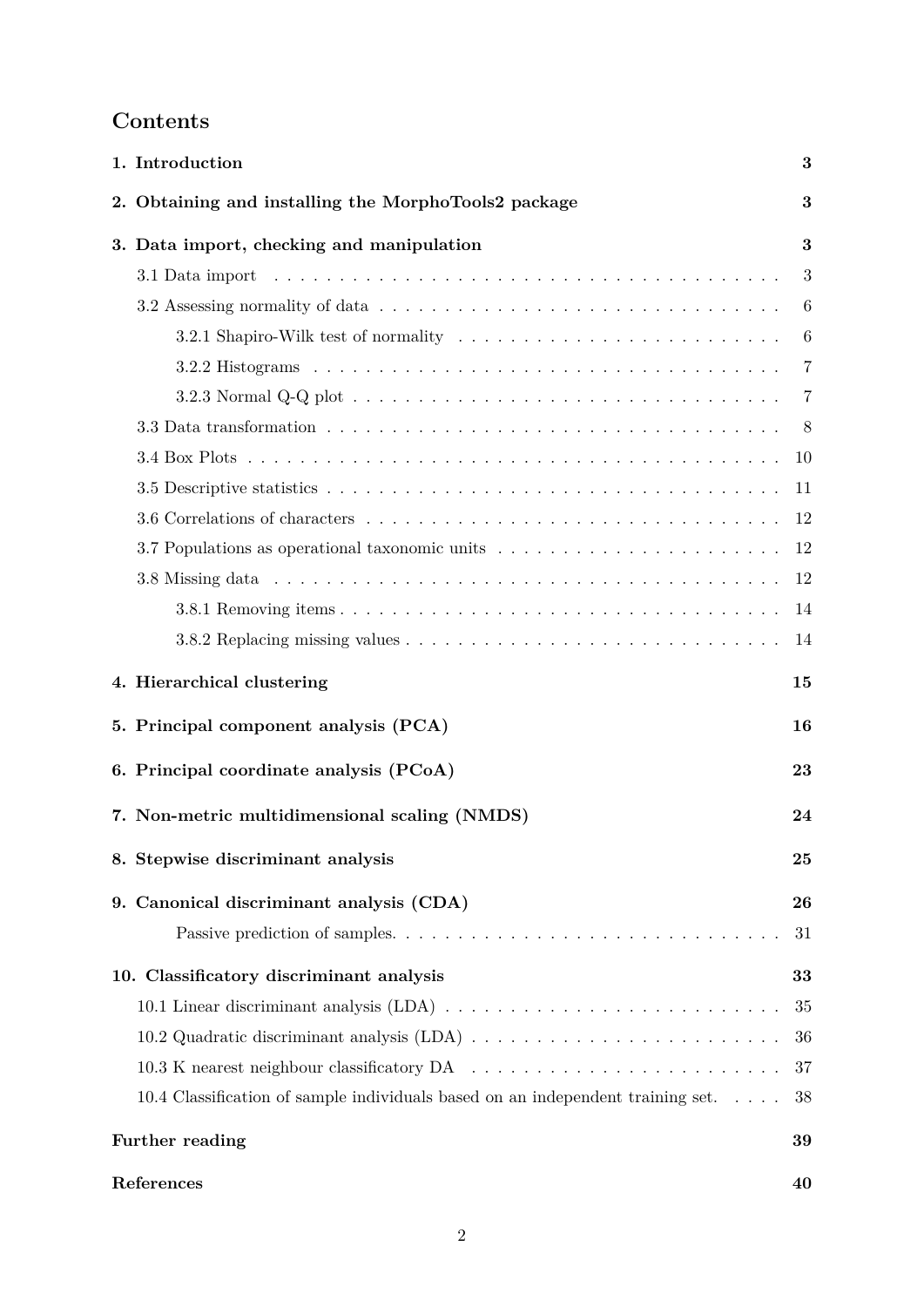## <span id="page-2-0"></span>**1. Introduction**

The package MorphoTools2 is intended for multivariate analyses of morphological data. At the moment, various necessary tools are scattered across several R packages. This package wraps available statistical and graphical tools and provides a comprehensive framework for checking and manipulating input data, performing core statistical analyses and running a wide palette of functions designed to visualize results, making the workflow convenient and fast.

## <span id="page-2-1"></span>**2. Obtaining and installing the MorphoTools2 package**

The R console and base system can be downloaded from [http://www.r-project.org.](http://www.r-project.org) Once R is installed, MorphoTools2 can be installed and loaded by typing the following commands into the R console:

```
install.packages("MorphoTools2")
library("MorphoTools2")
```
To get the latest version of the MorphoTools2 package, install it using the devtools::install\_github() function from the devtools package.

```
install.packages("devtools")
devtools::install_github("MarekSlenker/MorphoTools2")
```
After quitting or restarting R, the package needs to be loaded again (using the library function as shown above).

## <span id="page-2-2"></span>**3. Data import, checking and manipulation**

As with any statistical software, the first task is to import raw data. However, raw data may contain errors (e.g. typos in numbers or decimal points) and missing values which should be corrected or removed. One should also consider removing very highly correlated characters that could distort the results of some multivariate analyses. Moreover, an assessment of the normality of distribution of data is a prerequisite for some statistical tests. If this assumption is not met, the distribution of data can be improved by transformation, or non-parametric methods that do not require normality of distribution of data can be preferred. The following chapters go through these issues and end up with a cleaned-up dataset ready for exploring the morphological differentiation among taxa (or any defined groups).

### <span id="page-2-3"></span>**3.1 Data import**

Data can be imported from plain text files (tab-, comma-, or space-delimited, see below) or from spreadsheet files. The following structure of input data is required:

- the first row containing variable names;
- rows each containing values for a single individual sample or any other kind of sampling unit;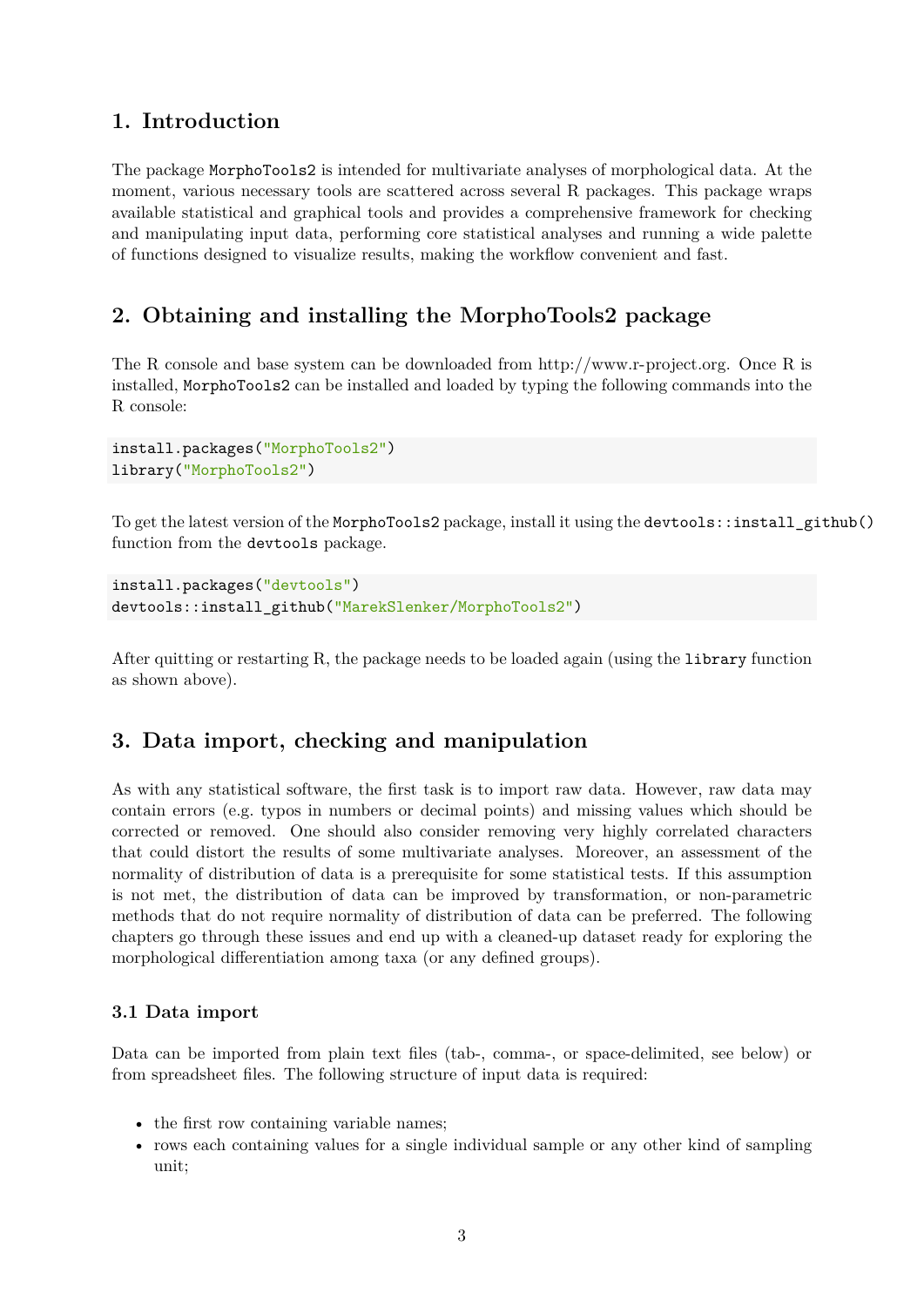• the first three columns containing unique identifiers of individuals, populations and  $\text{taxa/groups}$  (named "ID", "Population" and "Taxon")<sup>[1](#page-3-0)</sup>; and

| ID.              | Population       | Taxon | <b>SN</b> | SF   | <b>ST</b> | SFT  | LL   | LW  | LLW  |
|------------------|------------------|-------|-----------|------|-----------|------|------|-----|------|
| RTE <sub>1</sub> | RTE              | hybr  | 35.2      | 23.6 | 58.8      | 0.4  | 11.2 | 3.9 | 2.87 |
| RTE <sub>2</sub> | <b>RTE</b>       | hybr  | 39        | 11.8 | 50.8      | 0.23 | 7.2  | 2.6 | 2.77 |
| <b>RUS112</b>    | <b>RUS</b>       | hybr  | 24.8      | 23.4 | 48.2      | 0.49 | 7.1  | 2.8 | 2.54 |
| <b>RUS113</b>    | <b>RUS</b>       | hybr  | 30        | 25.5 | 55.5      | 0.46 | 10.2 | 3.7 | 2.76 |
| OLE1272          | OLE1             | ps    | 48.6      | 6.3  | 54.9      | 0.11 | 8.6  | 3.8 | 2.26 |
| <b>OLE1273</b>   | OLE1             | ps    | 58.1      | 10   | 68.1      | 0.15 | 11.2 | 3.7 | 3.03 |
| <b>OLE1274</b>   | OLE <sub>1</sub> | ps    | 30.7      | 26.6 | 57.3      | 0.46 | 7.9  | 3.1 | 2.55 |
| STGH309          | <b>STGH</b>      | ps    | 77.1      | 15.5 | 92.6      | 0.17 | 11.6 | 3.9 | 2.97 |
| STGH310          | STGH             | ps    | 35.6      | 19.2 | 54.8      | 0.35 | 9.5  |     | NΑ   |

• the fourth and next columns holding values of morphological characters<sup>[2](#page-3-1)</sup>.

Use underscores () instead of spaces, and avoid special characters (e.g. punctuation marks). Missing values have to be represented as empty cells or by the text NA (without quotes).

In this tutorial, we will use the centaurea dataset, containing measurements of 25 morphological characters of three diploid species of the *Centaurea phrygia* complex: *C. phrygia* s.str. (abbreviated "ph"), *C. pseudophrygia* ("ps") and *C. stenolepis* ("st") and the putative hybrid of the last two species abbreviated as "hybr" (for details, see Koutecký, 2015). The centaurea dataset is included with this package. Execute the command data(centaurea) to load this data to the R workspace.

#### data(centaurea)

In general, morphological data can be imported using the read.morphodata() function, pro-viding a path to the data<sup>[3](#page-3-2)</sup>. The argument dec stands for the character used in the file for the decimal separator, and sep is the column delimiter character, usually a blank space "", comma "," or tab "\t". The default values are a dot and a tab ("\t"), respectively, and these may be omitted from the function call. To read data from clipboard (select cells in the spreadsheet, press  $Ctrl + C$ ), set file = "clipboard".

```
centaurea = read.morphodata(file = "<PATH>/centaurea.txt", dec = ".", sep = "\t")
centaurea = read.morphodata(file = "clipboard")
```
<span id="page-3-0"></span><sup>&</sup>lt;sup>1</sup>If the **population level is missing or inapplicable** (e.g. more than one individual only in some populations and/or very low number of individuals per population), copy the values from the "ID" column to the "Population" column. This will allow analysing such data by most methods except analyses considering the population level.

<span id="page-3-1"></span><sup>&</sup>lt;sup>2</sup>The morphological characters can be quantitative, binary (coded as  $0/1$ ), or multi-state ordered categorical (semiquantitative, rank-ordered) characters (e.g.  $1 = \text{small}$ ,  $2 = \text{medium}$ ,  $3 = \text{large}$ , where change from state 1 to 3 is more costly than change from 1 to 2). By contrast, unordered categorical (qualitative, nominal) characters (e.g. describing colour:  $1 = \text{red}, 2 = \text{green}, 3 = \text{blue}$ ) are not applicable in most analyses (e.g. principal component or discriminant analyses). If there is a reason to include such unordered multistate characters, these characters either have to be coded as binary characters as follows: redFlowers  $(0/1)$ , greenFlowers  $(0/1)$ , blueFlowers (0/1), or, in some cases, coefficients for mixed data (e.g. the Gower coefficient) should be used.

<span id="page-3-2"></span><sup>3</sup>**Example dataset** in txt and xlsx formats are stored in the "extdata" directory of the MorphoTools2 package installation directory. To find the path to the package location run system.file("extdata", package = "MorphoTools2").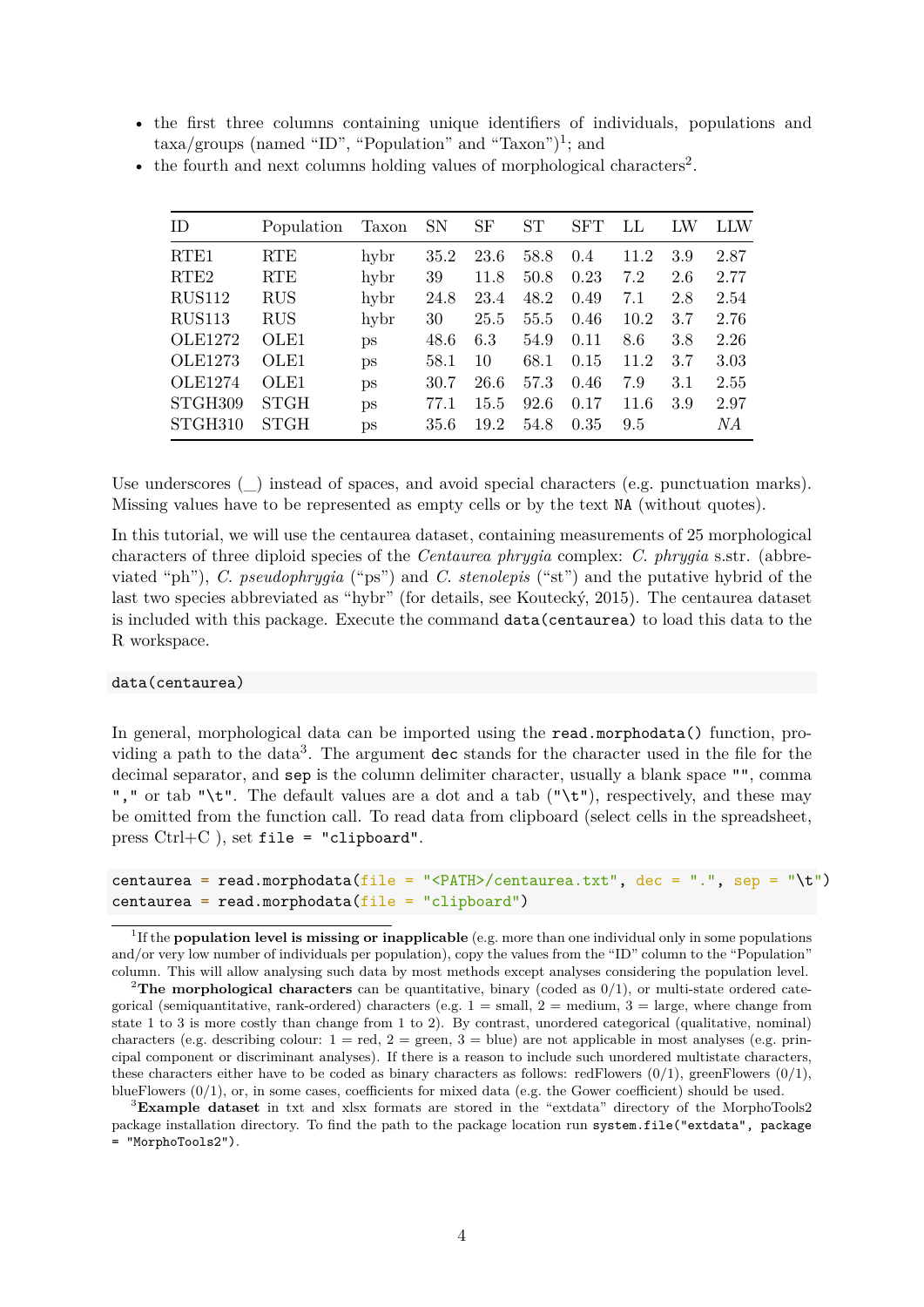The dataset now exists as a morphodata object in R. The morphodata object, like other objects used later, is defined as a list. In R, lists act as containers for data. Elements stored in the morphodata object can be referenced by the \$ notation. Type centaurea\$ and press the tab key to see the contained elements. The command centaurea\$Taxon prints the values to the R console. Run ?morphodata to see the structure of a morphodata object. Alternatively, the following commands display basic information about the dataset or show data in the data viewer.

```
summary(centaurea)
```

```
#> Object of class 'morphodata'
#> - contains 33 populations
#> - contains 4 taxa (defined groups)
#>
#> Populations: BABL, BABU, BOL, BRT, BUK, CERM, CERV, CZLE, DEB, DOM, DUB, HVLT, KASH,
#> KOT, KOZH, KRO, LES, LIP, MIL, NEJ, NSED, OLE1, OLE2, PREL, PRIS, PROS, RTE, RUS,
#> SOK, STCV, STGH, VIT, VOL
#> Taxa (defined groups): hybr, ph, ps, st
```

```
samples(centaurea)
```

| # $>$ |                    | [1] "BABL1146" "BABL1147" "BABL1148" "BABL1149" |            |                                                              | "BABL1150" "BABL1151" |            |
|-------|--------------------|-------------------------------------------------|------------|--------------------------------------------------------------|-----------------------|------------|
| #     |                    | [7] "BABL1152" "BABL1153" "BABL1154"            |            | "BABL1155"                                                   | "BABL1156"            | "BABL1157" |
|       |                    | #> [13] "BABL1158" "BABL1159"                   | "BABL1164" | "BABL1165"                                                   | "BABL1166"            | "BABL1170" |
|       | #> [19] "BABL1171" | "BABL1174"                                      | "BABU834"  | "BABU835"                                                    | "BABU836"             | "BABU837"  |
|       | #> [25] "BABU838"  | "BABU839"                                       | "BABU840"  | "BABU841"                                                    | "BABU842"             | "BABU843"  |
|       | #> [31] "BABU845"  | "BABU848"                                       | "BABU851"  | <i>"BABU852"</i>                                             | "BABU854"             | "BABU855"  |
|       | #> [37] "BABU856"  | "BABU857"                                       | "BABU859"  | "BABU860"                                                    | "BOL1176"             | "BOL1177"  |
|       | #> [43] "BOL1178"  | "BOL1179"                                       | "BOL1180"  | "BOL1181"                                                    | "BOL1182"             | "BOL1183"  |
|       | #> [49] "BOL1184"  | "BOL1185"                                       | "BOL1186"  | "BOL1187"                                                    | "BOL1188"             | "BOL1189"  |
|       | #> [55] "BOL1190"  | "BOL1191"                                       | "BOL1192"  | "BOL1193"                                                    | "BOL1194"             | "BOL1200"  |
|       | #> [61] "BRT1773"  | "BRT1774"                                       | "BRT1775"  | "BRT1778"                                                    | "BRT1779"             | "BRT1780"  |
|       | #> [67] "BRT1781"  | "BRT1782"                                       | "BRT1783"  | "BRT1784"                                                    | "BRT1785"             | "BRT1788"  |
|       | #> [73] "BRT1792"  | "BRT1794"                                       | "BRT1795"  | "BRT1797"                                                    | "BRT1798"             | "BRT1799"  |
|       |                    |                                                 |            | #> [ reached getOption("max.print") -- omitted 574 entries ] |                       |            |

```
populations(centaurea)
```
*#> [1] "BABL" "BABU" "BOL" "BRT" "BUK" "CERM" "CERV" "CZLE" "DEB" "DOM" #> [11] "DUB" "HVLT" "KASH" "KOT" "KOZH" "KRO" "LES" "LIP" "MIL" "NEJ" #> [21] "NSED" "OLE1" "OLE2" "PREL" "PRIS" "PROS" "RTE" "RUS" "SOK" "STCV" #> [31] "STGH" "VIT" "VOL"*

taxa(centaurea) *#> [1] "hybr" "ph" "ps" "st"*

characters(centaurea) *#> [1] "SN" "SF" "ST" "SFT" "LL" "LW" "LLW" "LM" "LBA" "LBS" "LS" "IL" #> [13] "IW" "ILW" "CG" "ML" "MW" "MLW" "MF" "IS" "IV" "AL" "AW" "ALW" #> [25] "AP"*

viewMorphodata(centaurea)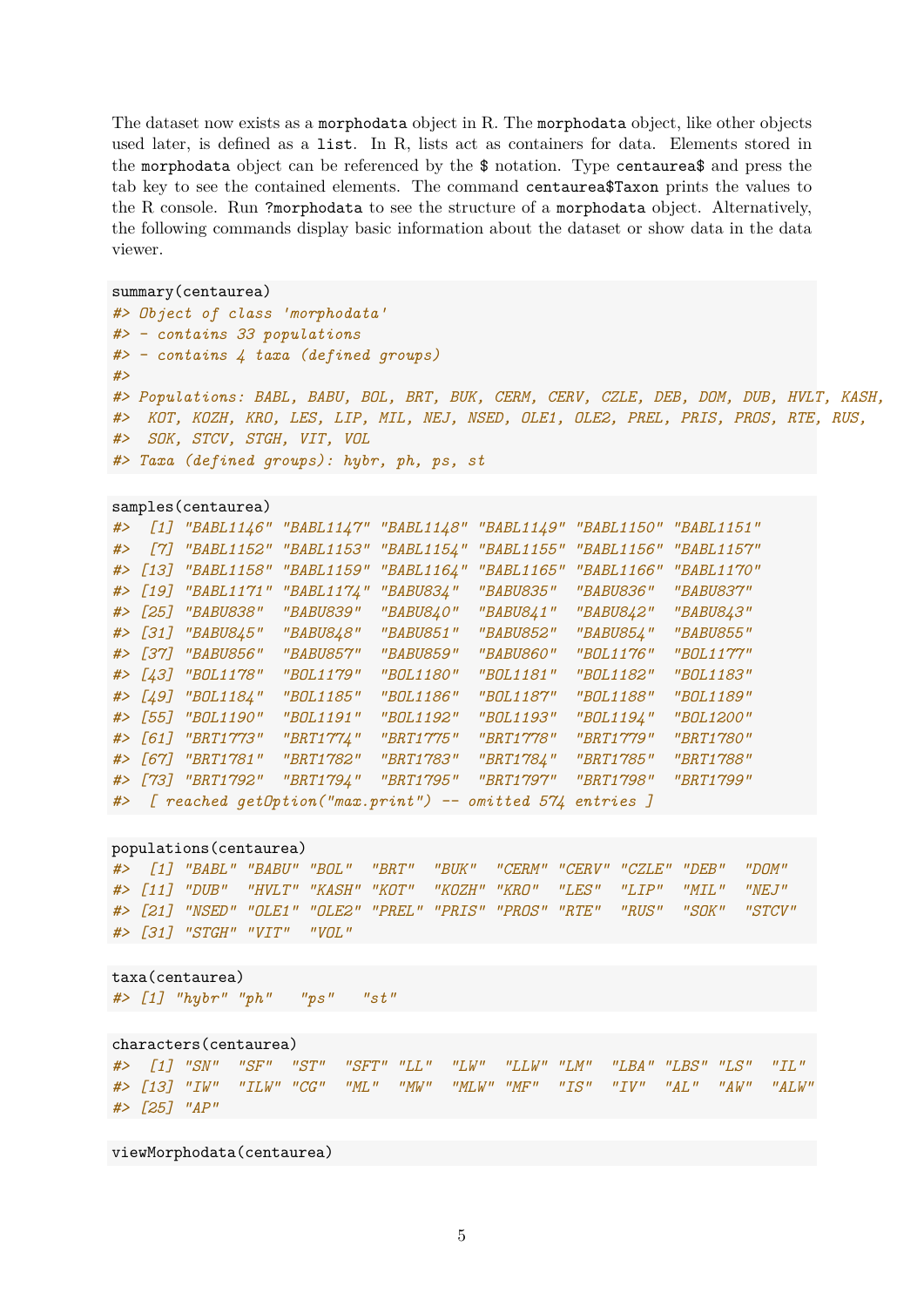### <span id="page-5-0"></span>**3.2 Assessing normality of data**

An assessment whether the data are approximately normally distributed is a prerequisite for many statistical tests, even though many analyses are quite robust to moderate deviations from normality. Out of the analyses used here, normality of distribution is required by Pearson's correlation coefficient and discriminant analysis (both canonical and linear or quadratic classificatory analysis). The normality of distribution of data is not an inevitable assumption of hierarchical clustering, principal component analysis, principal coordinates analysis or nonmetric multidimensional scaling.

There are two main approaches to assessing normality: numerical and graphical. Please note that, although all methods available in the MorphoTools2 package are presented here, there is no need to use all these methods at once.

### <span id="page-5-1"></span>**3.2.1 Shapiro-Wilk test of normality**

The normality of distribution of each character at the level of a taxon can be tested using the Shapiro-Wilk statistic. If the calculated p-value of a certain character is below a set threshold  $(0.05$  is the default, but this can be changed using the **p**. **value** argument), we can reject the null hypothesis that characters are normally distributed. The default behaviour is to print only *normally distributed* or *NOT normally distributed* as the result, but setting the p.value to NA displays the exact p-values.

```
shapiroWilkTest(centaurea)
```

| # |             |  | h y b r                                                                           |  | ph |  | $p_{\mathcal{S}}$ |
|---|-------------|--|-----------------------------------------------------------------------------------|--|----|--|-------------------|
|   | # > SN      |  | NOT normally distributed NOT normally distributed normally distributed            |  |    |  |                   |
|   | # > SF      |  | NOT normally distributed NOT normally distributed NOT normally distributed        |  |    |  |                   |
|   | # > ST      |  | NOT normally distributed NOT normally distributed NOT normally distributed        |  |    |  |                   |
|   |             |  | #> SFT NOT normally distributed NOT normally distributed NOT normally distributed |  |    |  |                   |
|   | #           |  | normally distributed normally distributed NOT normally distributed                |  |    |  |                   |
|   | $#$ > $LW$  |  | normally distributed normally distributed normally distributed                    |  |    |  |                   |
|   | $#$ > $LLW$ |  | normally distributed NOT normally distributed NOT normally distributed            |  |    |  |                   |
| # |             |  | st                                                                                |  |    |  |                   |
|   |             |  | #> SN NOT normally distributed                                                    |  |    |  |                   |
|   |             |  | #> SF NOT normally distributed                                                    |  |    |  |                   |
|   |             |  | #> ST NOT normally distributed                                                    |  |    |  |                   |
|   |             |  | #> SFT NOT normally distributed                                                   |  |    |  |                   |
|   |             |  | #> LL NOT normally distributed                                                    |  |    |  |                   |
|   |             |  | #> LW NOT normally distributed                                                    |  |    |  |                   |
|   |             |  | #> LLW NOT normally distributed                                                   |  |    |  |                   |
|   |             |  | #> [ reached 'max' / getOption("max.print") -- omitted 18 rows ]                  |  |    |  |                   |

Because the results are rather extensive (depending on the number of groups and characters), they can be assigned to an object and exported to the clipboard or a file using the exportRes() function. This function is designed to export the results in a spreadsheet-like form. If needed, the default decimal separator (dec) and column delimiter character (sep) can be changed using the respective arguments; see the exportRes() function's documentation for details.

```
swTest = shapiroWilkTest(centaurea)
exportRes(swTest, file = "clipboard")
exportRes(swTest, file = "D:/Projects/Centaurea/morpho/shapiroWilkTest.txt")
```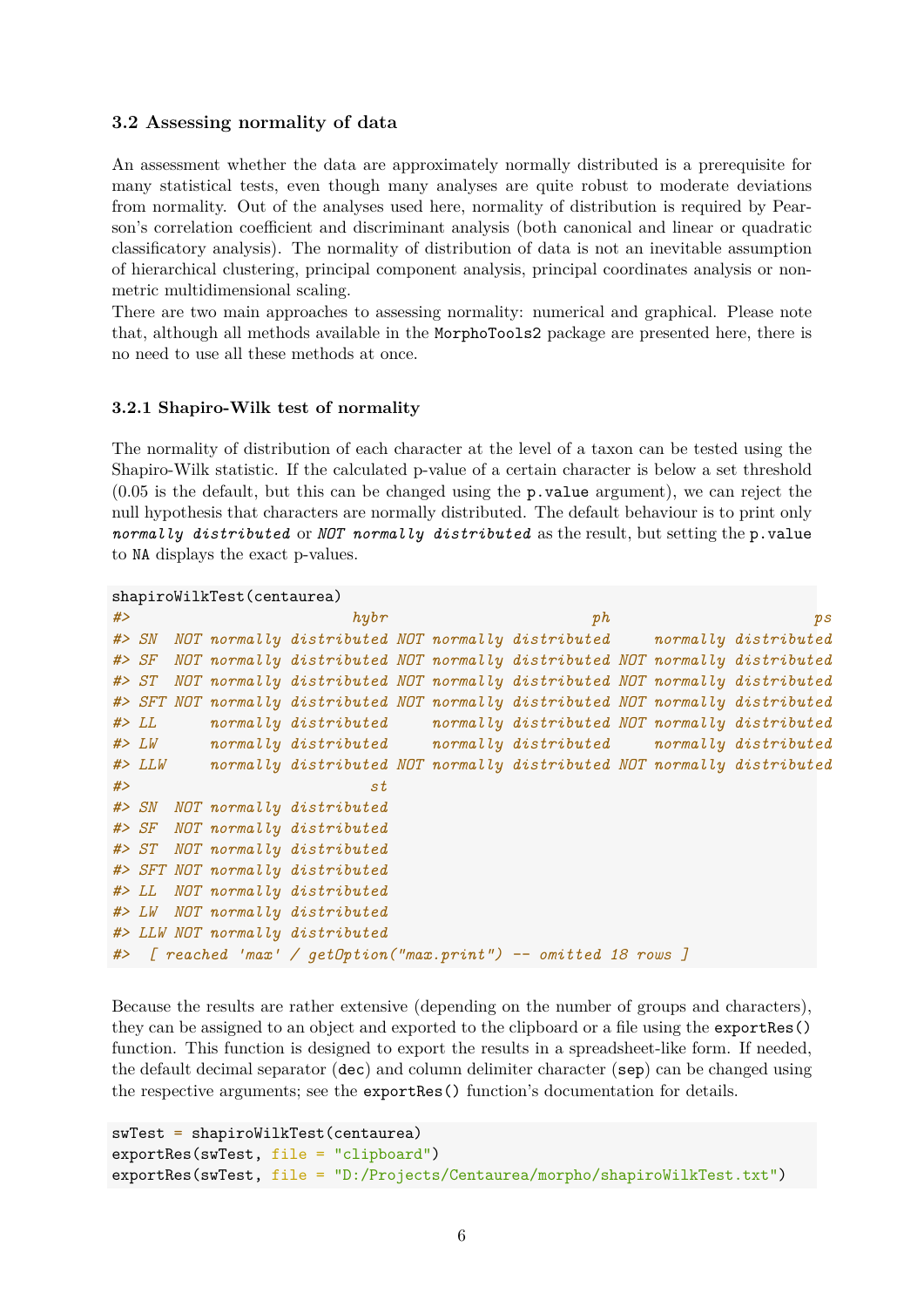### <span id="page-6-0"></span>**3.2.2 Histograms**

Histograms are a traditional way of displaying the shape of the distribution of data. The function histCharacter() displays the within-group distribution of values of a particular character for each taxon. The density curve smoothing of the histogram (black) and the normal distribution curve (red) are drawn as default but can be removed by setting the densityLine and normDistLine arguments to FALSE. Missing data are omitted.



To save histograms for all characters with default settings to a new folder (in the working directory), use the histAll() function.

histAll(centaurea, folderName = "histograms")

#### <span id="page-6-1"></span>**3.2.3 Normal Q-Q plot**

The normal Q-Q plot is another graphical method of assessing normality. The points should lie as close to the line as possible, with no obvious pattern of deviation from the line. Deviations from this line correspond to various types of non-normality.

The function qqnormCharacter() draws a Q-Q plot for each taxon and a particular character. The function qqnormAll() does the same for all characters (and save images to a new folder). Missing data are omitted.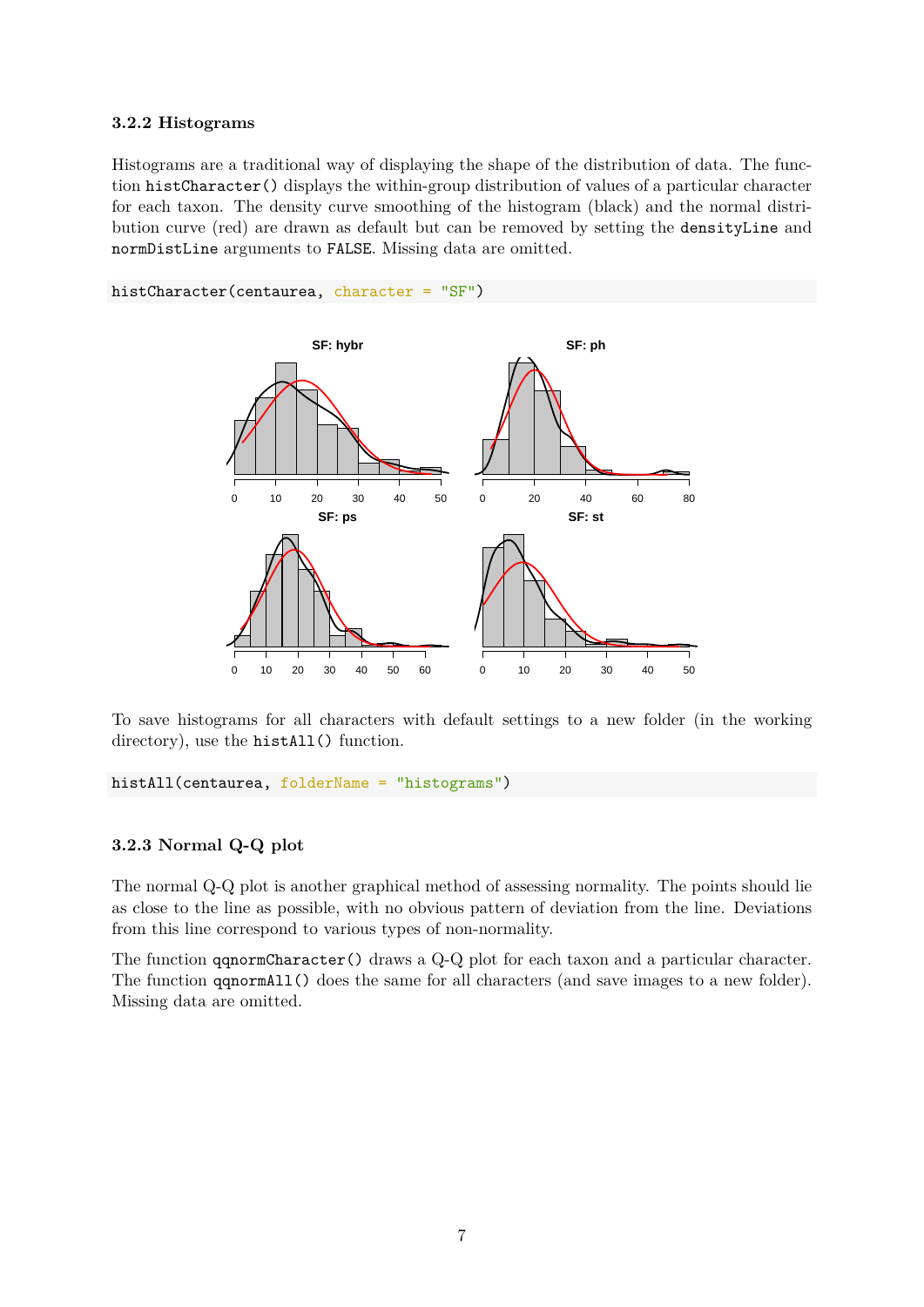#### qqnormCharacter(centaurea, character = "SF")



qqnormAll(centaurea, folderName = "qqnormPlots")

Most of the characters in the centaurea dataset do not have normal distribution. In general, there are two options: The distribution of data can be improved by transformation to make it more like normal, or non-parametric methods that do not require normality of distribution (Spearman's correlation coefficient instead of Pearson's and k nearest neighbours classificatory discriminant analysis instead of linear or quadratic DA) may be preferred.

The transformation of data is addressed in the following section. However, in all following analyses, the original data are used and non-parametric methods preferred.

#### <span id="page-7-0"></span>**3.3 Data transformation**

The characters that deviate the most from the normal distribution can be transformed to improve their distribution (to make them normally distributed or at least to achieve lower deviation from normality). From the wide palette of applicable transformations (e.g. logarithmic, square root, cube root, arcsine), the one which improves the distribution of a particular character the most should be chosen. Note that, when using a log transformation, a constant should be added to all values to make them all positive before transformation if there are zero values in the data, because the argument of the logarithm can only take positive numbers. The arcsine transformation is often used for proportions and percentages (for values ranging from 0 to 1).

Transformation can be done using the transformCharacter() function, which, in addition to the data object, the name of the character to be transformed (character) and a new name for the transformed character (newName; not required), takes as argument an anonymous function (FUN), also known as a lambda expression. Without long explanation, this is where to place the function that will transforms the data. Transformed values will replace original values of the character, under the old or new name, if the newName argument is set.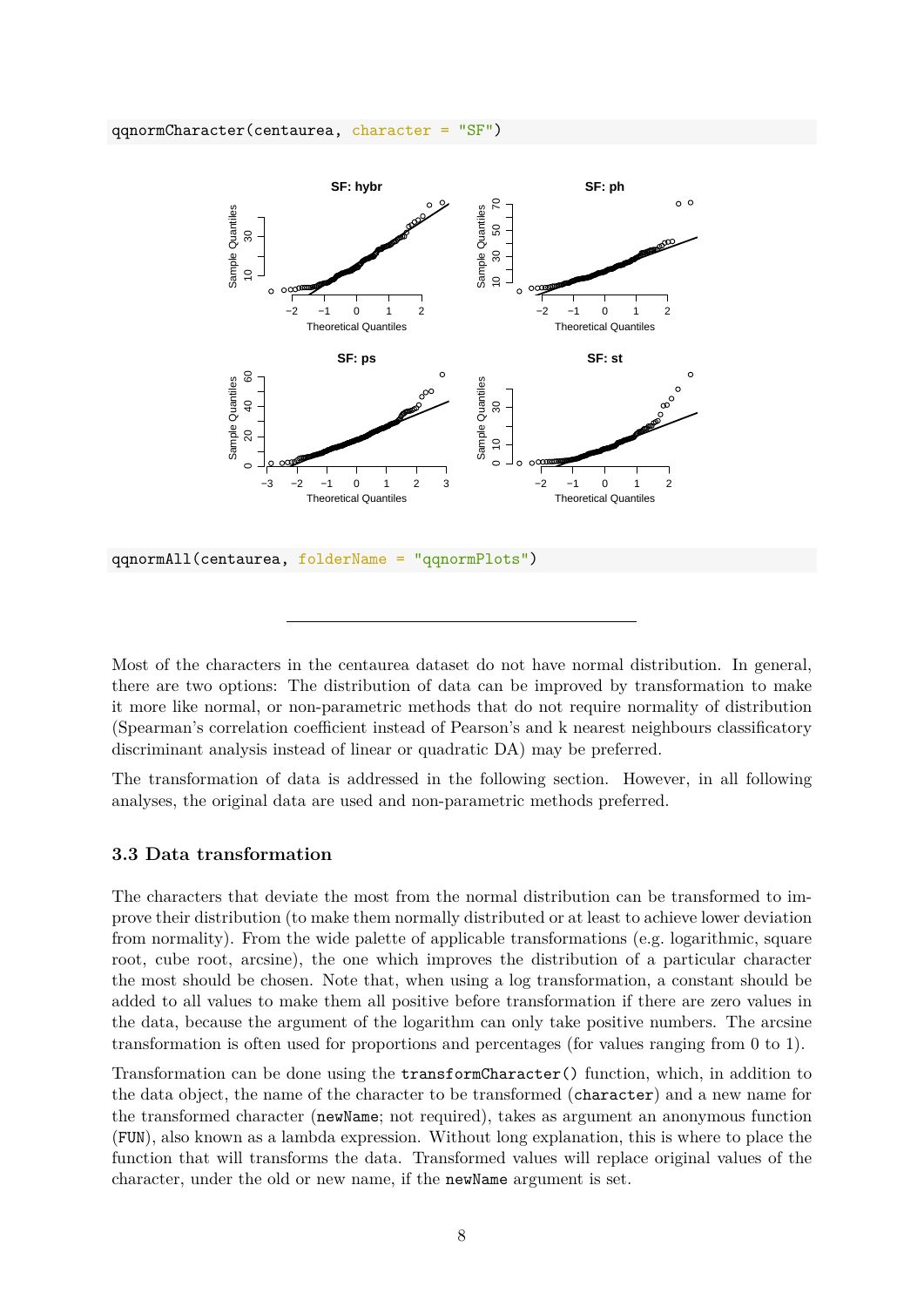As the transformCharacter() takes another function as an argument (FUN), there is an inexhaustible amount of potential transformations:

For a right-skewed (positive) distribution, the following can be used:

\* logarithmic transformation (natural): FUN = function(x)  $log(100*x+1)$ 

- \* logarithmic transformation (common): FUN =  $function(x)$  log10(100\*x+1)
- \* square root transformation: FUN =  $function(x)$  sqrt(x)
- \* cube root transformation: FUN =  $function(x)$   $x^(1/3)$
- \* arcsine transformation: FUN = function(x)  $asin(sqrt(x))$

For a left-skewed (negative) distribution, the following can be used:

- \* logarithmic transformation (natural): FUN = function(x)  $log((100*max(x)+1)-x)$
- \* logarithmic transformation (common): FUN =  $function(x)$  log10( $(100*max(x)+1)-x$ )
- \* square root transformation: FUN = function(x) sqrt( $(max(x)+1)-x$ )
- \* cube root transformation: FUN = function(x)  $((max(x)+1)-x)$ <sup>2</sup>(1/3)
- \* arcsine transformation: FUN = function(x)  $asin(sqrt((max(x))-x))$

As stated above, when applying a log transformation, a constant should be added to all values to make them all positive before transformation. However, log transformation (besides changing the shape of the distribution) also changes multiplication to sum (the values differ x-times vs differ by x). For small values of x, adding 1 significantly alters the original ratios, so when logtransforming small numbers, it is recommended to first multiply x by some constant (e.g. 100) and then add 1, as is shown in the examples above.

The following figure depicts the effects of different types of transformation on the same data.



So finally, to apply a square root transformation to character SF, the following code can be used.

```
centaurea = transformCharacter(centaurea, character = "SF", newName = "SF.sqrt",
                               FUN = function(x) sqrt(x))
```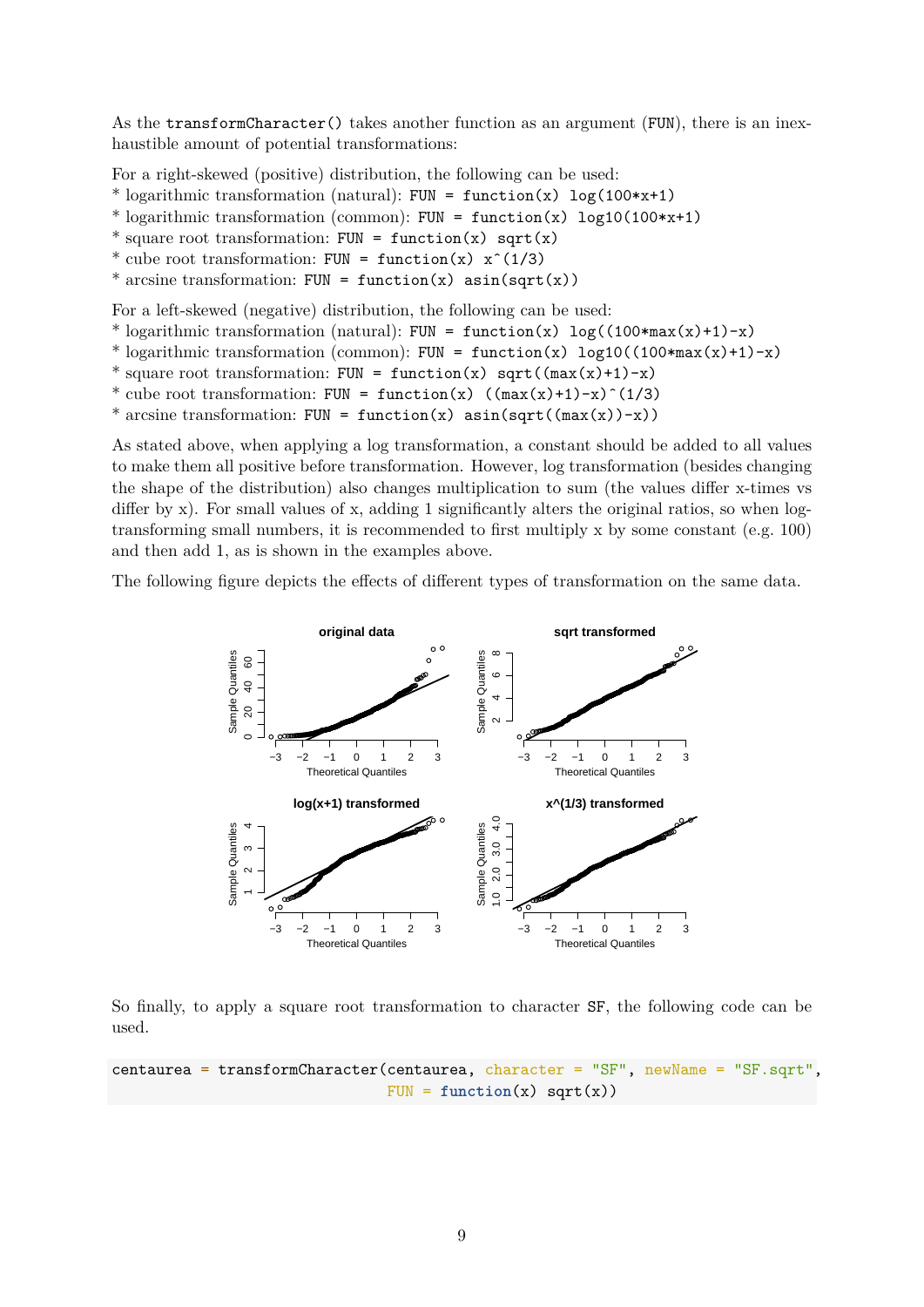### <span id="page-9-0"></span>**3.4 Box Plots**

Boxplots are a handy tool for detecting outlier values (potential typos, missing decimal points, etc.), between-species dissimilarities and critical morphological values discriminating among species.

Boxplots can be produced for a particular character using the boxplotCharacter() function or for all characters at once by invoking the boxplotAll() function, which saves all boxplots to a new folder in the working directory or other location. A box is drawn from the first to the third quartile (25th-75th percentiles), a horizontal line drawn inside denotes the median (50th percentile). The whiskers can be extended to the desired percentiles using the arguments lowerWhisker and upperWhisker. Missing data are omitted. Many graphic parameters can be set; run ?boxplotCharacter for details.

boxplotCharacter(centaurea, character="AL", col=c("blue","green","red","orange"))



boxplotCharacter(centaurea, character = "AL", pch =  $1$ ,  $lowerWhisker = 0.1, upperWhisker = 1)$ 

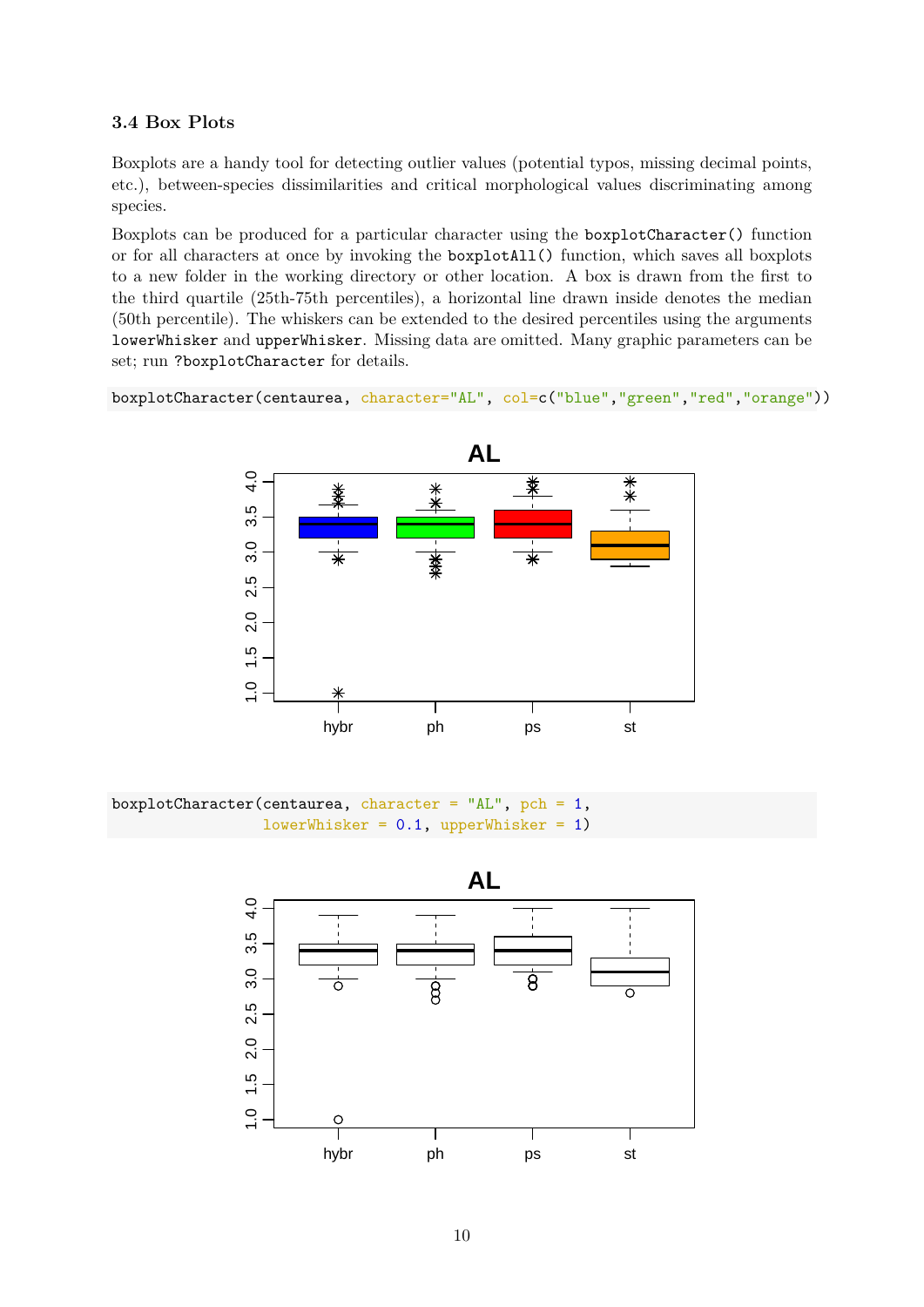```
boxplotCharacter(centaurea, character = "AL", outliers = FALSE,
                 frame = FALSE, horizontal = T, notch = TRUE)
```


The default behaviour is to plot outliers (as asterisks be default, but this can be changed in the pch argument; outliers = FALSE will suppress the plotting of outliers) and to show the trimmed range (omitting 10% of the most extreme values) using whiskers.

Boxplots for all characters with the default settings can be saved to a new folder (in the working directory) using the following command:

boxplotAll(centaurea, folderName = "boxplots")

#### <span id="page-10-0"></span>**3.5 Descriptive statistics**

The table of descriptive statistics is a less comfortable way of detecting outlier values. However, it can be used for reporting descriptive statistics for morphological characters. These statistics can be calculated at the levels of populations, taxa/groups or for the whole dataset, using the functions descrPopulation(), descrTaxon() or descrAll(), respectively.

Using the argument format, the desired output format can be specified. The keywords \$MEAN, \$SD, \$MIN, \$5%, \$25%, \$MEDIAN, \$75%, \$95% and \$MAX are then replaced by actual values. The default behaviour (format = NULL) is to produce a table with all values. Run ?descrTaxon for more details.

 $descrTaxon(centaurea, format = "($MEAN + $SD)", decimal places = 2)$ *#> group hybr ph ps st #> 1 format (MEAN ± SD) (MEAN ± SD) (MEAN ± SD) (MEAN ± SD) #> 2 N 120 160 240 132 #> 3 SN (48.32 ± 23.07) (45.22 ± 17.03) (49.07 ± 19.13) (55.47 ± 14.8) #> 4 SF (16.33 ± 9.83) (20.12 ± 10.21) (18.85 ± 9.08) (9.64 ± 7.96) #> 5 ST (64.65 ± 23.13) (65.34 ± 17.63) (67.93 ± 20.93) (65.11 ± 17.17) #> 6 SFT (0.27 ± 0.16) (0.31 ± 0.14) (0.29 ± 0.14) (0.14 ± 0.1) #> 7 LL (10.78 ± 2.56) (9.92 ± 2.41) (10.01 ± 2.17) (8.96 ± 2.32) #> [ reached 'max' / getOption("max.print") -- omitted 20 rows ]*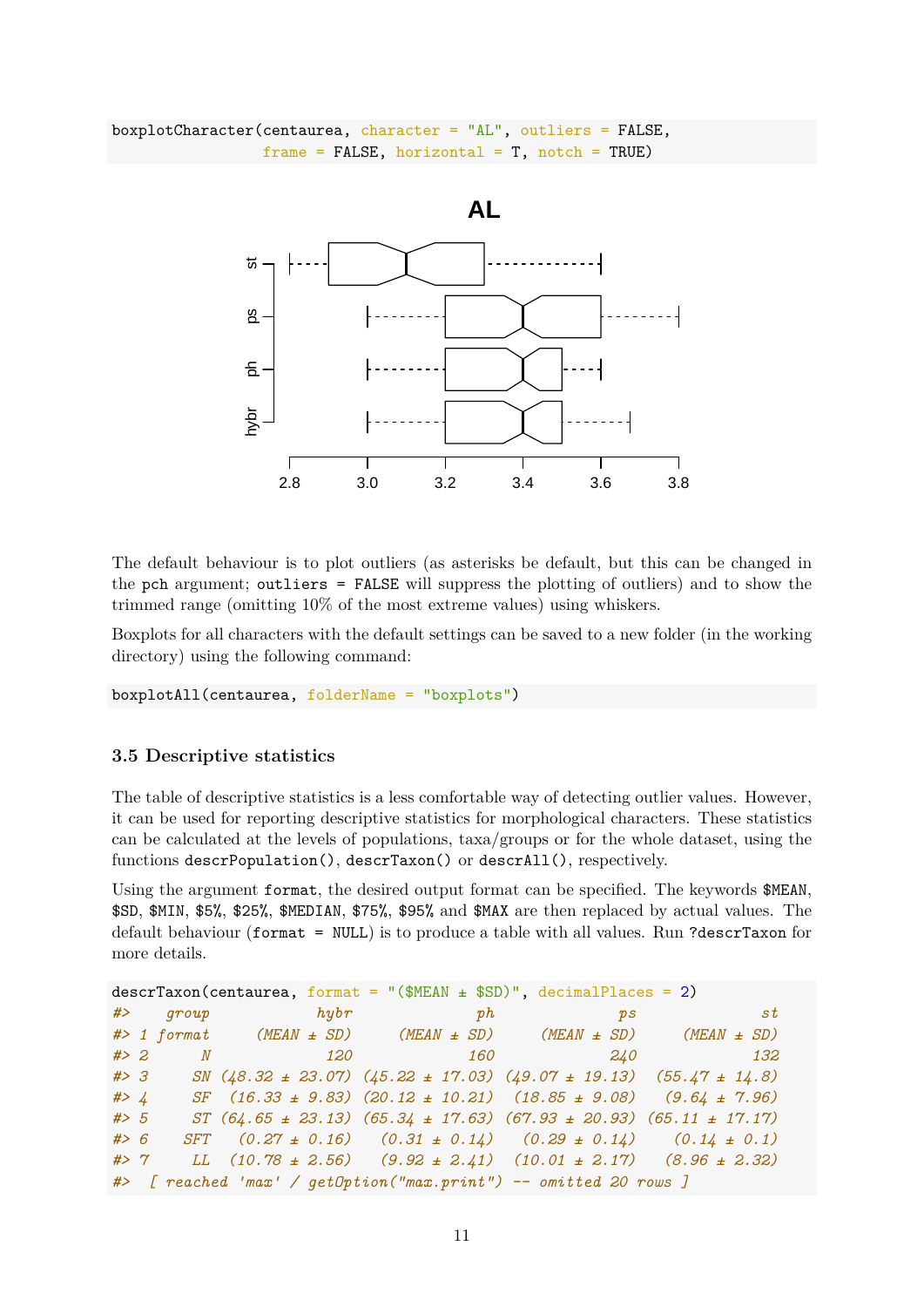The results can be assigned to an object and copied to the clipboard (this fails with extensive datasets) or exported to file, both using the exportRes() function.

```
descrTax = descrTaxon(centaurea, format = "$MEM + $SD", decimalPlaces = 2)
exportRes(descrTax, file = "clipboard")
exportRes(descrTax, file = "descrTax.txt")
```
Please note that some of the following statistical analyses require that no character is invariant in any taxon or group. If it is, a more common practice is to add a small constant (e.g. 0.000001) to some value instead of removing the whole character.

### <span id="page-11-0"></span>**3.6 Correlations of characters**

Highly correlated characters  $(r > 0.95)$  should not be used in discriminant analysis, as this can distort the results. The function cormat() calculates the correlation coefficients of the characters, be it Pearson's (default) or Spearman's (does not require normally distributed data). The results can be exported with the exportRes() function. One of the pair of highly correlated characters can be removed from the dataset using the removeCharacter() function, see below.

correlations.s = cormat(centaurea, method = "spearman") exportRes(correlations.s, file = "correlations.spearman.txt")

Significance tests are usually unnecessary for morphometric analysis. Anyway, if tests are needed, they can be performed using the cormatSignifTest() function.

correlations.s.signifTest = cormatSignifTest(centaurea, method = "spearman")

### <span id="page-11-1"></span>**3.7 Populations as operational taxonomic units**

To simplify the overall structure, especially with large datasets, using populations instead of individuals can be considered. This means that each population will be represented by averages of the individuals' values. Missing values will be ignored.

```
pops = populOTU(centaurea)
#> Warning: Unable to calculate the means of characters AL AW ALW AP in
#> populations LIP PREL. Values are NA.
```
There is a warning that the values of some characters are NA. How to deal with missing data is discussed in the following section.

### <span id="page-11-2"></span>**3.8 Missing data**

Missing values are not accepted in the majority of morphological analyses. The decision what to do with missing values is on the user. There are two options: remove or replace. However, before doing anything else, let us have a look at the descriptive statistic about missing data, using the missingCharactersTable() and missingSamplesTable() functions. The amount of missing data can be summarized at various levels, namely "taxon", populations ("pop"), or individuals ("indiv").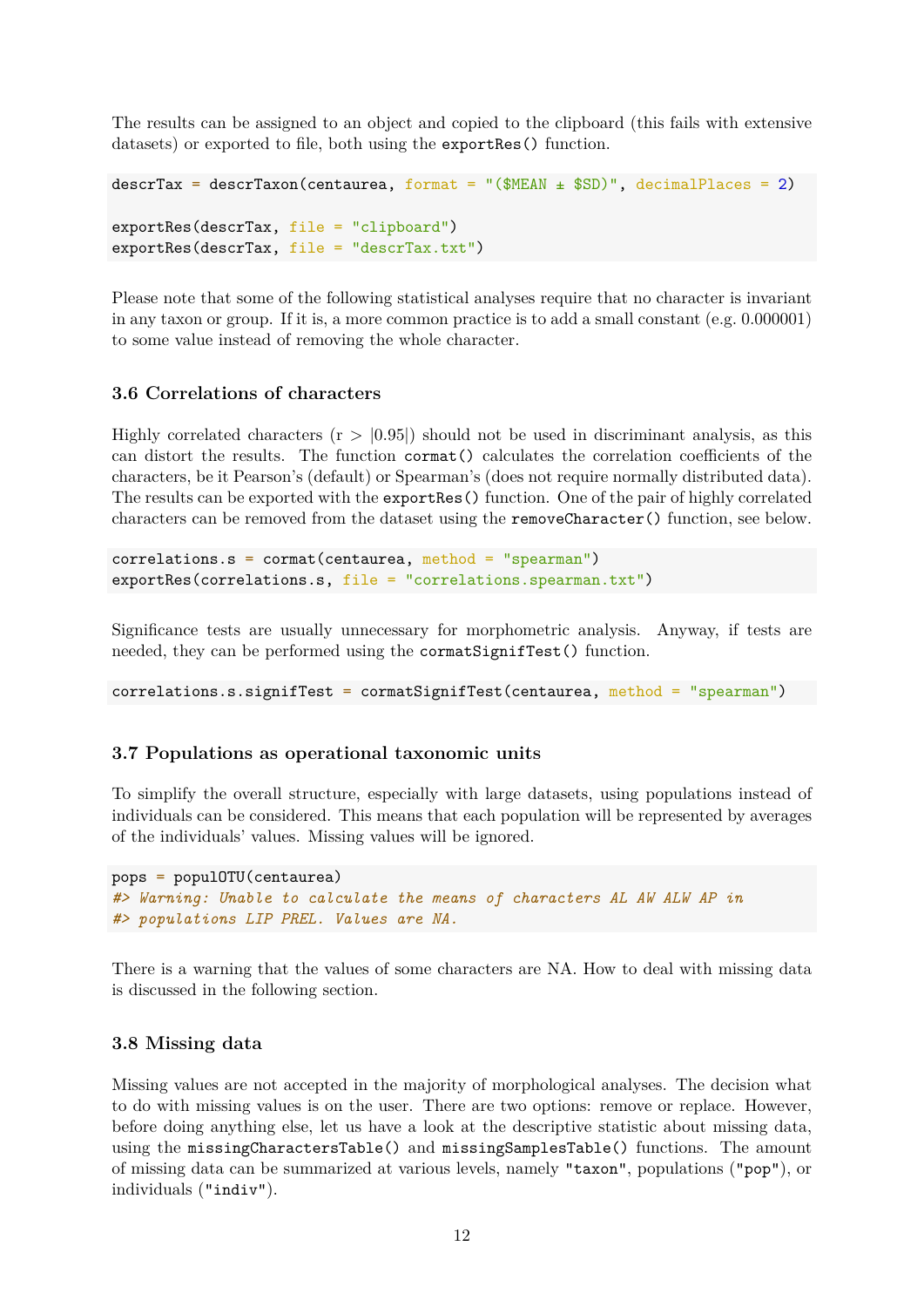|                                                  |        |             |         |       | <i># ror demonstration only. Not all populations are aisplayed.</i> |                |  |  |  |  |  |
|--------------------------------------------------|--------|-------------|---------|-------|---------------------------------------------------------------------|----------------|--|--|--|--|--|
| missingCharactersTable(centaurea, level = "pop") |        |             |         |       |                                                                     |                |  |  |  |  |  |
| #>                                               |        |             |         |       | Population Taxon N missing. percentage missing. values              |                |  |  |  |  |  |
| # > 1                                            |        | BABU        | hybr 20 |       | 0.03                                                                | 16             |  |  |  |  |  |
| # > 2                                            |        | BOL         | ps 20   |       | 0.12                                                                | 60             |  |  |  |  |  |
| # > 3                                            |        | BUK         | ph 20   |       | 0.00                                                                | $\mathcal O$   |  |  |  |  |  |
| # > 4                                            |        | <i>CZLE</i> | ps 20   |       | 0.08                                                                | 40             |  |  |  |  |  |
| # > 5                                            |        | DEB         | hybr 20 |       | 0.00                                                                | $\mathcal O$   |  |  |  |  |  |
| #> 6                                             |        | <b>DOM</b>  |         | st 12 | 0.07                                                                | 20             |  |  |  |  |  |
| #> 7                                             |        | <b>DUB</b>  |         | st 20 | 0.08                                                                | 40             |  |  |  |  |  |
| #> 8                                             |        | KOT         | ph 20   |       | 0.00                                                                | 0              |  |  |  |  |  |
| # > 9                                            |        | KOZH        | ps 20   |       | 0.15                                                                | 76             |  |  |  |  |  |
|                                                  | # > 10 | LES         |         | st 20 | 0.00                                                                | $\mathcal O$   |  |  |  |  |  |
|                                                  | # > 11 | <i>LIP</i>  |         | st 20 | 0.16                                                                | 80             |  |  |  |  |  |
|                                                  | # > 12 | NEJ         | ph 20   |       | 0.01                                                                | $\overline{4}$ |  |  |  |  |  |
|                                                  | # > 13 | PREL        |         | st 20 | 0.16                                                                | 80             |  |  |  |  |  |
|                                                  | # > 14 | RTE         | hybr 20 |       | 0.09                                                                | 47             |  |  |  |  |  |
|                                                  | # > 15 | <b>RUS</b>  | hybr 20 |       | 0.00                                                                | $\mathcal O$   |  |  |  |  |  |
|                                                  | # > 16 | <i>STCV</i> |         | ph 20 | 0.11                                                                | 56             |  |  |  |  |  |
|                                                  | # > 17 | <b>VIT</b>  | hybr 20 |       | 0.05                                                                | 24             |  |  |  |  |  |
|                                                  | # > 18 | <b>VOL</b>  |         | st 20 | 0.02                                                                | 8              |  |  |  |  |  |

*# For demonstration only. Not all populations are displayed.*

*# For demonstration purposes only. Only a subset of data is displayed.* missingSamplesTable(centaurea, level = "pop")

| #>     |        |                    |                |                |                |                |                |                |                |           | Population N SN LS CG ML MF IS IV AP missing. percentage missing. values |                |
|--------|--------|--------------------|----------------|----------------|----------------|----------------|----------------|----------------|----------------|-----------|--------------------------------------------------------------------------|----------------|
| $#$ 1  |        | <b>BABU 20</b>     | 0              | 0              | 0              | $\overline{O}$ | 0              | 0              | 0              | 0.20      | 0.03                                                                     | 4              |
| #>2    |        | <b>BOL 20</b>      | $\overline{O}$ | 0              | $\mathcal O$   | $\mathcal O$   | 0              | 0              | $\overline{O}$ | 0.75      | 0.09                                                                     | 15             |
| #> 3   |        | <b>BUK 20</b>      | $\mathcal O$   | 0              | $\overline{O}$ | $\mathcal{O}$  | $\overline{O}$ | 0              | $\overline{O}$ | 0.00      | 0.00                                                                     | $\overline{O}$ |
| # > 4  |        | CZLE 20            | $\mathcal O$   | $\overline{O}$ | $\overline{O}$ | 0              | $\mathcal{O}$  | 0              |                | 0 0.50    | 0.06                                                                     | 10             |
| # > 5  |        | DEB 20             | $\mathcal O$   | $\overline{O}$ | $\overline{O}$ | $\mathcal O$   | $\mathcal{O}$  | 0              |                | 0 0.00    | 0.00                                                                     | $\mathcal O$   |
| #> 6   |        | DOM 12             | 0              | 0              | 0              | 0              | 0              | 0              |                | 0.0.42    | 0.05                                                                     | 5              |
| #> 7   |        | DUB <sub>20</sub>  | $\overline{O}$ | $\overline{O}$ | $\overline{O}$ | $\overline{O}$ | $\overline{O}$ | 0              |                | 0 0.50    | 0.06                                                                     | 10             |
| #> 8   |        | KOT 20             | $\mathcal O$   | $\overline{O}$ | $\overline{O}$ | $\mathcal{O}$  | $\mathcal{O}$  | $\overline{O}$ |                | 0 0.00    | 0.00                                                                     | $\overline{O}$ |
| # > 9  |        | KOZH 20            | $\mathcal{O}$  | $\overline{O}$ | $\overline{O}$ | $\overline{O}$ | $\mathcal{O}$  | 0              |                | 0 0.95    | 0.12                                                                     | 19             |
|        | # > 10 | <b>LES 20</b>      | $\mathcal O$   | 0              | 0              | $\mathcal O$   | 0              | 0              |                | 0 0.00    | 0.00                                                                     | $\mathcal O$   |
| # > 11 |        | LIP 20             | $\overline{O}$ | $\overline{O}$ | $\overline{O}$ | $\overline{O}$ | 0              | 0              |                | 0 1.00    | 0.12                                                                     | 20             |
|        | # > 12 | NEJ 20             | $\mathcal O$   | 0              | 0              | $\overline{O}$ | 0              | 0              |                | 0 0.05    | 0.01                                                                     | $\mathbf{1}$   |
|        | # > 13 | PREL 20            | $\mathcal O$   | 0              | $\overline{O}$ | $\mathcal O$   | $\overline{O}$ | $\mathcal O$   |                | $0\;1.00$ | 0.12                                                                     | 20             |
|        | # > 14 | RTE 20             | $\mathcal{O}$  | $\overline{O}$ | $\overline{O}$ | $\overline{O}$ | $\overline{O}$ | $\mathcal O$   |                | 0, 0.60   | 0.07                                                                     | 12             |
|        | # > 15 | <b>RUS 20</b>      | 0              | 0              | 0              | $\mathcal O$   | 0              | 0              |                | 0 0.00    | 0.00                                                                     | $\mathcal O$   |
|        | # > 16 | STCV <sub>20</sub> | $\mathcal O$   | $\overline{O}$ | $\overline{O}$ | $\overline{O}$ | $\mathcal{O}$  | $\overline{O}$ |                | 0 0.70    | 0.09                                                                     | 14             |
|        | # > 17 | VIT 20             | $\overline{O}$ | 0              | $\overline{O}$ | $\overline{O}$ | $\mathcal{O}$  | 0              |                | 0 0.30    | 0.04                                                                     | 6              |
|        | # > 18 | VOL 20             | $\overline{O}$ | $\overline{O}$ | $\overline{O}$ | $\overline{O}$ | $\mathcal{O}$  | 0              |                | 0 0.10    | 0.01                                                                     | 2              |

As indicated by the warnings above, populations LIP and PREL have the highest percentages of missing values in morphological characters (16%; 80 values per population are missing). The latter table shows that the characters AL, AW, ALW and AP are completely missing in these populations and 95% samples of population KOZH lack values of these characters.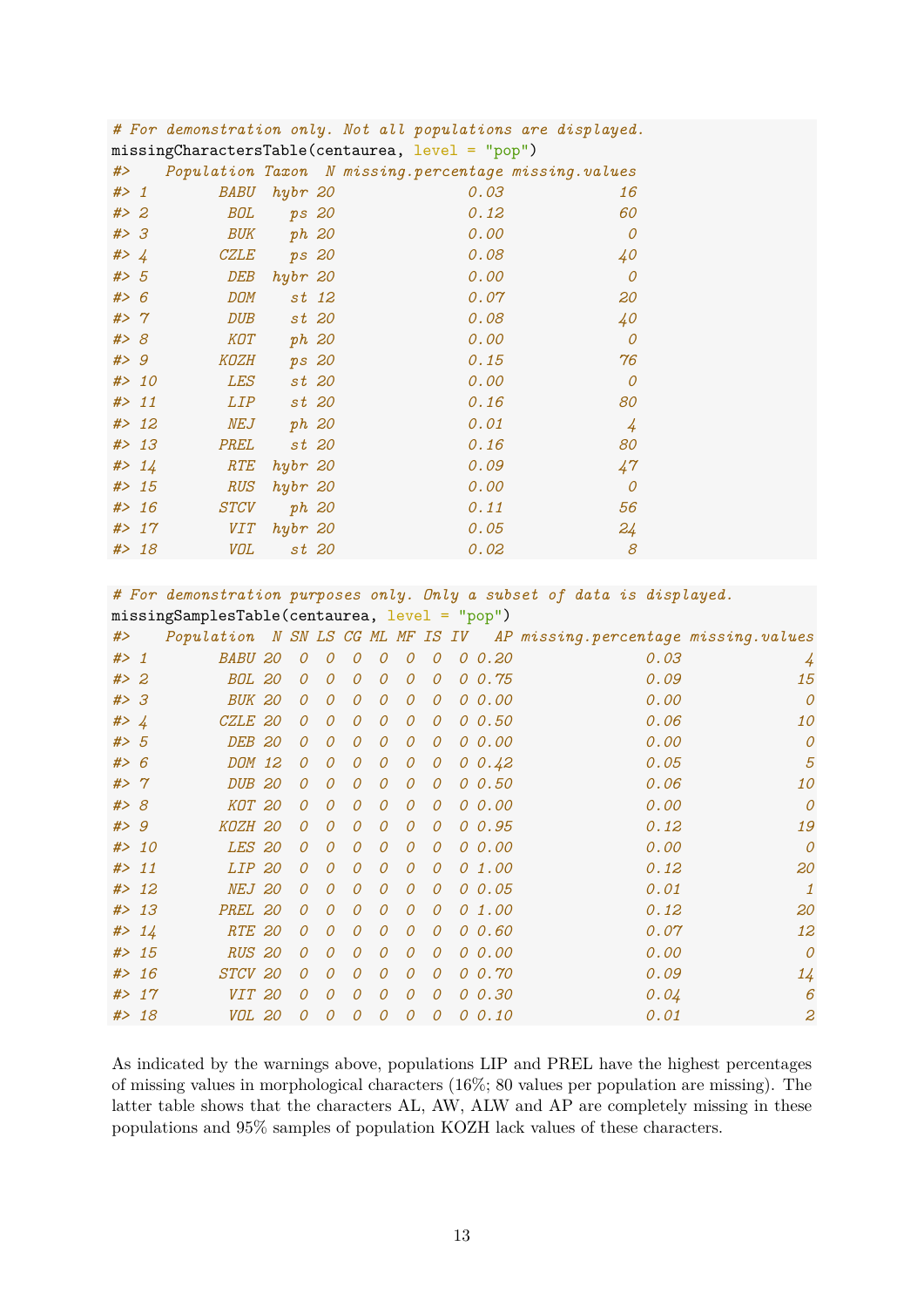### <span id="page-13-0"></span>**3.8.1 Removing items**

The descriptive tables above show that four characters in two populations are completely missing. The user should decide between removing the characters, using the removeCharacter() function, or the populations, using the removePopulation() function. As the character AP looks promising for the delimitation of *C. pseudophrygia* and *C. stenolepis*, characters will be retained and the populations removed.

```
centaurea = removePopulation(centaurea, populationName = c("LIP", "PREL"))
pops = removePopulation(pops, populationName = c("LIP", "PREL"))
```
Another available option is to remove samples with a high portion of missing data using the removeSample() function. The command removeSample(centaurea, missingPercentage = 0.1) returns a new morphodata object (dataset), retaining only samples having no more than 10% of missing data. To remove specific samples, enumerate them in the 'sampleName' argument in these functions.

Here is the right place to mention also removeTaxon() and another four functions with reversed logic, which will return only mentioned samples, populations, taxa or characters: keepSample(), keepPopulation(), keepTaxon() and keepCharacter().

### <span id="page-13-1"></span>**3.8.2 Replacing missing values**

Missing values can be substituted by the average value of the respective character in the respective population. However, substitution by the mean introduces values that are not present in the original dataset. This approach is acceptable only if the following conditions are met: There are relatively few missing values; these missing values are scattered across characters (each character including only a few missing values); and removing all individuals or all characters with missing data would unacceptably reduce the dataset. To substitute remaining missing values by an average value, use the function naMeanSubst().

centaurea = naMeanSubst(centaurea)

After examining the normality of distribution of each character, confirming that the data do not contain highly correlated characters, replacing missing values by average values and removing remaining NAs, the centaurea dataset is prepared for further analyses. It is not a bad idea to save a copy of it using the exportRes() function.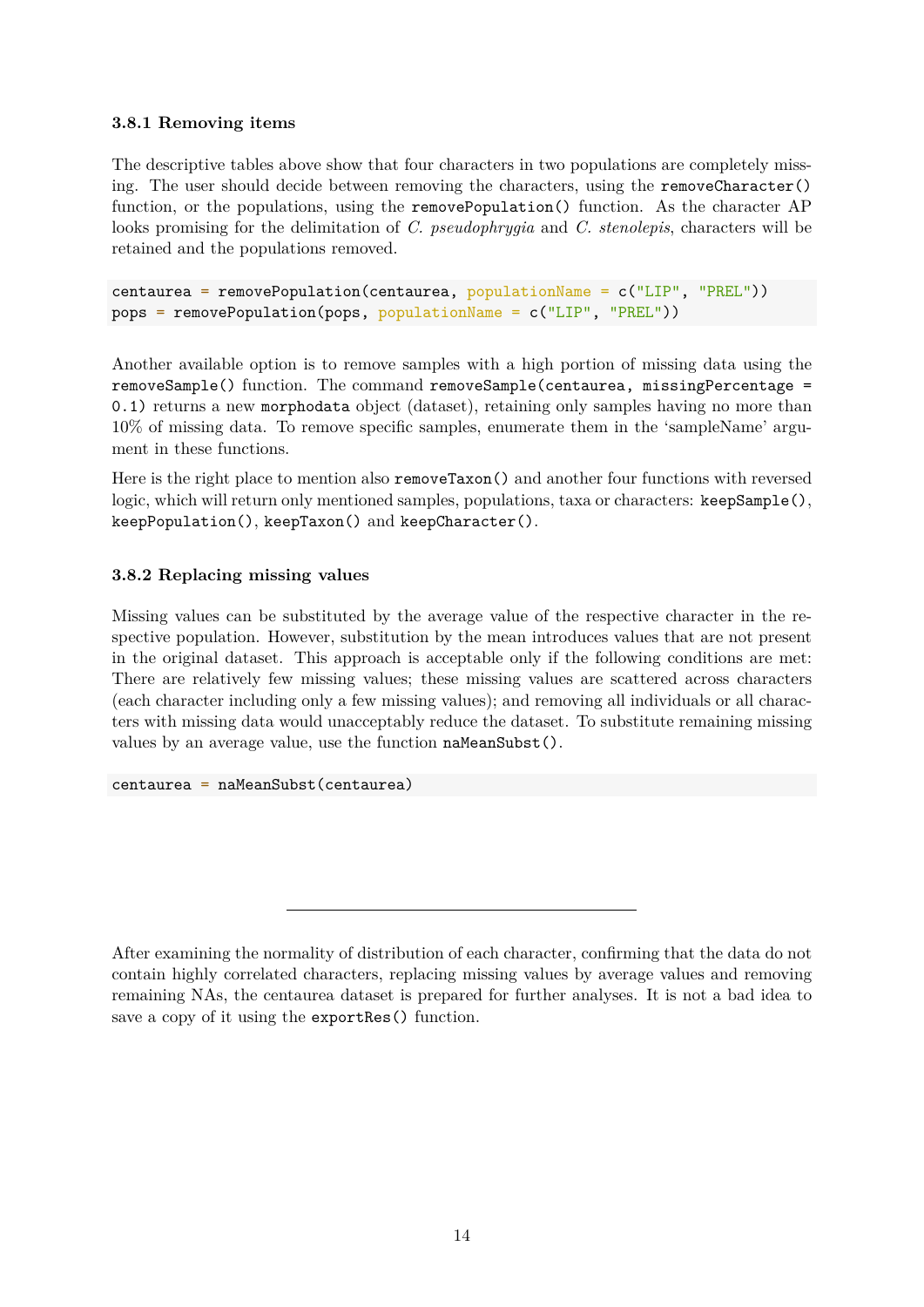## <span id="page-14-0"></span>**4. Hierarchical clustering**

Hierarchical classification is one of the methods that do not require *a priori* specification of the membership of samples in taxa (groups). Therefore, this method is recommended to be used first in order to gain insight into the existence of a (hierarchical) group structure in the data. Both individuals and populations can be used, but with large datasets (of hundreds of specimens or more) dendrograms for individuals may be somewhat messy and populations are a better choice. Various measures of distance between observations (rows) are applicable: (1) coefficients of distance for quantitative and binary characters: Euclidean (default), Manhattan, Minkovski; (2) similarity coefficients for binary characters: Jaccard and simple matching; and (3) coefficient for mixed data: Gower. The clustering methods available with this package, using the above coefficients are: UPGMA (default), Ward's method, single linkage, complete linkage, WPGMA, WPGMC and UPGMC. However, note that for morphometric analysis, Euclidean distance and UPGMA or Ward's method are the most commonly used. The function includes the standardization of characters to a zero mean and a unit standard deviation. For further details, run ?clust.

The dendrogram is displayed using the plot() function with usual graphical parameters. The parameter hang controls the distance of the labels from the plot; negative values cause labels to be aligned at zero.

hierClust = clust(pops, distMethod = "Euclidean", clustMethod = "UPGMA") plot(hierClust, hang =  $-1$ , sub = "", xlab = "", ylab = "distance")





Several main clusters were formed in the dendrogram above; however, some populations (BABL, LES, OLE1, OLE2 and PROS) were clustered "incorrectly", requiring further inspection.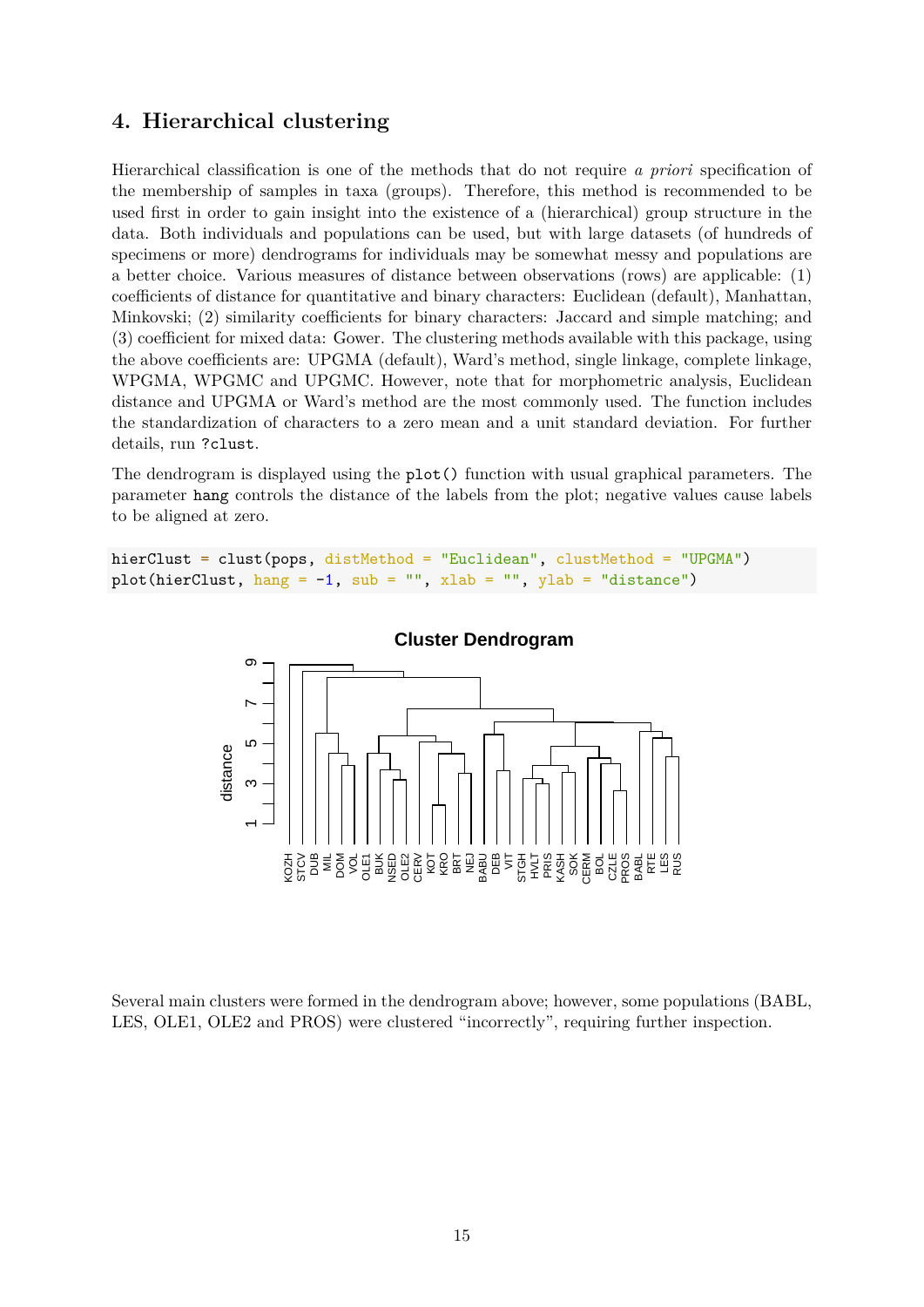## <span id="page-15-0"></span>**5. Principal component analysis (PCA)**

Principal component analysis (PCA) is another method without the requirement for the *a priori* specification of the samples' membership in taxa (groups). PCA transforms the measured variables into principal components (artificial variables). The first few of them extract most of the variance in the measured variables. Standardized PCA based on a correlation matrix is calculated by the pca.calc() function (based on the package stats; R Core Team, 2020); the result is an object of the class pcadata. Run ?pcadata for the help page about the elements of this object. Note the limitation of PCA with regard to the number of analysed characters. It should be lower than the number of objects analysed.

pca.centaurea = pca.calc(centaurea)

The summary statistics of the data are available through the function summary(). Eigenvalues indicate the proportion of variation of the original dataset expressed by individual axes. They are usually presented as a percentage of their total sum (eigenvalues as percentages). Eigenvectors express the direction of vectors characterizing the influence of the original characters on the principal component axes. The output of the summary() function is usually truncated. To get a full listing, execute the following commands: pca.centaurea\$eigenvalues, pca.centaurea\$eigenvaluesAsPercentages, pca.centaurea\$cumulativePercentageOfEigenvalues and pca.centaurea\$eigenvectors (values will be printed on the console).

```
summary(pca.centaurea)
```

```
#> Object of class 'pcadata'; storing results of principal component analysis
#>
#> Variation explained by individual axes (listing of axes is truncated):
#> PC1 PC2 PC3 PC4
#> Eigenvalues 5.1628 3.5660 2.6634 1.7359
#> Eigenvalues as percentages 0.2065 0.1426 0.1065 0.0694
#> Cumulative percentage of eigenvalues 0.2065 0.3492 0.4557 0.5251
#>
#> Eigenvectors (listing of axes is truncated):
#> PC1 PC2 PC3 PC4
#> SN 0.10771859 0.09373031 0.533139126 0.173265222
#> SF -0.26900856 0.08099386 0.059673923 -0.462177220
#> ST -0.02956541 0.12948462 0.538957839 -0.062077155
#> SFT -0.27145559 0.02321041 -0.244805653 -0.411793361
#> LL -0.07372490 0.19206329 0.383723626 -0.232003396
#> LW -0.20896559 0.21922418 0.152923297 -0.218305082
#> LLW 0.20543544 -0.11181134 0.188443414 0.037332596
#> LM -0.07506076 -0.13142341 0.065759045 -0.102072769
#> LBA 0.27729432 -0.03899012 -0.004432443 -0.089885703
#> LBS -0.16210200 0.23562860 -0.130667743 0.042490929
#> LS 0.27249981 -0.04295413 0.111132394 0.048352730
#> IL -0.19760433 0.22449890 -0.018527821 0.225092141
#> IW -0.36011332 0.06964662 0.053343011 0.247319193
#> ILW 0.34334276 0.04623376 -0.072130258 -0.164859081
#> CG -0.06830949 0.13736296 0.084854346 -0.328948291
#> ML 0.05725511 0.43511355 -0.160955641 0.110889828
#> [ reached getOption("max.print") -- omitted 9 rows ]
```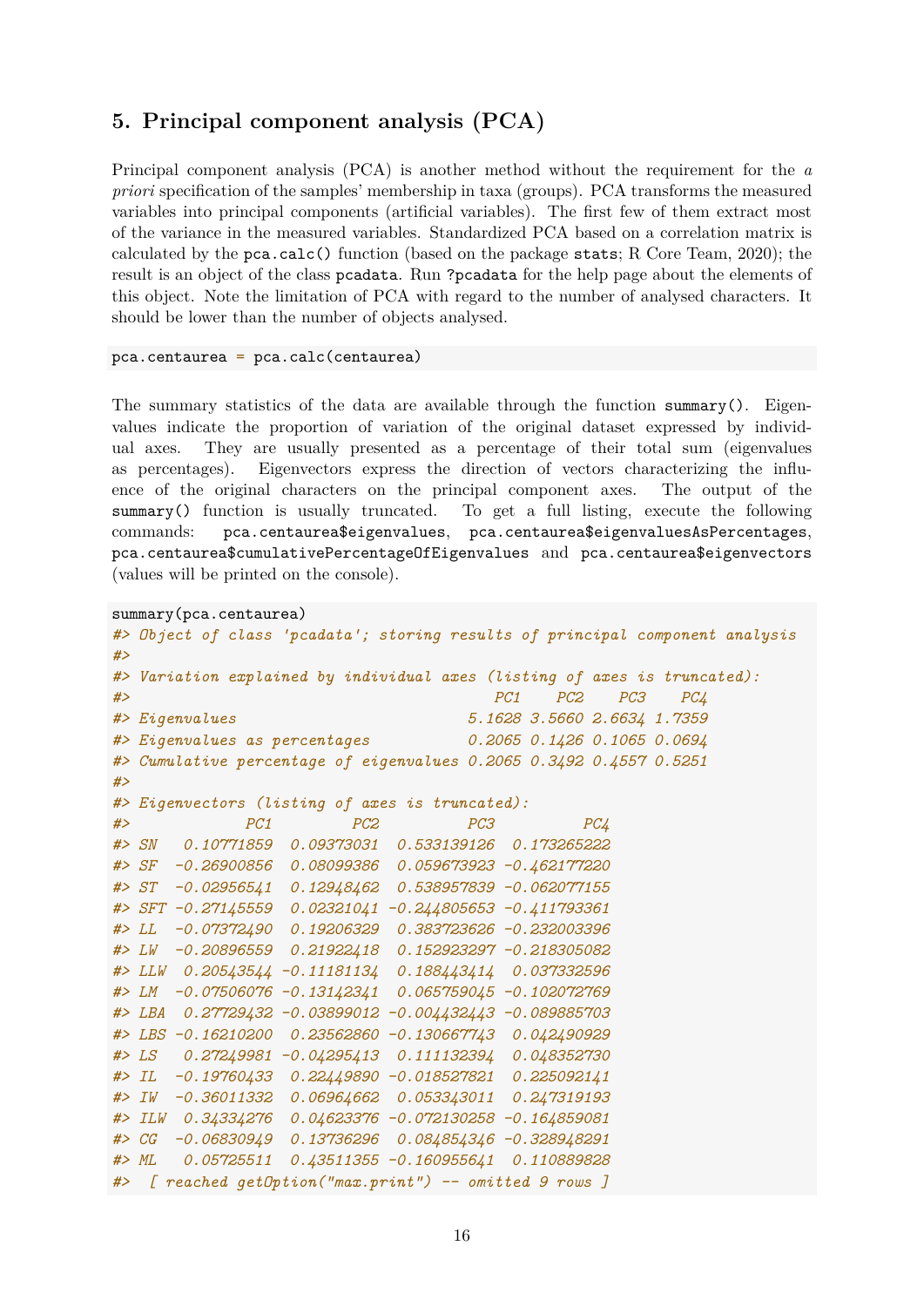The result can be plotted using the plotPoints() function. The parameter axes define which principal components to plot (the 1st and 2nd being default), and the parameters col and pch<sup>[4](#page-16-0)</sup> control the colour and type of plotting character, respectively (the same for each point or specific for each taxon). The usual graphical parameters affect the axes, data point symbol size, etc., and several parameters define the appearance and position of the legend; see the documentation for plotPoints() for details.

plotPoints(pca.centaurea,  $col = c("blue", "green", "red", "orange"), axes=c(1,2),$ pch =  $c(8,17,20,18)$ , legend = T, ncol = 2, legend.pos="bottomright")



The coordinates of the individuals (populations) in the principal component space (sample scores) are stored in pca.centaurea\$objects\$scores and can be exported using the exportRes() function. The dollar sign (\$) enables one to extract items from an object, as above.

exportRes(pca.centaurea\$objects\$scores, file="scoresPCA.centaurea.txt")

The character loadings (eigenvectors) express the influence of the original characters on the main components. Eigenvectors are stored in pca.centaurea\$eigenvectors and can be exported using the exportRes() function. The function plotCharacters() draws character loadings as arrows.

<span id="page-16-0"></span>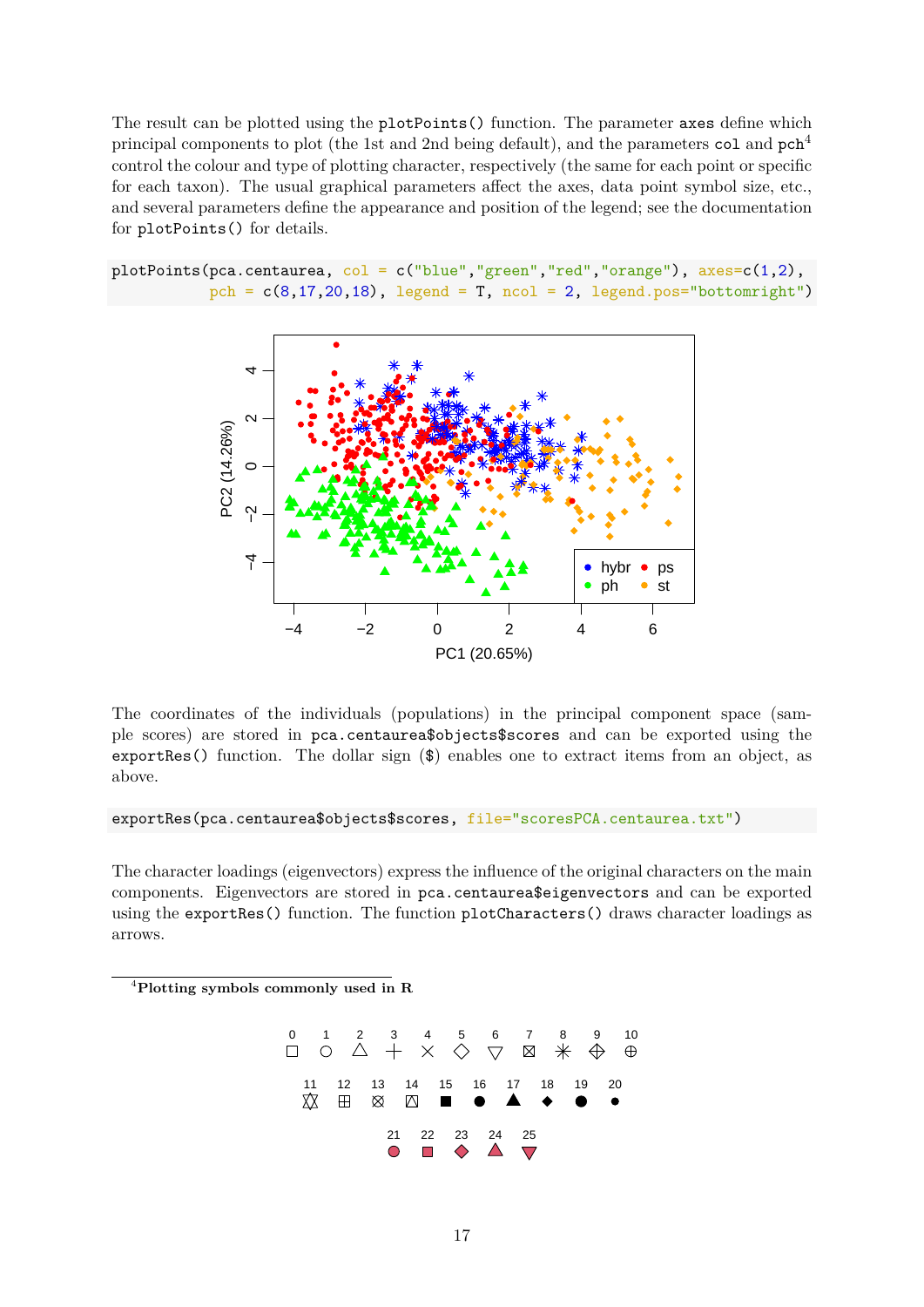

exportRes(pca.centaurea\$eigenvectors, file="eigenvectors.centaurea.txt")

Ordination diagrams of PCA resulted in relatively compact groupings corresponding to taxa with partial overlaps. The first two components (axes) extracted 20.65% and 14.26% of the overall variability in the data. The characters ILW and IW are strongly correlated with the direction of the separation of the taxa *C. pseudophrygia* and *C. stenolepis* ("ps", "st") and their putative hybrid "hybr". *Centaurea phrygia* s.str. ("ph") is separated in the diagonal direction, being highly correlated with the characters MW, ML, IV and MLW.

The plotPoints() and plotCharacters() are default plotting functions. Simple data point labels and a legend can be added using the arguments labels = TRUE and legend = TRUE, respectively.

For more precise control of labels and the legend, or adding elements to the plot, the following functions can be used:

- plotAddLabels.points(), plotAddLabels.characters() allows to include or exclude specified labels (include), specify the label's position (pos), offset (offset), colours (col), magnification (cex), etc.
- plotAddLegend() allows to specify the position using a keyword  $(x^5)$  $(x^5)$  $(x^5)$ , the number of columns (ncol), expansion and interspacing factors (cex, pt.cex, x.intersp, y.intersp), line width (lwd), borders parameters (e.g., box.type, box.lty, box.lwd), etc.
- plotAddEllipses() draws prediction ellipses around taxa. Ellipses with a given probability (probability) define regions where any new independent observation belonging to the respective taxa will fall.
- plotAddSpiders() connects points with their group centroid, thus forming a "spider" diagram.

<span id="page-17-0"></span><sup>5</sup> **legend position**: "topleft", "topright", "bottomleft", "bottomright", "top", "left", "bottom", "right" and "center".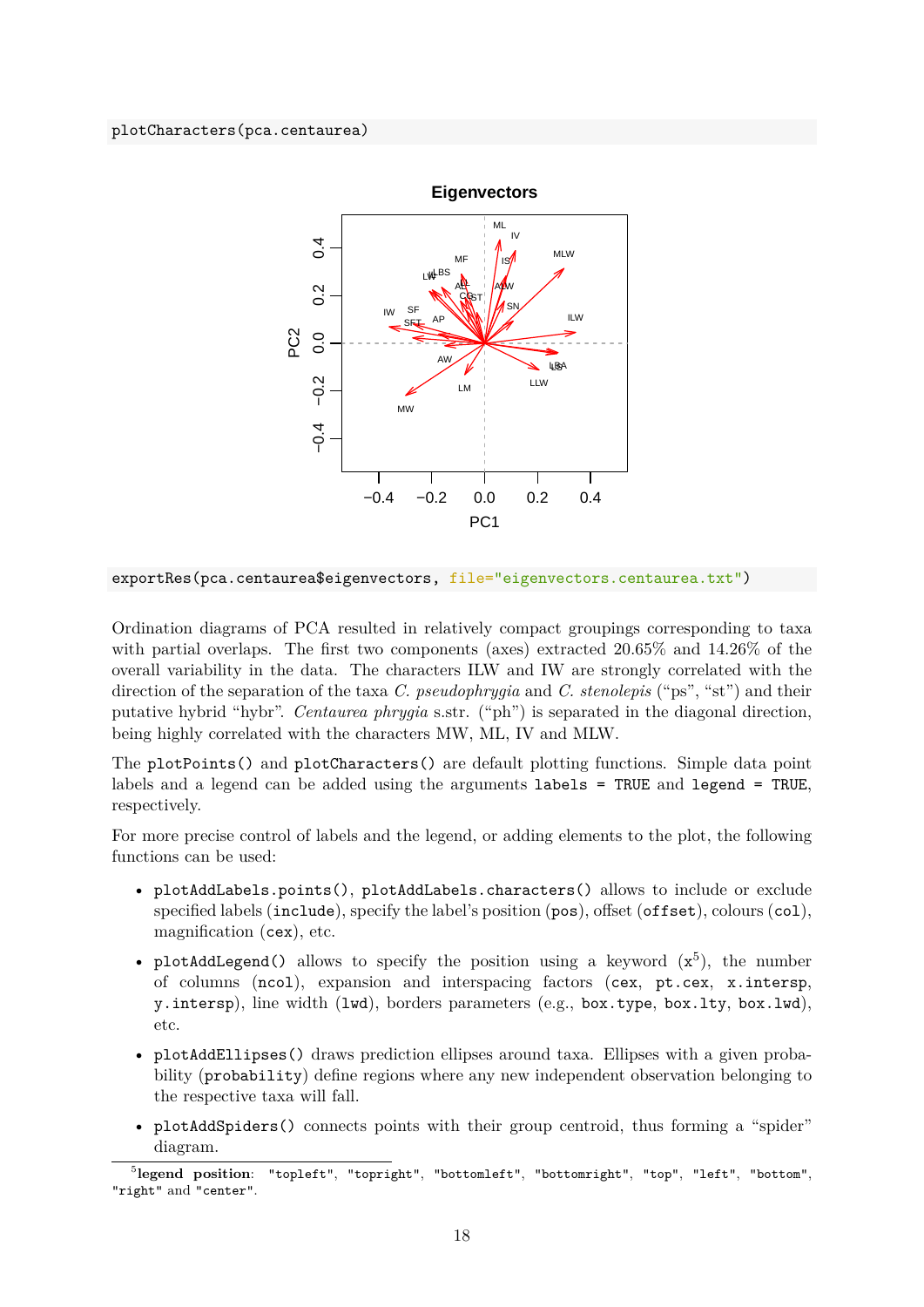

plotCharacters(pca.pops, labels = FALSE) plotAddLabels.characters(pca.pops,labels=c("ILW","MLW","LBA"),pos=4,cex=0.75) plotAddLabels.characters(pca.pops,labels=c("IW","SFT"),pos=2,offset=0.7)



 $pos = 2, cex = 0.7)$ 

pca.pops = pca.calc(pops) plotPoints(pca.pops,  $col = c("blue", "green", "red", "orange"), pch=c(8,17,20,18),$ legend = FALSE, labels = FALSE) plotAddLabels.points(pca.pops, labels=c("PROS","SOK","KASH","BOL","KRO","DUB", "MIL","CERM","DOM","KOZH","KOT"), include=FALSE, pos=4, cex=0.7) plotAddLabels.points(pca.pops, labels=c("PROS","SOK","KASH","BOL","CERM","DOM"),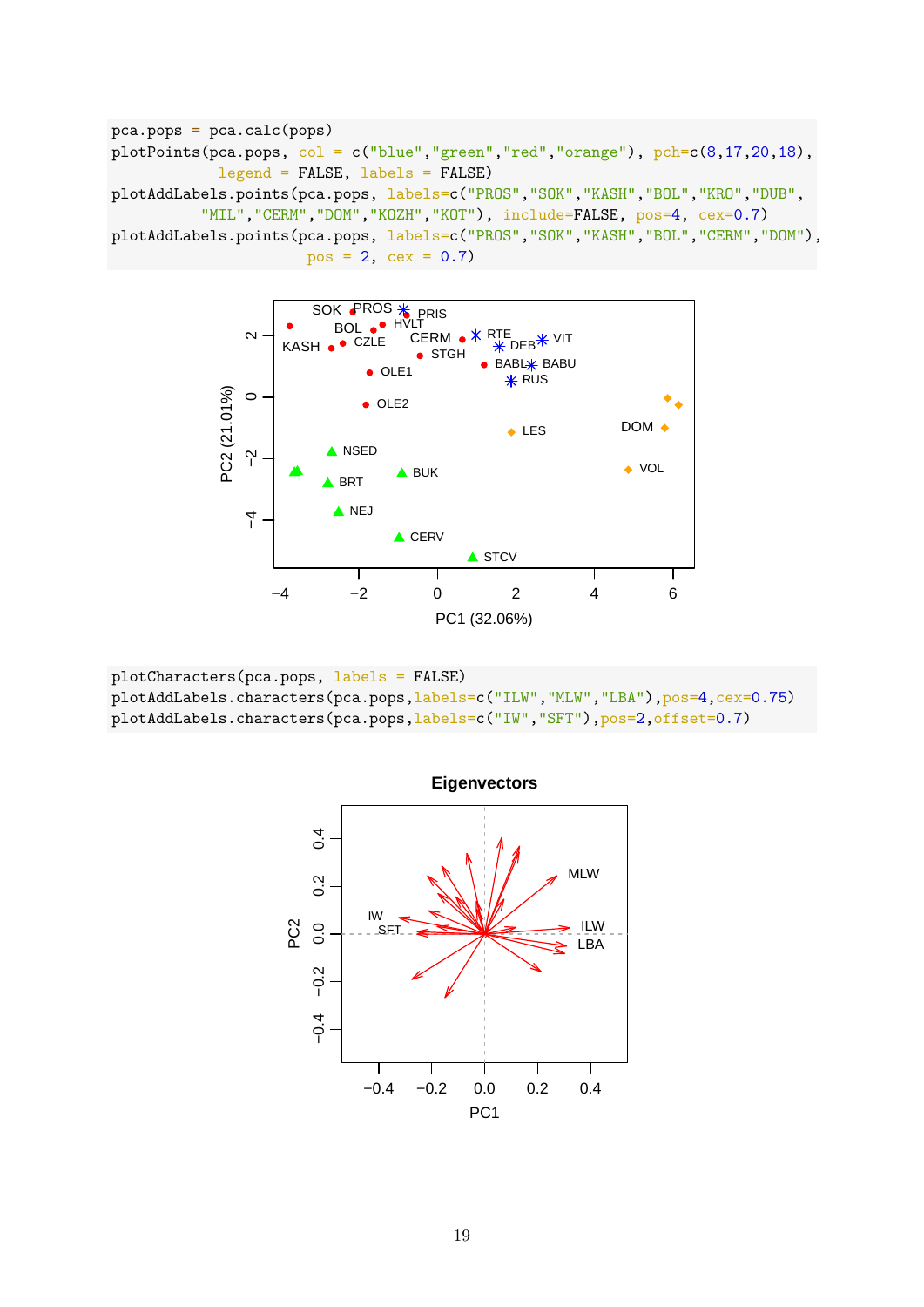```
plotPoints(pca.centaurea, col = c("blue", "green", "red", "orange"), cex = 0.5)plotAddLegend(pca.centaurea, col = c("blue","green","red","orange"),
               x = "bottomright", cex = 0.8, box.type = "n", ncol = 2)
# Semi-transparent spiders
plotAddSpiders(pca.centaurea, col=c(rgb(0,0,255, max=255, alpha=50), # blue
                                    rgb(0,255,0, max=255, alpha=50), # green
                                    rgb(255,0,0, max=255, alpha=50), # red
                                    # orange
                                    rgb(255,102,0, max=255, alpha=50)))
```


To highlight only some groups in colour, set the colour values of groups not to be highlighted to NA.

plotPoints(pca.centaurea,  $col = c("blue", "green", "red", "orange"), cex = 0.5)$ 

plotAddSpiders(pca.centaurea, col=c(NA,NA,NA,rgb(255,102,0,max=255,alpha=100)))

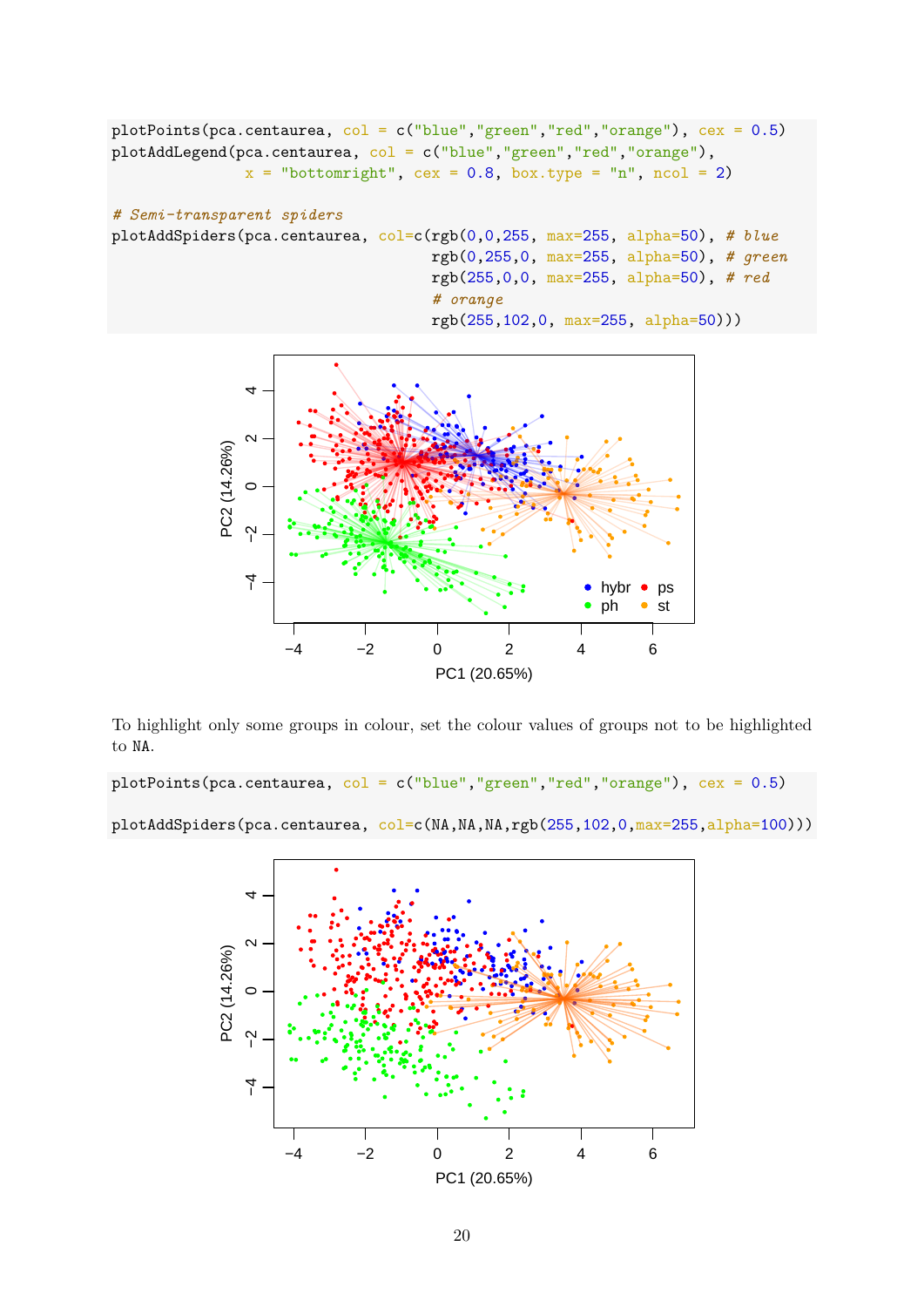plotPoints(pca.centaurea, col = c("blue","green","red","orange"), cex = 0.7) plotAddLegend(pca.centaurea, col = c("blue","green","red","orange"),  $x =$  "bottomright", pt.cex = 1.3, box.type = "n", ncol = 2)



plotAddEllipses(pca.centaurea, col = c("blue","green","red","orange"), lwd = 2)

plotPoints(pca.centaurea, type = "n", xlim =  $c(-5, 7.5)$ , ylim =  $c(-5, 4)$ ) plotAddEllipses(pca.centaurea, col = c("blue","green","red","orange"), lwd = 2) plotAddLegend(pca.centaurea, col = c("blue","green","red","orange"),  $x = "bottomright", box-type = "n", ncol = 2)$ 

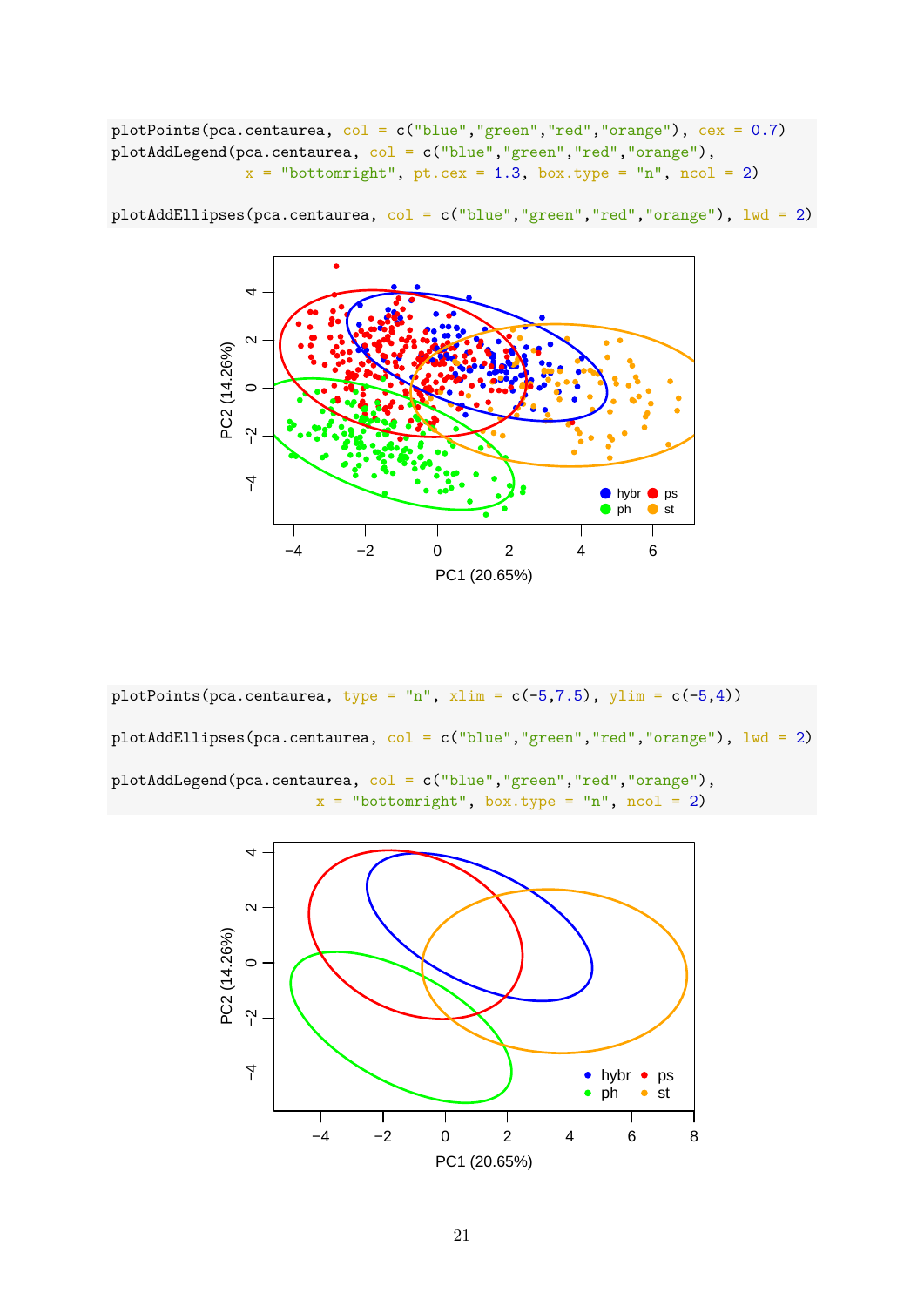To draw a 3D scatterplot, the plot3Dpoints() function can be used. The theta and phi arguments define the viewing direction (azimuthal direction and co-latitude, respectively).

```
plot3Dpoints(pca.centaurea, col = c("blue","green","red","orange"),
             phi = 20, theta = 30)
```


plot3Dpoints(pca.pops, col = c("blue","green","red","orange"), labels = T)

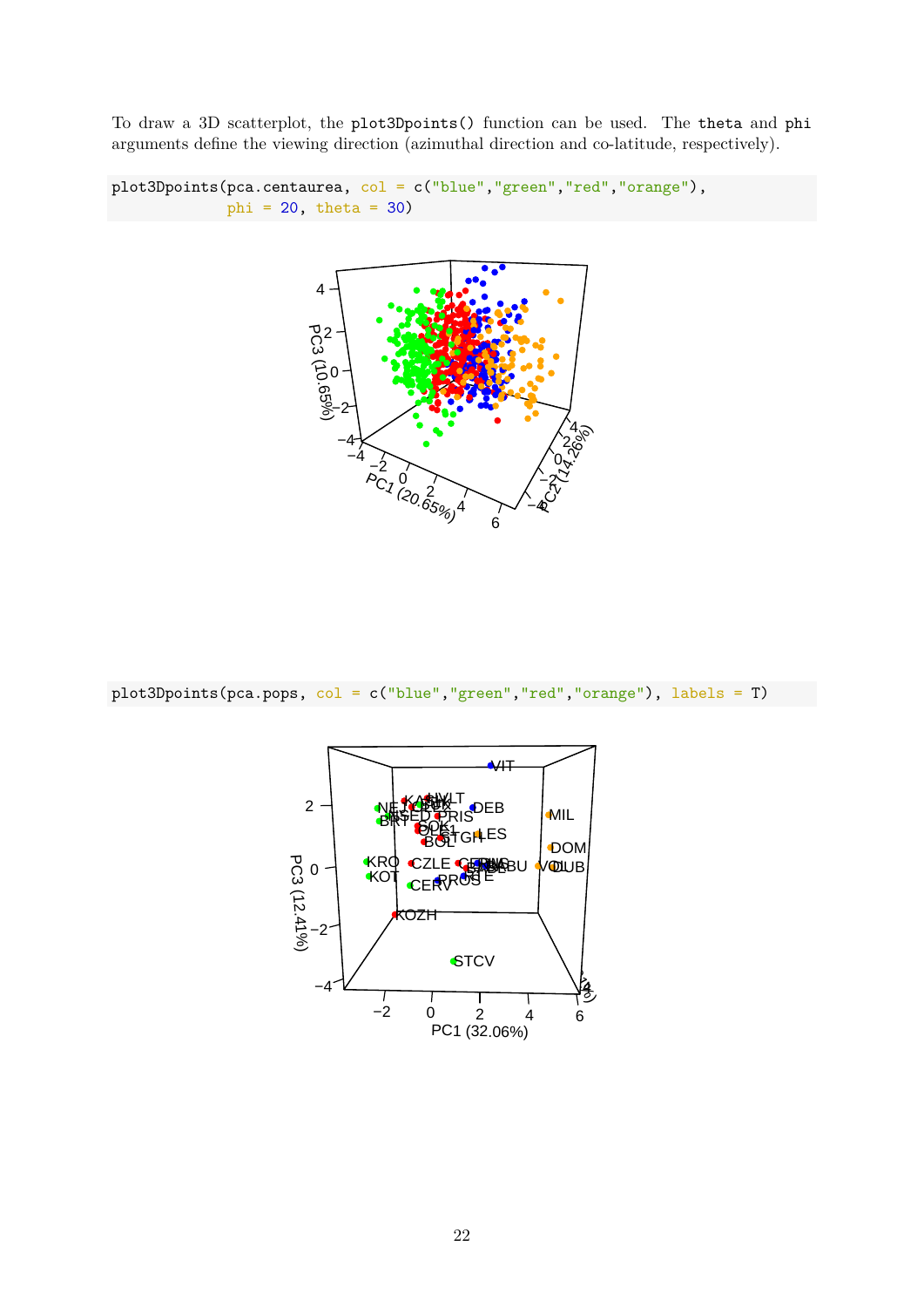## <span id="page-22-0"></span>**6. Principal coordinate analysis (PCoA)**

Principal coordinate analysis (PCoA) is another method for exploring and visualizing similarities or dissimilarities within the data. This method is especially useful in analyses of nonquantitative characters, when Euclidean distance and the corresponding measures of correlation do not provide acceptable model, so PCA is not adequate for ordination. PCoA estimates coordinates for a set of objects (rows) in a space, whose relationships are measured by any coefficient of similarity or distance (Euclidean, Manhattan, Minkovski, Jaccard, simple matching, or Gower). PCoA might be used also when there are more characters than objects in the analysis. As PCoA is computed from distances among objects, so there is no direct information on the influence of the original characters on the coordinate axes.

PCoA is performed by the pcoa.calc() function (based on the stats package; R Core Team, 2020); the result is an object of the class pcoadata.

```
pcoa.res = pcoa.calc(centaurea, distMethod = "Manhattan")
summary(pcoa.res)
#> Object of class 'pcoadata'; storing results of principal coordinates analysis
#> Resemblance coefficient: Manhattan
#>
#> Variation explained by individual axes (listing of axes is truncated):
#> PCo1 PCo2 PCo3
#> Eigenvalues 1357127.8750 434014.9211 263932.2874
#> Eigenvalues as percentages 0.4361 0.1395 0.0848
#> Cumulative percentage of eigenvalues 0.4361 0.5755 0.6604
```
The result can be plotted by either the plotPoints() or plot3Dpoints() function as per usual. The extending functions plotAddEllipses(), plotAddSpiders(), plotAddLabels.points() and plotAddLegend() are available, too. Only the function plotCharacters() cannot be used, as there is no information on the influence of the original characters on the coordinate axes.

```
plot3Dpoints(pcoa.res, col = c("blue", "green", "red", "orange"), pch = c(8,17,20,18),phi = 20, theta = 70, legend = T)
```
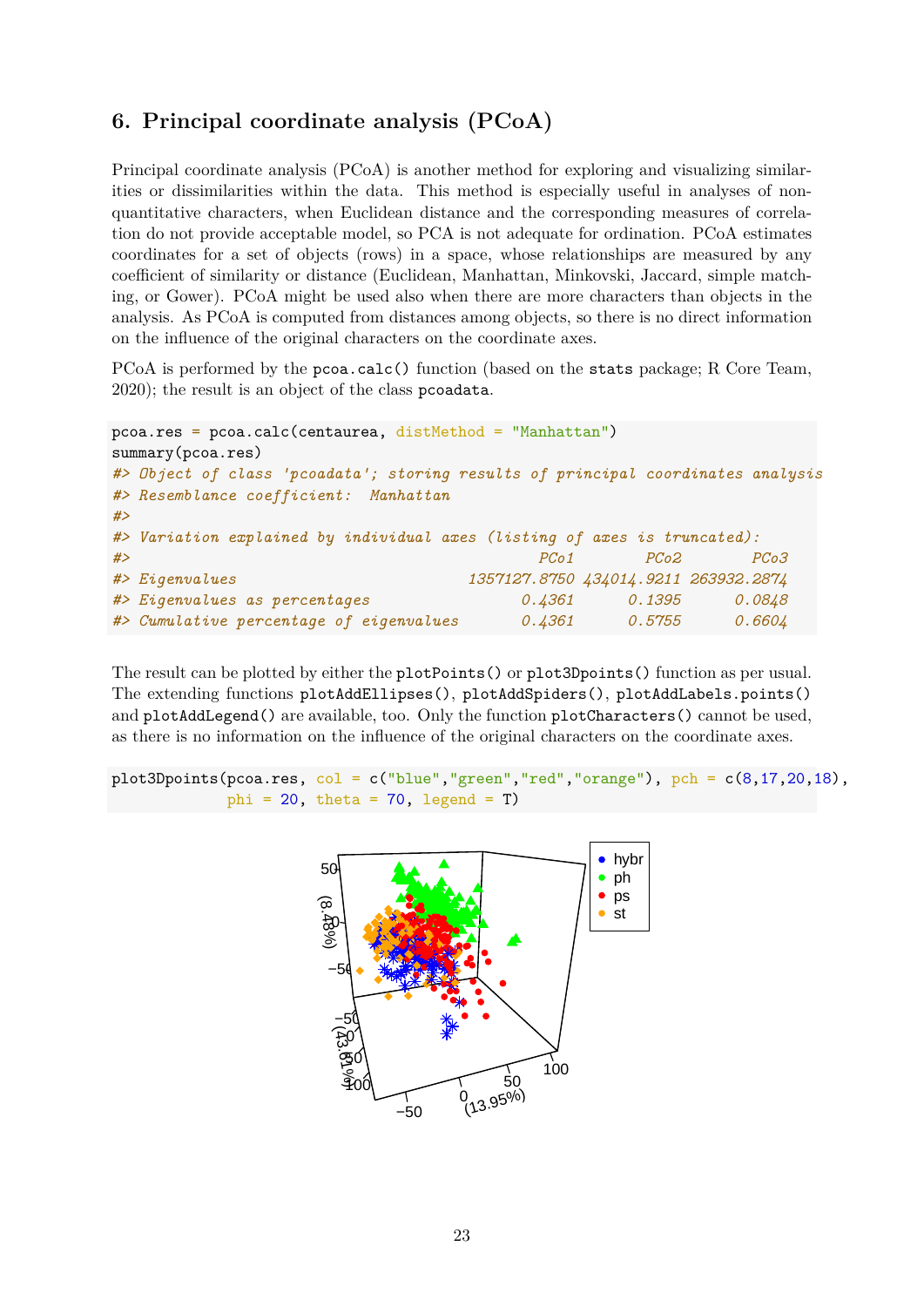## <span id="page-23-0"></span>**7. Non-metric multidimensional scaling (NMDS)**

All of the clustering and ordination analyses mentioned above attempt to preserve the distance relationships among the objects as much as possible. The main difference with non-metric multidimensional scaling (NMDS) is that the preservation of distances is not of primary importance. This analysis attempts to represent the objects in a small number of dimensions (usually two or three) specified by the argument k, preserving the order of distances among objects (similar objects are plotted closer to one another and dissimilar objects far apart). Like principal coordinate analysis (PCoA), NMDS is not limited to Euclidean distance; it can produce ordinations using any coefficient of similarity or distance.

Because NMDS compresses the relationships among objects into two or three dimensions, this compression creates "stress". This stress value can be interpreted as the "goodness" of the solution, lower values being better. Since stress decreases as dimensionality increases, the optimal solution is when the decrease in stress is small after decreasing the number of dimensions. Further, multiple runs of the NMDS analysis are needed to ensure that a stable ordination has been reached, as any single run may get "trapped" in local optima which are not representative of true similarities. Similarly to PCoA, the influence of the original characters on new axes cannot be derived directly. Moreover, the ordination axes are arbitrary, so the variation explained by individual axes is unknown.

The NMDS is calculated by the nmds.calc() function, using the monoMDS() function from the package vegan (R Core Team, 2020); the result is an object of class pcoadata. The result can be plotted with the functions plotPoints() or plot3Dpoints(); the functions plotAddEllipses(), plotAddSpiders(), plotAddLabels.points() and plotAddLegend() work as usual. Only the plotCharacters() function is not applicable, as there is no information on the influence of the original characters on the coordinate axes.

```
nmds.res = nmds.calc(centaurea, distMethod = "Euclidean", k = 3)
summary(nmds.res)
#> Object of class 'nmdsdata'; storing results of non-metric multidimensional scaling
#> Resemblance coefficient: Euclidean
#>
#> Dimensions: 3
#> Stress: 0.1589555
#> Scores scaled to unit root mean square, rotated to principal components
plotPoints(nmds.res, col = c("blue","green","red","orange"), pch=c(8,17,20,18))
```
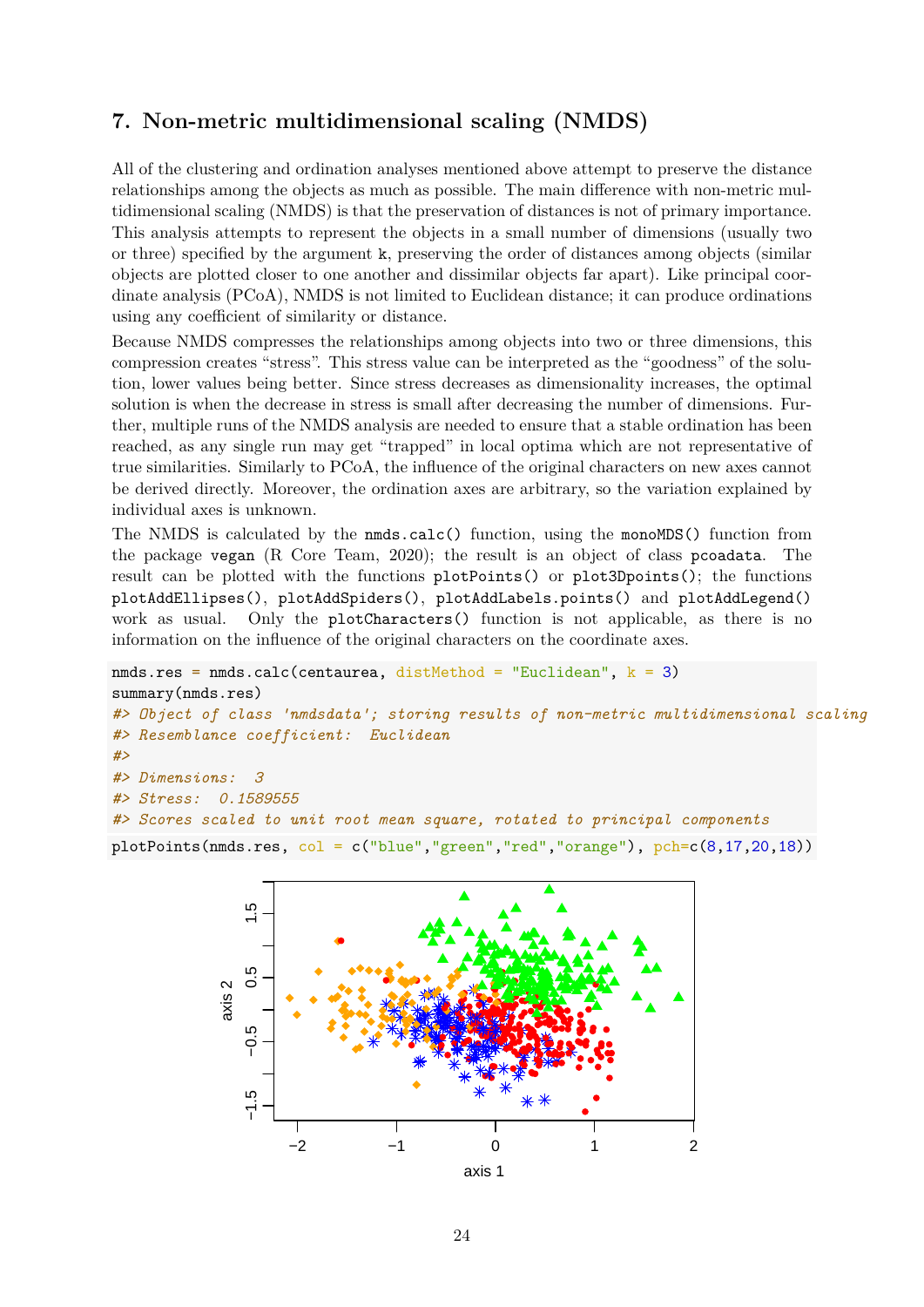## <span id="page-24-0"></span>**8. Stepwise discriminant analysis**

In some analyses, the number of characters must not exceed the number of samples. If it does, in many cases only a subset of the "best" characters contributing the most to the differentiation of taxa (predefined groups) have to be selected. Another common requirement is the linear independence of characters. No character should not be a linear combination of any other character(s). The way to eliminate such unnecessary or redundant characters is to use stepwise discriminant analysis.

The most useful characters are identified and added to the selection step by step. After adding a new character, the significance of all the characters in the model is tested, and those whose unique contribution is no more significant (bellow the FToStay threshold) are excluded before the addition of the next most useful character. When none of the unselected variables meets the entry criterion (the significance of their unique contribution is bellow the FToEnter threshold) or the maximum number of characters (depending on the number of individuals and defined groups) is reached, the selection process stops. After the final step, the selected characters are printed to the console, ordered according their importance for the separation of the predefined groups.

Stepwise discriminant analysis is calculated by the stepdisc.calc() function.

|       |        | stepuisc.carc(centaurea) |    |                                                                                             |            |                                            |  |  |  |
|-------|--------|--------------------------|----|---------------------------------------------------------------------------------------------|------------|--------------------------------------------|--|--|--|
| #>    |        |                          |    | Entered Removed Partial R-square                                                            | $F$ -value | Pr > F                                     |  |  |  |
| $#$ 1 |        | MLW                      |    |                                                                                             |            | $0.667335064$ $406.554939$ $7.890234e-145$ |  |  |  |
| # > 2 |        | ML                       |    | 0.506437108 207.611046                                                                      |            | 1.192547e-92                               |  |  |  |
| #> 3  |        | IW                       |    | 0.200252478                                                                                 |            | 50.579714 3.483830e-29                     |  |  |  |
| # > 4 |        | LS                       |    | 0.157685396 37.752982                                                                       |            | 2.249101e-22                               |  |  |  |
| # > 5 |        | IV                       |    | $0.146472637$ $34.550532$                                                                   |            | 1.281334e-20                               |  |  |  |
| # > 6 |        | MW                       |    | 0.115246110 26.181821                                                                       |            | $6.249414e-16$                             |  |  |  |
| #> 7  |        | $M\!F$                   |    | 0.091473201                                                                                 | 20.203721  | 1.736040e-12                               |  |  |  |
| #> 8  |        | AP                       |    | <i>0.070455039</i>                                                                          | 15.184304  | 1.550026e-09                               |  |  |  |
| # > 9 |        | IS                       |    | 0.056738406 12.030259                                                                       |            | 1.174018e-07                               |  |  |  |
|       | # > 10 | LBA                      |    | 0.056209421                                                                                 | 11.891566  | $1.422384e-07$                             |  |  |  |
|       | # > 11 | LW                       |    | 0.054420588 11.472159                                                                       |            | 2.538006e-07                               |  |  |  |
|       | # > 12 | AL                       |    | 0.047197814                                                                                 | 9.857623   | $2.364358e - 06$                           |  |  |  |
|       | # > 13 | ILW                      |    | 0.038600447                                                                                 | 7.976519   | $3.205143e-05$                             |  |  |  |
|       | # > 14 | LBS                      |    | 0.033553832                                                                                 | 6.885891   | $1.454076e - 04$                           |  |  |  |
|       | # > 15 | <i>SFT</i>               |    | <i>0.026130580</i>                                                                          | 5.312678   | 1.281299e-03                               |  |  |  |
|       | # > 16 | CG                       |    | 0.028448848                                                                                 | 5.788052   | $6.647989e - 04$                           |  |  |  |
|       | # > 17 | ΙL                       |    | 0.020554879                                                                                 | 4.141286   | $6.406217e-03$                             |  |  |  |
|       | # > 18 | LM                       |    | 0.012787149                                                                                 | 2.551697   | 5.474060e-02                               |  |  |  |
|       | # > 19 | ALW                      |    | 0.011851686                                                                                 | 2.358787   | 7.062704e-02                               |  |  |  |
|       | # > 20 | AW                       |    | 0.013462436                                                                                 | 2.679193   | 4.621888e-02                               |  |  |  |
|       | # > 21 |                          | AL | 0.005503766                                                                                 | 1.086553   | $3.541773e-01$                             |  |  |  |
|       | # > 22 | $S\!F$                   |    | 0.011227184                                                                                 | 2.229299   | 8.371473e-02                               |  |  |  |
| #     |        |                          |    |                                                                                             |            |                                            |  |  |  |
|       |        | #> Selected characters:  |    |                                                                                             |            |                                            |  |  |  |
|       |        |                          |    | #> MLW, ML, IW, LS, IV, MW, MF, AP, IS, LBA, LW, AL, ILW, LBS, SFT, CG, IL, LM, ALW, AW, SF |            |                                            |  |  |  |
|       |        |                          |    |                                                                                             |            |                                            |  |  |  |

# stepdisc.calc(centaurea)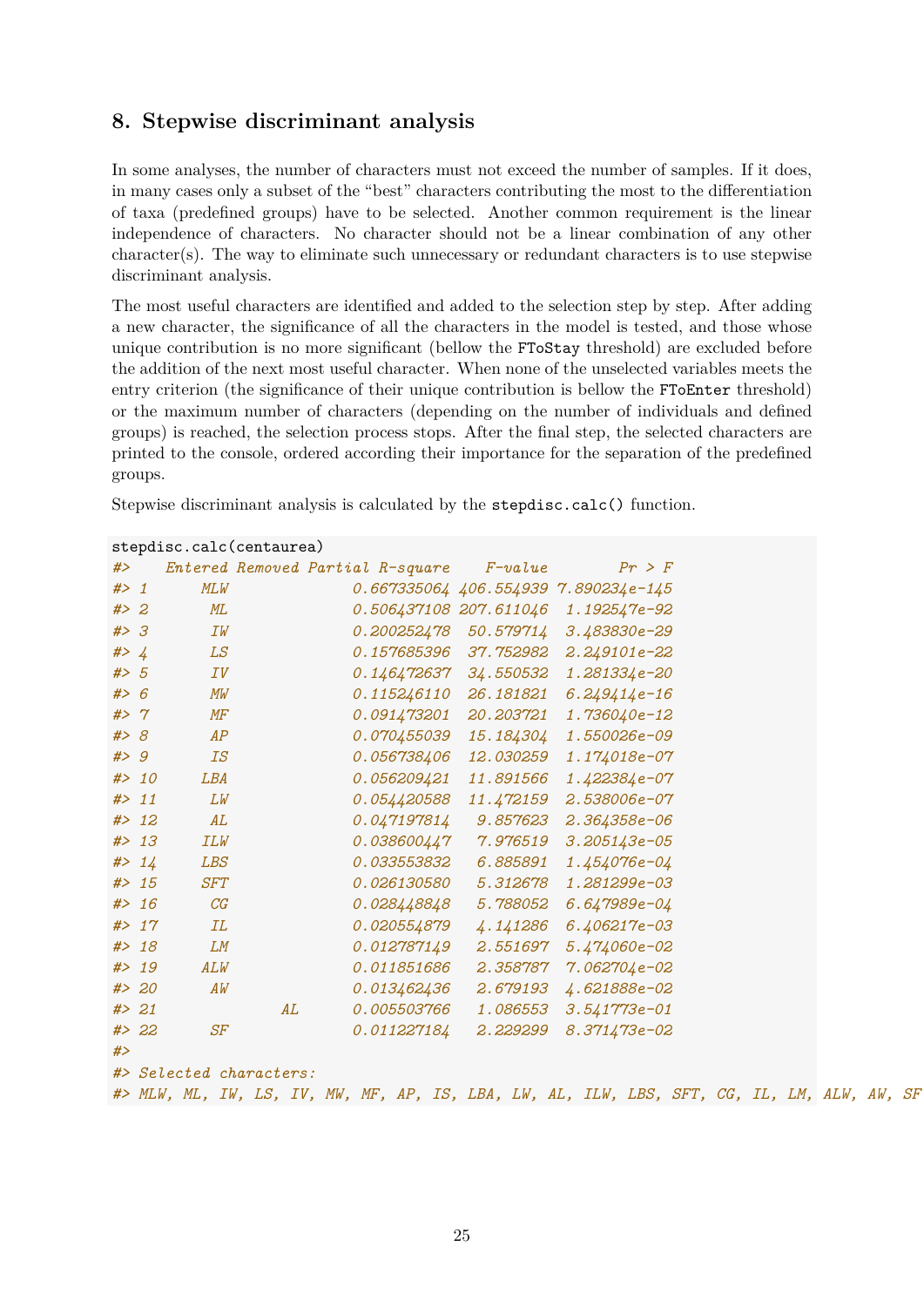## <span id="page-25-0"></span>**9. Canonical discriminant analysis (CDA)**

The canonical discriminant analysis finds linear combinations of the original variables that provide maximum separation among *a priori* defined groups (by the Taxon column in the input data). Group membership should be defined using some independent, non-morphological data (e.g. on ploidy levels, geographic origin or genetic groups) to avoid circular reasoning.

Discriminant analyses (in general) have requirements concerning the number, correlation and variability of characters: (1) No character may be a linear combination of any other character; (2) No pair of characters may be highly correlated; (3) No character may be invariant in any taxon (group); (4) For the number of taxa (g), characters (p) and the total number of samples (n), the following should hold:  $0 < p < (n - g)$ ; and (5) There must be at least two groups (taxa) and in each group there must be at least two objects.

The CDA analysis is used to ascertain the extent to which the predefined groups of objects can be distinguished based on available characters and to identify characters which contribute the most to this differentiation. Note that canonical discriminant analysis finds n-1 meaningful canonical axes, where n is the number of groups (taxa). If two groups are analysed, only a single axis is computed and the sample scores are displayed as a histogram.

CDA can be applied by invoking the cda.calc() function (using the candisc package; Friendly & Fox, 2020). The result is an object of the class cdadata, and among other elements (run ?cdadata for details) it stores total canonical structure coefficients, specifically total-sample correlations between the original variables and the canonical variates. Thus, these coefficients are used to interpret the contribution of different characters to the separation of groups. The function summary() prints summaries of the results of the  $cda.calc()$  function (variation explained by individual axes, total canonical structure coefficients).

```
cda.centaurea = cda.calc(centaurea)
```

```
summary(cda.centaurea)
```

```
#> Object of class 'cdadata'; storing results of canonical discriminant analysis
#>
#> Variation explained by individual axes:
#> Can1 Can2 Can3
#> Eigenvalues 4.4194 2.0049 0.3647
#> Eigenvalues as percentages 0.6515 0.2956 0.0538
#> Cumulative percentage of eigenvalues 0.6515 0.9471 1.0008
#>
#> Total canonical structure coefficients:
#> Can1 Can2 Can3
#> SN -0.145905291 -0.143820071 0.187446717
#> SF 0.226719447 0.288948819 -0.088309973
#> ST -0.027765120 0.004883579 0.135653239
#> SFT 0.233159338 0.331672879 -0.213795111
#> LL -0.067843561 0.057468347 -0.252875809
#> LW 0.007404962 0.296609347 -0.354584342
#> LLW -0.051697329 -0.350145429 0.279507573
#> LM 0.297463454 -0.045009362 -0.047078365
#> LBA -0.318778094 -0.539202777 -0.294264249
#> LBS -0.163214379 0.469973590 0.277373927
#> LS -0.251889023 -0.640679116 0.197855575
#> [ reached getOption("max.print") -- omitted 14 rows ]
```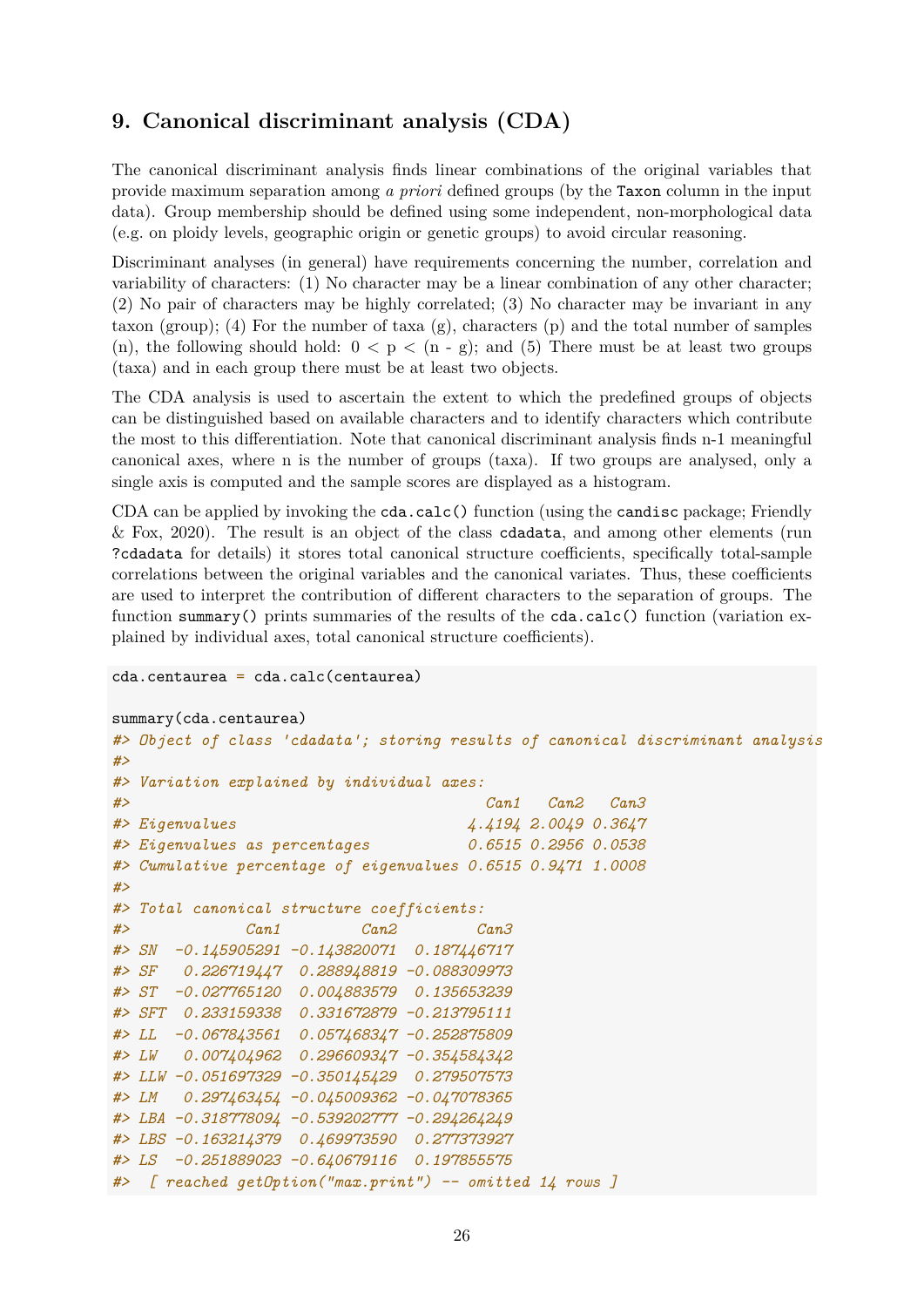plotPoints(cda.centaurea,  $col = c("blue", "green", "red", "orange"), axes = c(1, 2),$ pch =  $c(8, 17, 20, 18)$ , legend = T, ncol = 2, legend.pos="bottomright")



plotPoints(cda.centaurea,  $col = c(MA, "green", MA, NA), cex = 0.8)$ plotAddSpiders(cda.centaurea, col = c(rgb(0,0,255,max=255,alpha=130), *# blue* NA, *# green* rgb(255,0,0,max=255,alpha=130), *# red* rgb(255,102,0,max=255,alpha=130))) *# orange*

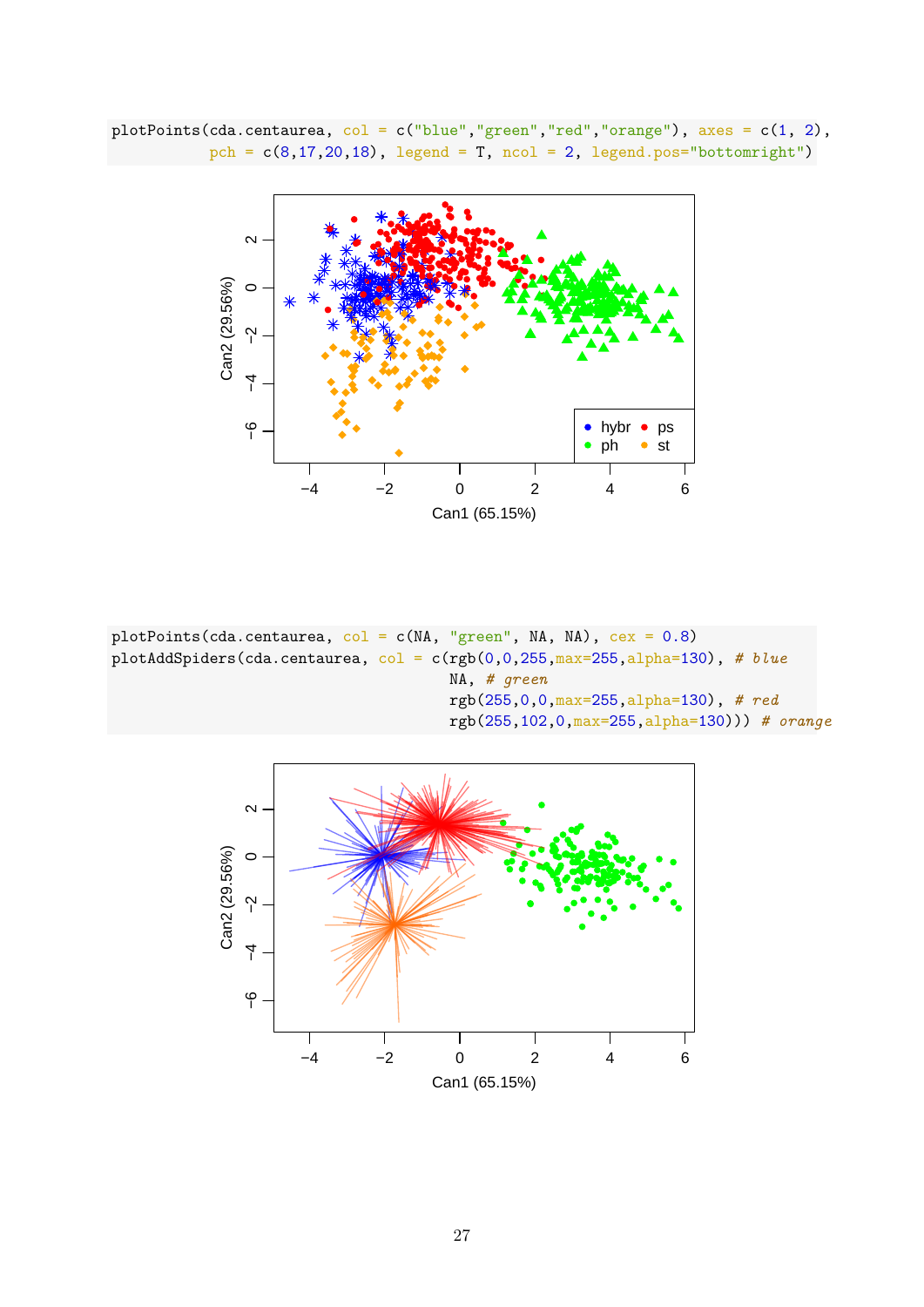plotPoints(cda.centaurea,  $col = c(M, "green", MA, NA)$ ,  $cex = 0.8)$ plotAddEllipses(cda.centaurea, col = c("blue", NA, "red", "orange"),  $1wd = 2$ )



plotPoints(cda.centaurea, col = c("blue","green","red","orange"), cex = 0.4) plotAddEllipses(cda.centaurea, col = c("blue","green","red","orange"), lwd = 2) plotAddSpiders(cda.centaurea, col = c(rgb(0,0,255,max=255,alpha=130), *# blue* rgb(0,255,0,max=255,alpha=130), *# green* rgb(255,0,0,max=255,alpha=130), *# red* rgb(255,102,0,max=255,alpha=130))) *# orange*

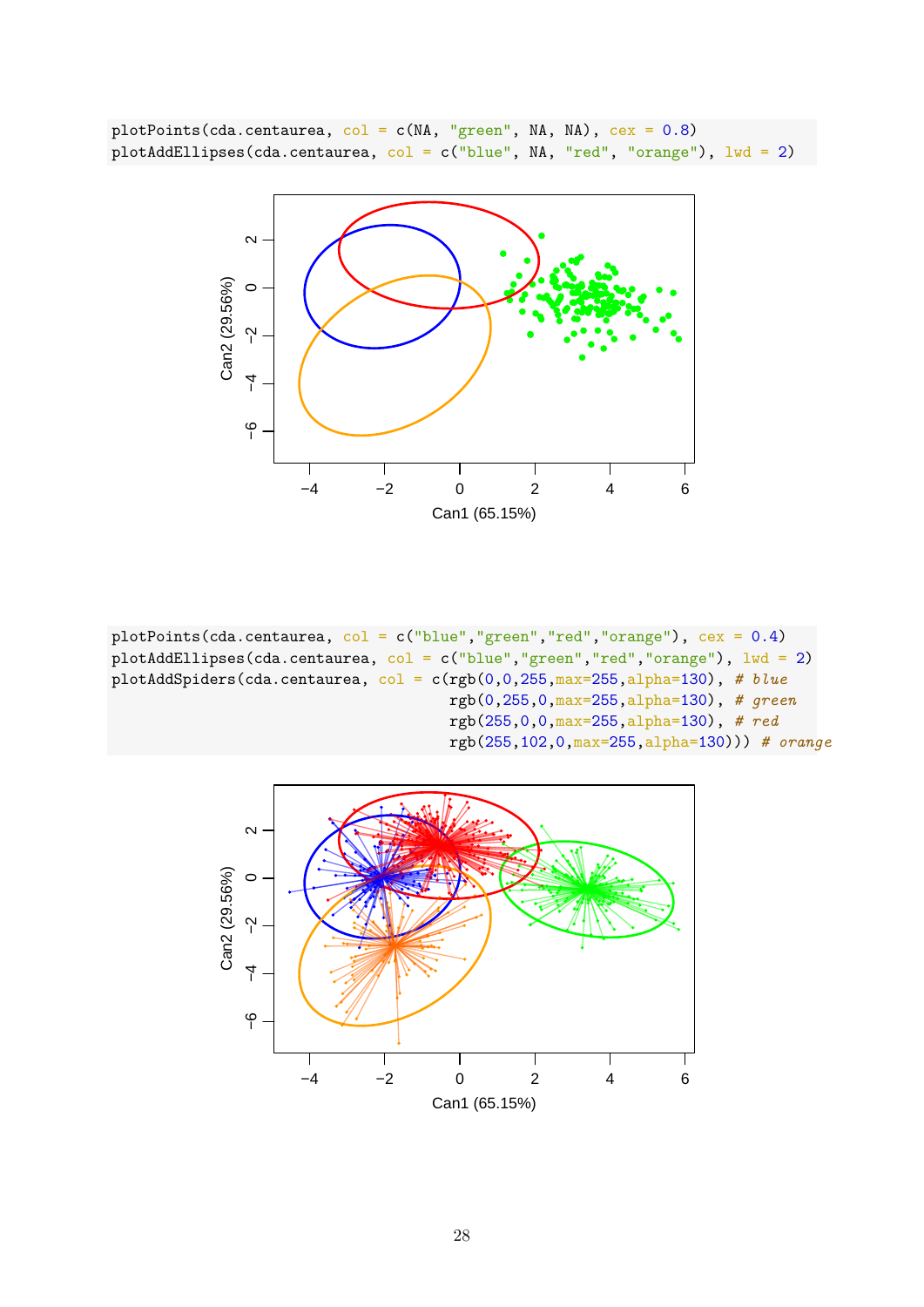This CDA ordination diagram unequivocally supports the morphological differentiation of *C. phrygia* s.str. ("ph") along the first axis.

```
plotCharacters(cda.centaurea, cex = 1.2)
```


The function plotCharacters(), called with an object of the class cdadata as an argument, visualizes total canonical structure coefficients as arrows. The direction and length of the arrows indicate the characters' contribution to the separation of groups. The characters ML, MLW, IV and MW are oriented in the direction of the separation of *C. phrygia* s.str. ("ph"), so they contributed the most significantly, which is in accordance with the results of PCA.

The total canonical structure coefficients are elements of an object of the class cdadata and can be accessed using the \$ notation. The above-mentioned characters (ML, MLW, IV and MW) received the highest absolute scores along the first canonical axis (regardless of sign). The results can be exported using the exportRes() function.

```
exportRes(cda.centaurea$totalCanonicalStructure, file = "centaurea TCS.txt")# For demonstration purposes only. Only a subset of data is displayed.
cda.centaurea$totalCanonicalStructure
```

| # |             | Can1           | Can <sub>2</sub> | Can3                     |
|---|-------------|----------------|------------------|--------------------------|
|   | # > SN      | $-0.145905291$ | $-0.143820071$   | 0.187446717              |
|   | # > SF      | 0.226719447    | 0.288948819      | -0.088309973             |
|   | # > ST      | $-0.027765120$ | 0.004883579      | 0.135653239              |
|   | # > LW      | 0.007404962    | 0.296609347      | $-0.354584342$           |
|   | # > LS      | $-0.251889023$ | $-0.640679116$   | 0.197855575              |
|   | # > IV      | 0.389239321    | 0.685339935      | 0.239991480              |
|   | $#$ > $ILW$ | $-0.525181687$ | $-0.611784805$   | $-0.002541299$           |
|   | # > ML      | $-0.831038839$ | 0.379514738      | 0.079785332              |
|   | #> MW       | 0.735479254    | 0.267972743      | $-0.012135822$           |
|   | # > MLW     | $-0.867777425$ | $-0.282448838$   | 0.009070526              |
|   | # > IV      | $-0.735244321$ | 0.270554318      | $-0.229699765$           |
|   | # > ALW     | $-0.183216081$ | 0.102614196      | $-0.134701510$           |
|   | # > AP      | 0.117451381    |                  | 0.528786582 -0.006020908 |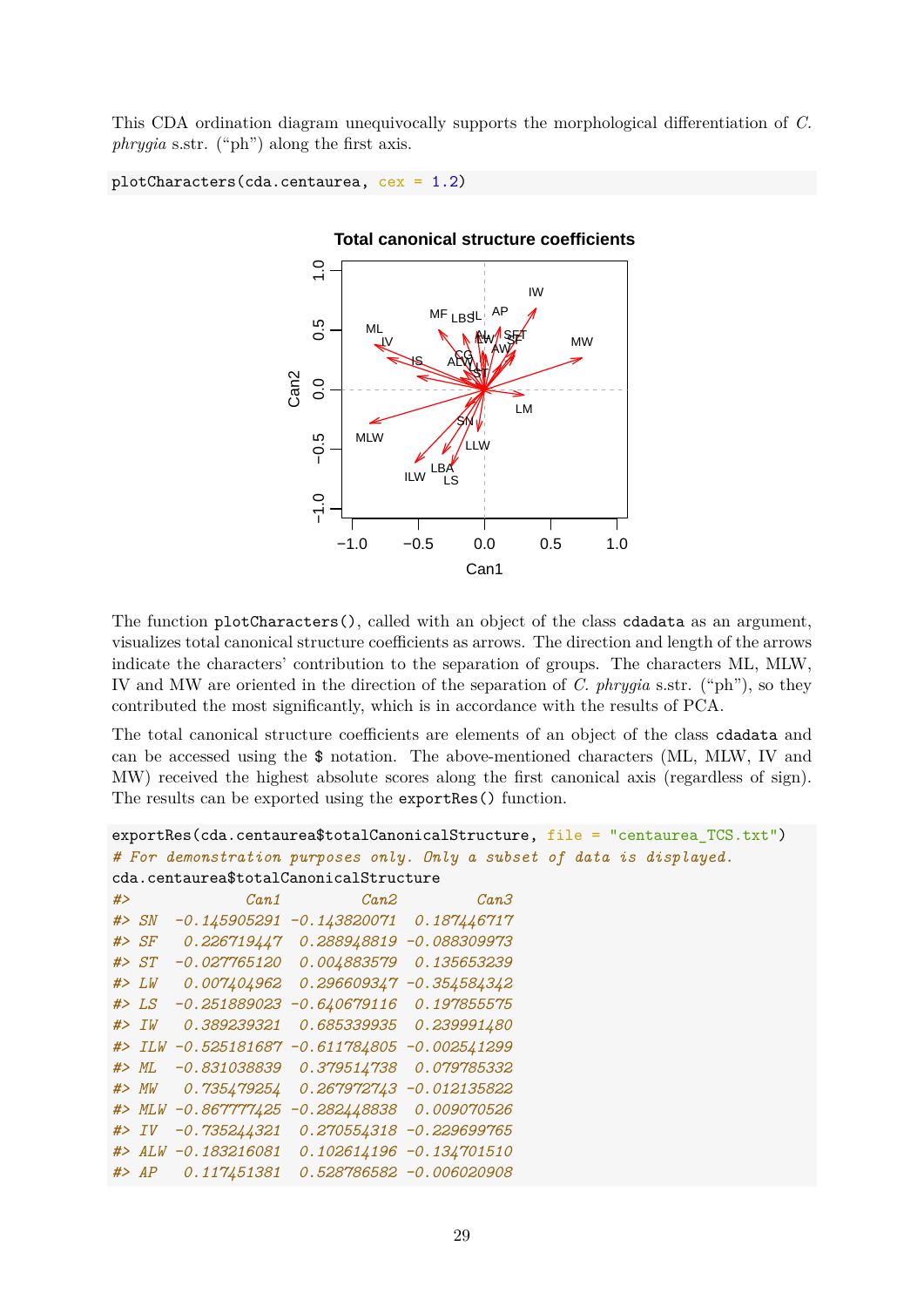A 3D scatterplot can be produced using the plot3Dpoints() function. The viewing direction and slope (co-latitude) can be set using the theta and phi arguments, respectively.

```
plot3Dpoints(cda.centaurea, col = c("blue","green","red","orange"),
                                phi = 12, theta = 25)
                         Can3 (5.38%)
                           2
                          4
```


To gain better insight into the differentiation among the remaining taxa (*C. pseudophrygia*, *C. stenolepis* and their putative hybrid), these taxa will be analysed separately. A new subdataset (stPsHybr) will be created by removing *C. phrygia* from the original dataset.

```
stPsHybr = removeTaxon(centaurea, taxonName = "ph")
cda.stPsHybr = cda.calc(stPsHybr)
plotPoints(cda.stPsHybr, col = c("blue", "red", "orange"), pch = c(8, 20, 18),legend = T, ncol = 2, legend.pos="bottomright")
```
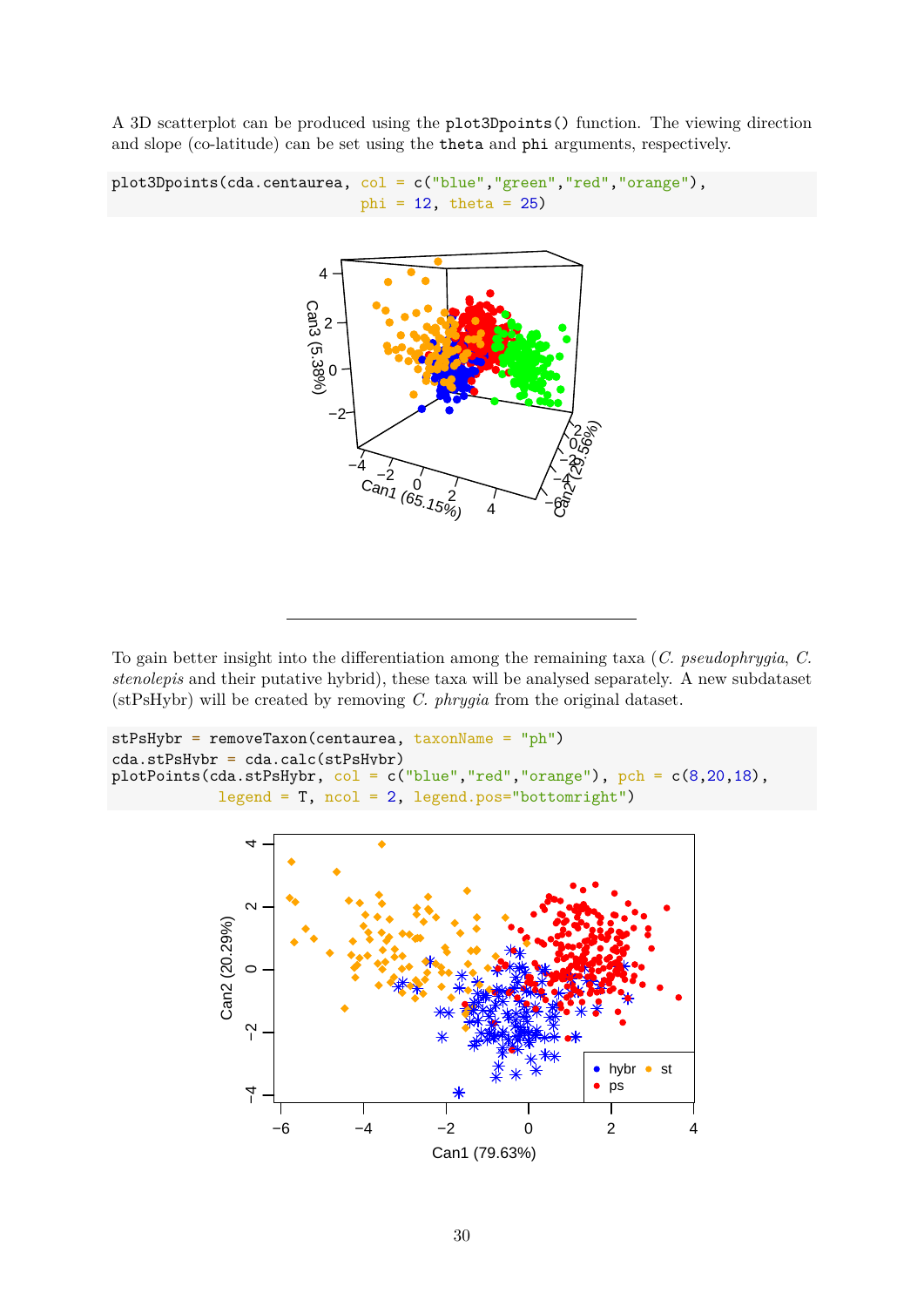|        |              |                | cda.stPsHybr\$totalCanonicalStructure |
|--------|--------------|----------------|---------------------------------------|
| #>     |              | Can1           | Can2                                  |
|        | #> SN        | $-0.184060229$ | 0.140729352                           |
|        | #> $SF$      | 0.380685926    | $-0.045311134$                        |
|        | # > ST       | 0.001661422    | 0.112106806                           |
|        | #> SFT       | 0.413332646    | $-0.162634321$                        |
| #      |              | 0.038953631    | $-0.265634161$                        |
| #>     | T.W          | 0.332488605    | $-0.380540862$                        |
| #>     | LLW          | $-0.379824050$ | 0.278389296                           |
|        | $#$ > $LM$   | 0.048811155    | 0.103057725                           |
|        | $#$ > $I.BA$ | $-0.644983671$ | $-0.296127557$                        |
| #>     | LBS          | 0.437841099    | 0.138703090                           |
| #>     | LS           | $-0.705219959$ | 0.166523413                           |
| #>     | ΙL           | 0.515834335    | 0.238410156                           |
| #>     | TW           | 0.797627723    | 0.248437287                           |
| #>     | <b>ILW</b>   | $-0.759008837$ | $-0.091588297$                        |
|        | #> CG        | 0.129352318    | $-0.050925559$                        |
| #>     | ML.          | 0.311426180    | $-0.358590686$                        |
| #>     | MW           | 0.699934603    | 0.275940062                           |
| #>     | MT.W         | $-0.659822961$ | $-0.289017875$                        |
|        | #> $MF$      | 0.499559997    | $-0.005854128$                        |
|        | $#$ > IS     | $-0.007715440$ | $-0.188181984$                        |
| #>     | IV           | 0.113766105    | $-0.544282887$                        |
| # > AL |              | 0.340820227    | $-0.048742382$                        |
|        | # > AW       | 0.272345410    | 0.079949564                           |
|        | $#$ > $ALW$  | 0.058836906    | $-0.187449402$                        |
|        | #> AP        | 0.604687608    | $-0.030108718$                        |

The first axis captures most of the variation. Characters correlated with this axis (IW, ILW, LS, MW and MLW) are the most suitable for the taxonomic delimitation of *C. pseudophrygia* ("ps") and *C. stenolepis* ("st"), while their hybrid exhibits intermediate values of these particular characters. The characters correlated with the second axis (IV, ML and LW) contribute to the separation of the hybrid from the parental species.

### <span id="page-30-0"></span>**Passive prediction of samples.**

Sometimes it is desirable to passively display (predict) the position of certain samples in the canonical space formed by other samples. This approach is useful for displaying the position of hybrids, type specimens, "atypical" populations (that could not be assigned reliably to any of the predefined groups), etc. Passive samples can be specified using the passiveSamples argument (accepting both populations and taxa). These samples are excluded from the computation of the discriminant function and only passively predicted in the multidimensional space.

Note that in the following example, in which hybrids are passively projected into the analysis of parental species, only two "active" groups are present, "ps" and "st". In such a case, there is only one canonical axis and the sample scores are displayed as a histogram instead of a scatterplot by the plotPoints() function. The additional parameter breaks allows to define the width of intervals (histogram columns). Also note the use of semi-transparent colours to show the overlap of the groups. The colours are defined using the rgb() function, in which the argument alpha defines opacity, in the example below on a scale 0 (fully transparent) to 255 (solid).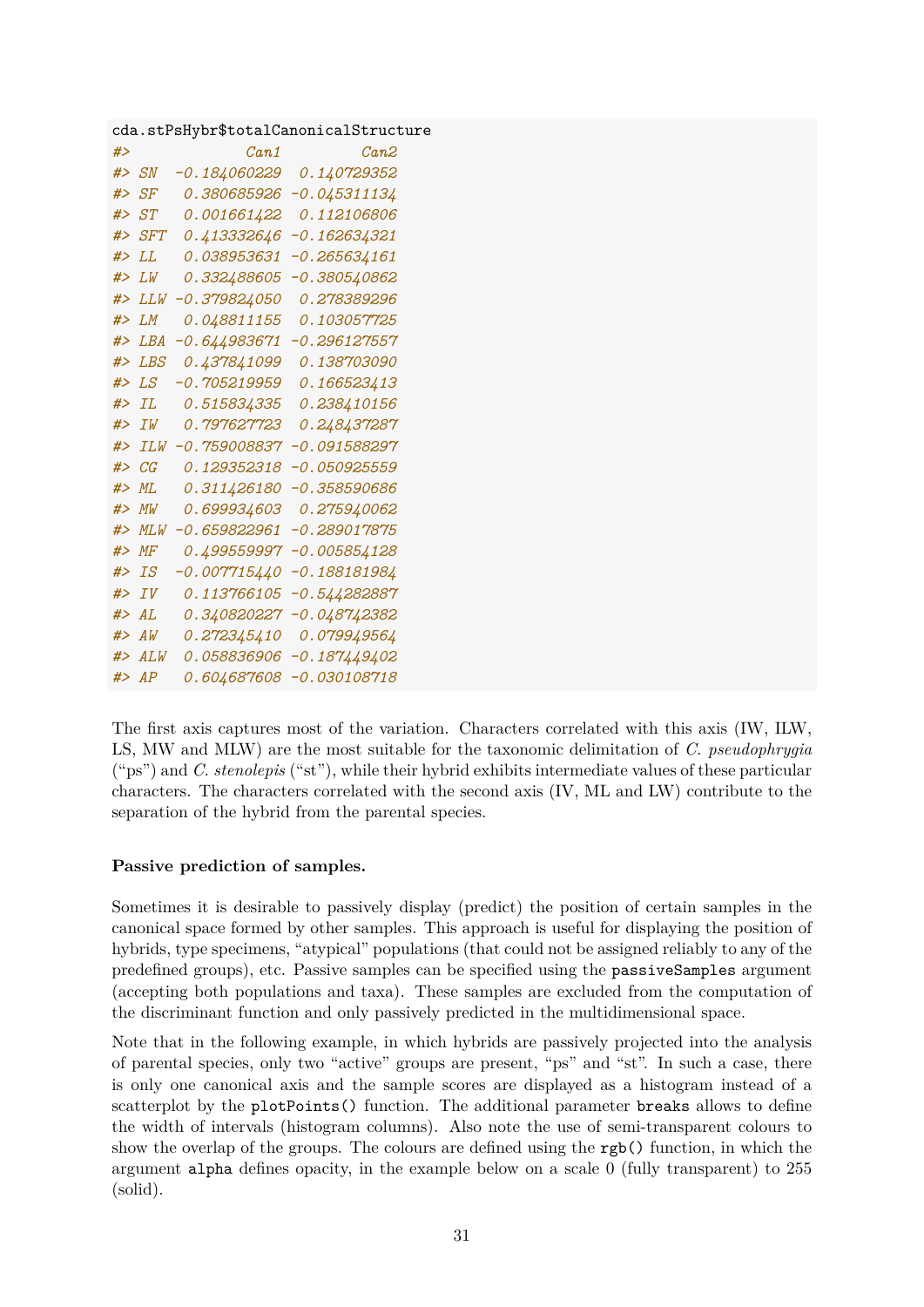```
cda.stPs_passiveHybr = cda.calc(stPsHybr, passiveSamples = "hybr")
plotPoints(cda.stPs_passiveHybr, legend = T, breaks = 0.2,
                col = c(rgb(0,0,255, alpha=255, max=255), # blue
                        rgb(255,0,0, alpha=160, max=255), # red
                        rgb(255,102,0, alpha=160, max=255))) # orange,
```


plotPoints(cda.stPs\_passiveHybr, breaks = 0.2, col = c(rgb(0,0,0, alpha=255, max=255), *# hybr - black* rgb(255,255,255, alpha=80, max=255), *# ps - white* rgb(255,255,255, alpha=80, max=255))) *# st - white*

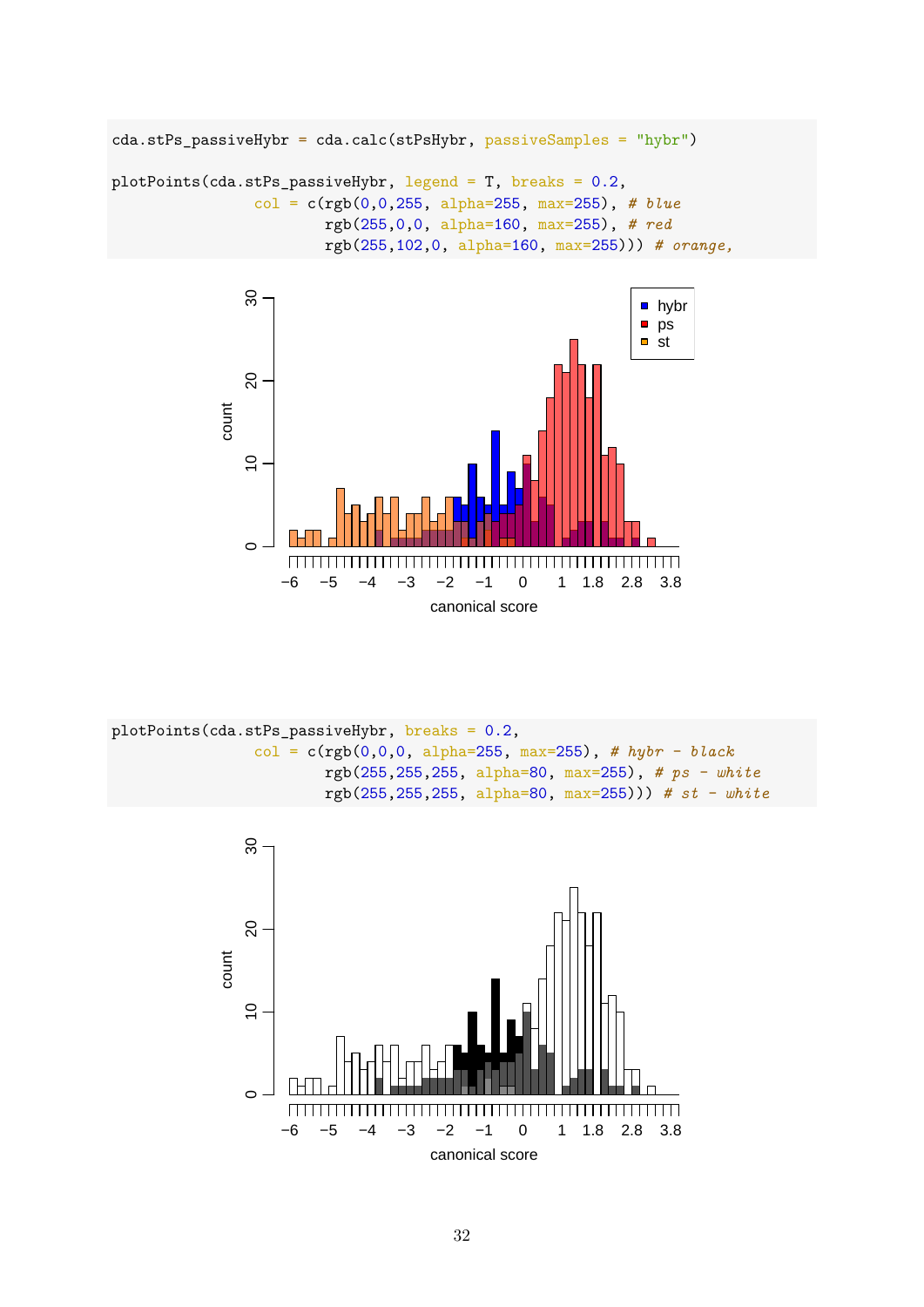## <span id="page-32-0"></span>**10. Classificatory discriminant analysis**

Classificatory discriminant analysis (based on the packages MASS and class; Venables & Ripley, 2002) is used to classify observations (sample dataset) into known groups, using criteria (discriminant functions) based on other observations with known group membership (training dataset). Group membership should be defined using independent, non-morphological data of some sort, for example on ploidy levels, geographic origin or genetic groups, to avoid circular reasoning. If a morphological character has to be used to define groups, it should be excluded from further analyses. The results then indicate whether the retained characters are able to separate the groups in addition to the defining character. Often, however, we do not have two independent datasets (training and sample). We then opt for a cross validation procedure, in which part of the dataset is used to compute the criteria that are applied to the remaining observations, and the procedure is repeated until all observations are classified. The default is leave-one-out cross validation (the criterion is based on  $n-1$  individuals and applied to the individual left out), but it is also possible to use whole populations as leave-out units (as individuals from a population are not completely independent observations and may be morphologically closer to each other than to individuals from other populations). The cross-validation mode can be specified by the argument crossval as "indiv" or "pop" (the former, which is the default option, is applied in the example below). The resulting classification is then compared with the original (*a priori*) classification of individuals into groups. The result of classificatory DA is stored in an object of the class classifdata. The classif.matrix() function formats the results of the above functions as a summary classification table of taxa, populations or individuals. The results (classification tables) can be exported using the exportRes() function.

As stated above, discriminant analyses have certain requirements: (1) No character may be a linear combination of any other character; (2) No pair of characters may be highly correlated; (3) No character may be invariant in any taxon (group); (4) For the number of taxa  $(g)$ , characters (p) and total number of samples (n) the following should hold:  $0 < p < (n - g)$ ; and (5) There must be at least two groups (taxa) and in each group there must be at least two objects. Violation of these requirements is reflected by warning or error messages (rank deficiency).

To fulfil these requirements, only a subset of characters is used. Linearly independent characters can be identified by stepwise discriminant analysis and invariant characters within a taxon are revealed by the descrTaxon() function. If invariant characters are present, a more common practice is to add a small constant (e.g. 0.000001) to some value than to remove the character as a whole. The subset includes all characters identified as most suitable for taxonomic delimitation by PCA and CDA analyses.

|        | stepdisc.calc(centaurea) |     |  |  |                                  |                        |                                            |  |  |  |  |
|--------|--------------------------|-----|--|--|----------------------------------|------------------------|--------------------------------------------|--|--|--|--|
| # $>$  |                          |     |  |  | Entered Removed Partial R-square | $F$ -value             | Pr > F                                     |  |  |  |  |
| $#$ 1  |                          | MLW |  |  |                                  |                        | $0.667335064$ $406.554939$ $7.890234e-145$ |  |  |  |  |
| # > 2  |                          | ML  |  |  |                                  | 0.506437108 207.611046 | 1.192547e-92                               |  |  |  |  |
| #> 3   |                          | IW  |  |  | 0.200252478                      | 50.579714              | 3.483830e-29                               |  |  |  |  |
| # > 4  |                          | LS  |  |  | 0.157685396                      | 37.752982              | 2.249101e-22                               |  |  |  |  |
| # > 5  |                          | ΙV  |  |  | 0.146472637                      | 34.550532              | 1.281334e-20                               |  |  |  |  |
| #> 6   |                          | МW  |  |  | 0.115246110                      | 26.181821              | $6.249414e-16$                             |  |  |  |  |
| #> 7   |                          | MF  |  |  | 0.091473201                      | 20.203721              | 1.736040e-12                               |  |  |  |  |
| #> 8   |                          | AP  |  |  | 0.070455039                      | 15.184304              | 1.550026e-09                               |  |  |  |  |
| # > 9  |                          | ΙS  |  |  | 0.056738406                      | 12.030259              | 1.174018e-07                               |  |  |  |  |
| # > 10 |                          | LBA |  |  | 0.056209421                      | 11.891566              | 1.422384e-07                               |  |  |  |  |
| # > 11 |                          | LW  |  |  | 0.054420588                      | 11.472159              | 2.538006e-07                               |  |  |  |  |
|        | # > 12                   | AL  |  |  | 0.047197814                      | 9.857623               | 2.364358e-06                               |  |  |  |  |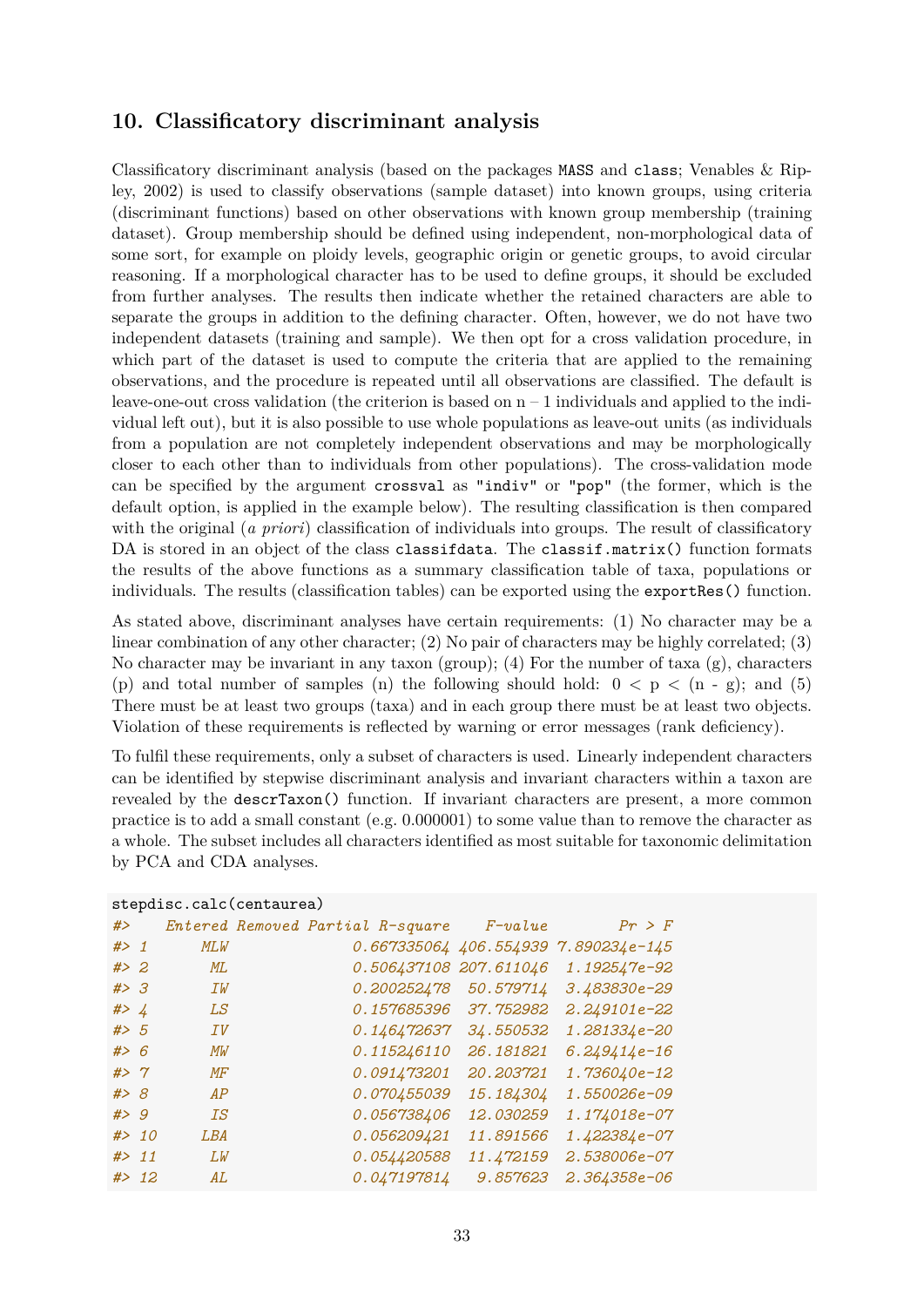*#> 13 ILW 0.038600447 7.976519 3.205143e-05 #> 14 LBS 0.033553832 6.885891 1.454076e-04 #> 15 SFT 0.026130580 5.312678 1.281299e-03 #> 16 CG 0.028448848 5.788052 6.647989e-04 #> 17 IL 0.020554879 4.141286 6.406217e-03 #> 18 LM 0.012787149 2.551697 5.474060e-02 #> 19 ALW 0.011851686 2.358787 7.062704e-02 #> 20 AW 0.013462436 2.679193 4.621888e-02 #> 21 AL 0.005503766 1.086553 3.541773e-01 #> 22 SF 0.011227184 2.229299 8.371473e-02 #> #> Selected characters: #> MLW, ML, IW, LS, IV, MW, MF, AP, IS, LBA, LW, AL, ILW, LBS, SFT, CG, IL, LM, ALW, AW, SF* partialCent = keepCharacter(centaurea, c("MLW", "ML", "IW", "LS", "IV", "MW", "MF", "AP", "IS", "LBA", "LW", "AL", "ILW", "LBS","SFT", "CG", "IL", "LM", "ALW", "AW", "SF")) descrTaxon(partialCent, format = "\$SD") *#> group hybr ph ps st #> 1 format SD SD SD SD #> 2 N 120 160 240 92 #> 3 MLW 3.912 1.962 4.522 5.531 #> 4 ML 1.66 1.255 1.548 1.269 #> 5 IW 0.234 0.175 0.192 0.208 #> 6 LS 0.359 0.243 0.111 0.491 #> 7 IV 0.129 0 0.459 0.501 #> 8 MW 0.123 0.394 0.251 0.11 #> 9 MF 2.069 2.066 2.054 1.801 #> 10 AP 0.194 0.256 0.243 0.204 #> 11 IS 0.341 0.454 0.429 0.435 #> 12 LBA 0.501 0.332 0.2 0.479 #> 13 LW 0.78 1.049 0.86 0.783 #> 14 AL 0.295 0.237 0.24 0.281 #> 15 ILW 0.147 0.078 0.117 0.217 #> 16 LBS 0.374 0.191 0.493 0 #> 17 SFT 0.164 0.139 0.142 0.106 #> 18 CG 0.435 0.283 0.443 0.35 #> 19 IL 0.152 0.133 0.135 0.119 #> 20 LM 0 0.352 0.143 0.104 #> 21 ALW 0.195 0.176 0.228 0.246 #> 22 AW 0.098 0.115 0.104 0.094 #> 23 SF 9.827 10.211 9.084 8.944* partialCent\$data[ partialCent\$Taxon == "hybr", "LM" ][1] = partialCent\$data[partialCent\$Taxon=="hybr","LM"][1] + 0.000001 partialCent\$data[ partialCent\$Taxon == "ph", "IV" ][1] = partialCent\$data[partialCent\$Taxon=="ph","IV"][1] + 0.000001 partialCent\$data[ partialCent\$Taxon == "st", "LBS"][1] = partialCent\$data[partialCent\$Taxon=="st","LBS"][1] + 0.000001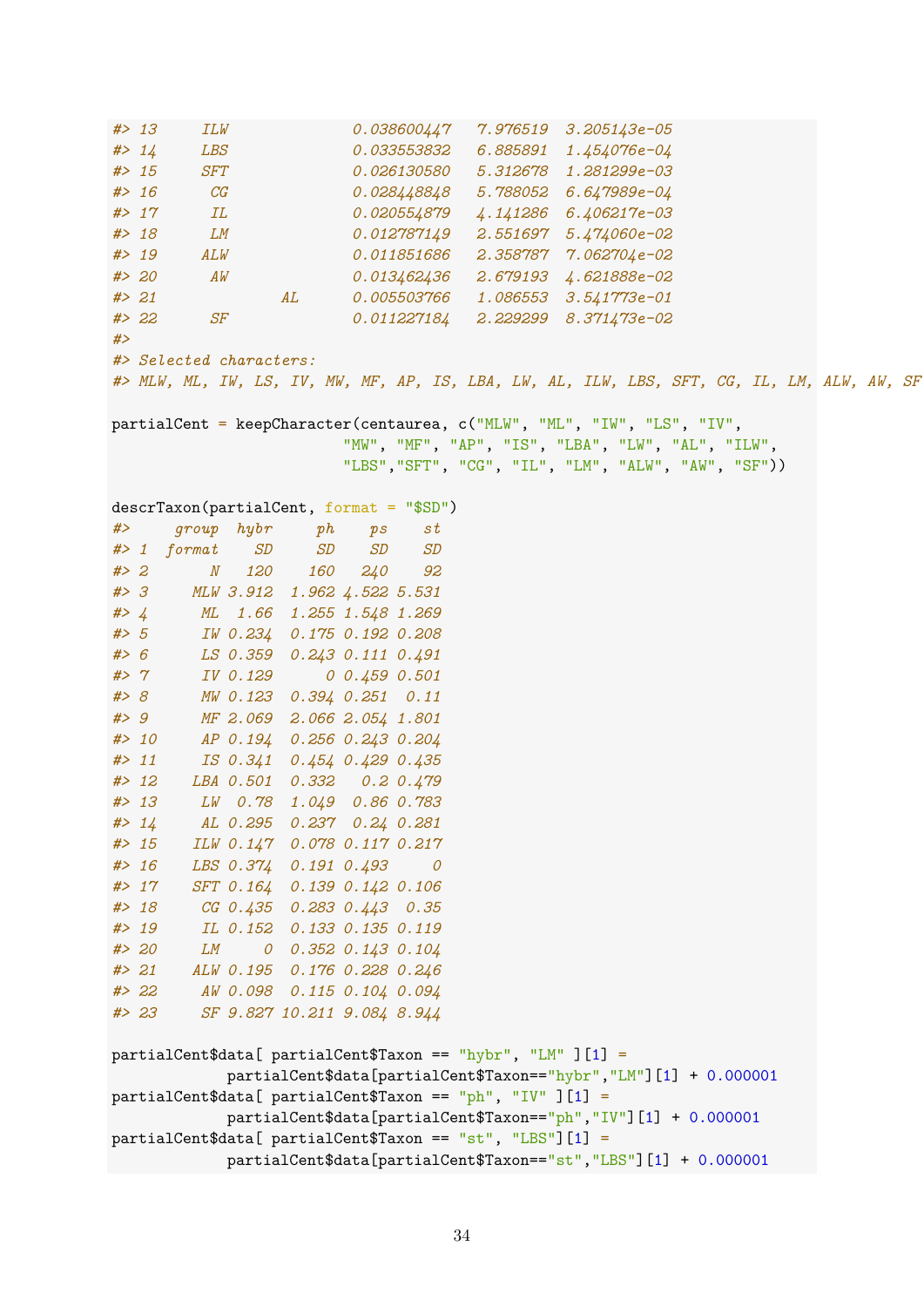If the data have an approximately normal distribution, linear (LDA; classif.lda()) or quadratic (QDA; classif.qda()) discriminant function can be used. The decision what analysis to use should be based on the homogeneity of the within-group covariance matrices (tested by Box's M-test; BoxMTest()). LDA assumes equality of covariances among the characters (the predictor variables). This assumption is relaxed with QDA.

The non-parametric k nearest neighbours method (classif.knn()) can be used without making any assumptions about data distributions.

```
boxMTest(partialCent)
#> Box's M-test for homogeneity of covariance matrices
#> Chi-Sq (approx.) = 14628, df = 693, p-value < 2.2e-16
```
The Box's M test indicates that there is a significant difference in the covariance matrices among taxa (p-value  $\lt$  0.001), so quadratic DA is recommended.

### <span id="page-34-0"></span>**10.1 Linear discriminant analysis (LDA)**

Linear discriminant analysis can be performed by invoking the classif.lda() function. If collinear variables are present, a warning message is returned. The problem of multicollinearity is not covered in this tutorial, but note that if the classification itself is the only thing that matters, the warning can be ignored.

#### classifRes.lda = classif.lda(partialCent)

| $classif.matrix(classifRes.lda, level = "taxon")$ |                                                          |                   |       |                  |   |                      |                  |                |       |  |  |
|---------------------------------------------------|----------------------------------------------------------|-------------------|-------|------------------|---|----------------------|------------------|----------------|-------|--|--|
|                                                   | #> Taxon N as.hybr as.ph as.ps as.st correct correct [%] |                   |       |                  |   |                      |                  |                |       |  |  |
|                                                   |                                                          |                   |       | #> 1 hybr 120 92 |   | 23<br>$\overline{0}$ | 5                | 92             | 76.67 |  |  |
| # > 2                                             |                                                          |                   |       | <i>ph</i> 160 0  |   |                      | 154 6 0          | 154            | 96.25 |  |  |
|                                                   |                                                          | $# > 3$ ps $240$  |       | 36               | 8 | 195                  | $\overline{1}$   | 195            | 81.25 |  |  |
| #> $\sqrt{4}$                                     |                                                          |                   | st 92 | 12               | 0 |                      | $3 \frac{77}{7}$ | $\gamma\gamma$ | 83.70 |  |  |
|                                                   |                                                          | $#$ > 5 Total 612 |       | 140 -            |   | 162 227              | 83               | 518            | 84.64 |  |  |

```
classif.matrix(classifRes.lda, level = "pop")
```

| #>     |        | Population Taxon |                   |    |                |                |                |                |    | N as.hybr as.ph as.ps as.st correct correct [%] |
|--------|--------|------------------|-------------------|----|----------------|----------------|----------------|----------------|----|-------------------------------------------------|
| # > 1  |        | BABL             | $p_{\mathcal{S}}$ | 20 | <i>10</i>      | 0              | 9              | 1              | 9  | <i>45.00</i>                                    |
| # > 2  |        | <b>BABU</b>      | h y b r           | 20 | 18             | 0              | 0              | 2              | 18 | <i>90.00</i>                                    |
| #> 3   |        | <b>BOL</b>       | $p_{\mathcal{S}}$ | 20 | 3              | $\overline{O}$ | 17             | 0              | 17 | 85.00                                           |
| # > 4  |        | <b>BRT</b>       | ph                | 20 | $\overline{O}$ | 20             | $\overline{O}$ | $\overline{O}$ | 20 | <i>100.00</i>                                   |
| # > 5  |        | BUK              | ph                | 20 | 0              | 15             | 5              | $\overline{O}$ | 15 | 75.00                                           |
| #> 6   |        | <b>CERM</b>      | $p_{\mathcal{S}}$ | 20 | 14             | 0              | 6              | $\Omega$       | 6  | 30.00                                           |
| #> 7   |        | <b>CERV</b>      | ph                | 20 | 0              | 20             | $\Omega$       | $\Omega$       | 20 | <i>100.00</i>                                   |
| #> 8   |        | <i>CZLE</i>      | $p_{\mathcal{S}}$ | 20 | 0              | 1              | 19             | $\Omega$       | 19 | 95.00                                           |
| #> 9   |        | DEB              | h y b r           | 20 | 15             | $\overline{O}$ | 4              | 1              | 15 | 75.00                                           |
|        | # > 10 | <i>DOM</i>       | st                | 12 | $\Omega$       | $\overline{O}$ | $\Omega$       | 12             | 12 | <i>100.00</i>                                   |
| # > 11 |        | <b>DUB</b>       | st                | 20 | $\frac{1}{4}$  | 0              | $\Omega$       | 16             | 16 | 80.00                                           |
|        | # > 12 | <b>HVLT</b>      | $p_{\mathcal{S}}$ | 20 |                | $\overline{O}$ | 19             | $\Omega$       | 19 | 95.00                                           |
| # > 13 |        | <i>KASH</i>      | $p_{\mathcal{S}}$ | 20 | 0              | 1              | 19             | 0              | 19 | 95.00                                           |
| #>     | 14     | <i>KOT</i>       | p h               | 20 | 0              | 20             | $\Omega$       | $\Omega$       | 20 | <i>100.00</i>                                   |
| # > 15 |        | <i>KOZH</i>      | $\n  p$           | 20 | 0              | $\overline{O}$ | 20             | $\Omega$       | 20 | <i>100.00</i>                                   |
| # > 16 |        | <b>KRO</b>       | p h               | 20 | 0              | 20             | $\overline{O}$ | 0              | 20 | <i>100.00</i>                                   |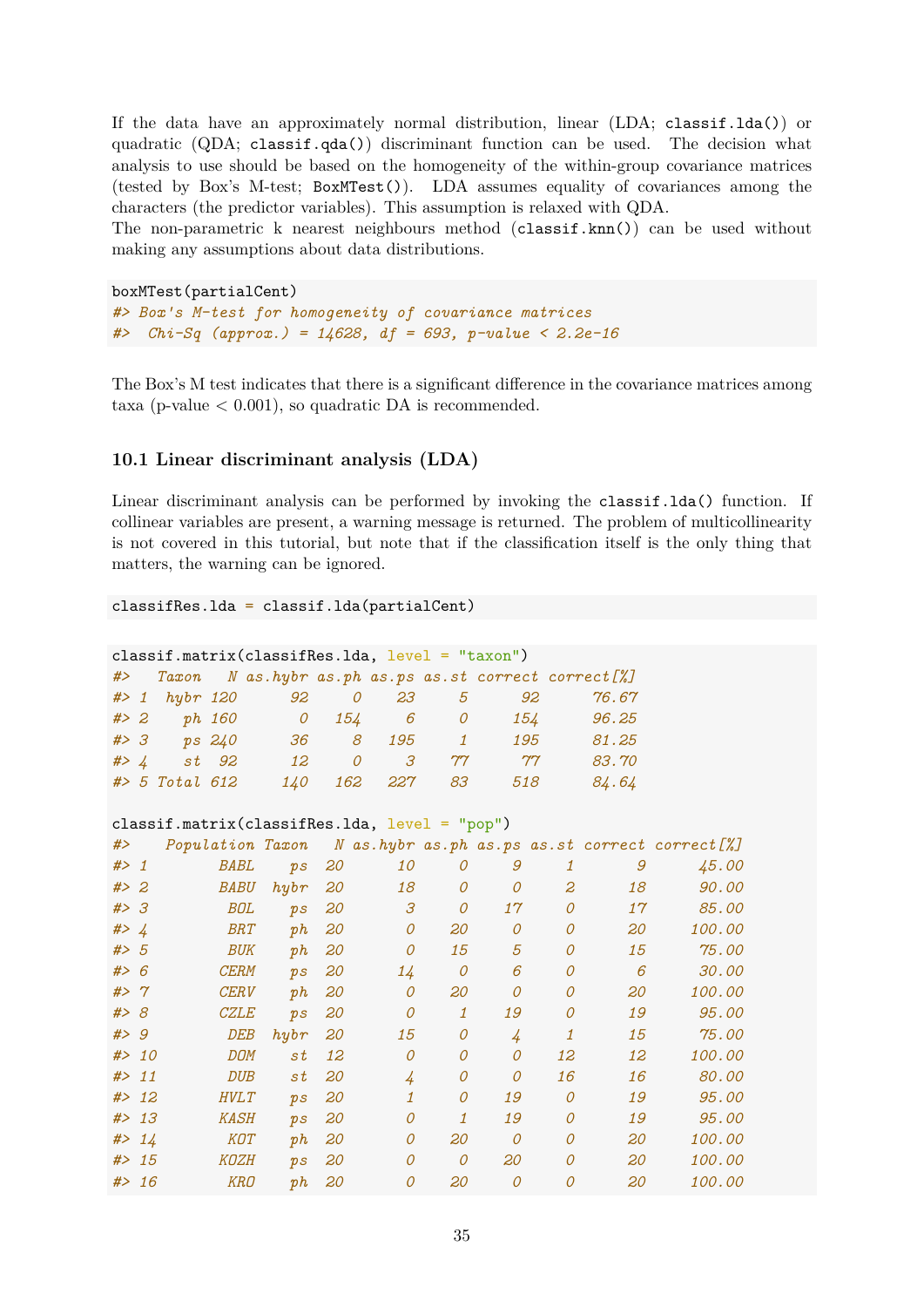| # > 17 | <b>LES</b>       | st                | 20  | 5   | $\overline{O}$ | 3              | 12             | 12  | 60.00         |  |
|--------|------------------|-------------------|-----|-----|----------------|----------------|----------------|-----|---------------|--|
| # > 18 | <b>MIL</b>       | st                | 20  | 2   | 0              | $\mathcal O$   | 18             | 18  | 90.00         |  |
| # > 19 | NEJ              | ph                | 20  | 0   | 20             | 0              | $\mathcal O$   | 20  | <i>100.00</i> |  |
| # > 20 | <b>NSED</b>      | ph                | 20  | 0   | 19             | 1              | $\overline{O}$ | 19  | 95.00         |  |
| # > 21 | OLE <sub>1</sub> | p s               | 20  | 1   | 0              | 19             | 0              | 19  | 95.00         |  |
| # > 22 | OLE2             | $p_{\mathcal{S}}$ | 20  | 1   | 6              | 13             | $\mathcal O$   | 13  | 65.00         |  |
| # > 23 | <b>PRIS</b>      | $p_{\mathcal{S}}$ | 20  | 3   | $\mathcal O$   | 17             | $\overline{O}$ | 17  | 85.00         |  |
| # > 24 | <b>PROS</b>      | h y b r           | 20  | 8   | 0              | 12             | 0              | 8   | 40.00         |  |
| # > 25 | RTE              | h y b r           | 20  | 20  | 0              | 0              | $\mathcal O$   | 20  | <i>100.00</i> |  |
| # > 26 | <b>RUS</b>       | h y b r           | 20  | 17  | $\mathcal O$   | 2              | 1              | 17  | 85.00         |  |
| # > 27 | <b>SOK</b>       | p s               | 20  | 1   | 0              | 19             | 0              | 19  | 95.00         |  |
| # > 28 | <b>STCV</b>      | ph                | 20  | 0   | 20             | $\overline{O}$ | $\mathcal O$   | 20  | 100.00        |  |
| # > 29 | <b>STGH</b>      | p s               | 20  | 2   | $\mathcal O$   | 18             | $\overline{O}$ | 18  | 90.00         |  |
| # > 30 | <b>VIT</b>       | h y b r           | 20  | 14  | 0              | 5              | $\mathbf{1}$   | 14  | 70.00         |  |
| # > 31 | VOL              | st                | 20  | 1   | 0              | $\mathcal O$   | 19             | 19  | 95.00         |  |
| # > 32 | Total            |                   | 612 | 140 | 162            | 227            | 83             | 518 | 84.64         |  |
|        |                  |                   |     |     |                |                |                |     |               |  |

A detailed classification of populations is very useful, as it can reveal atypical or incorrectly assigned populations. Most of the populations from the sample data were classified successfully (generally over 70% of correct classifications and often 100%), but some populations (BABL, CERM, LES, OLE2, PROS) yielded a maximum of 65% of correct classifications. Moreover, almost all of them were "incorrectly" clustered by hierarchical classification, and the positions of these populations in the PCA ordination plot are within clusters of different taxa. Such populations require further attention. For example, these results may indicate previously unrecognized hybridization.

The results can be exported to the clipboard or a file using the exportRes() function. In the example below, posterior probabilities of classification of an individual into each group are exported.

classif\_lda = classif.matrix(classifRes.lda, level = "indiv") exportRes(object = classif\_lda, file = "lda\_classifMatrix.txt")

### <span id="page-35-0"></span>**10.2 Quadratic discriminant analysis (LDA)**

Quadratic DA does not assume equal covariance matrices among groups and can be calculated by the classif.qda() function.

classifRes.qda = classif.qda(partialCent)

| $classif.matrix(classifRes.qda, level = "taxon")$ |  |                   |  |                             |                          |                          |              |             |                                                          |  |  |
|---------------------------------------------------|--|-------------------|--|-----------------------------|--------------------------|--------------------------|--------------|-------------|----------------------------------------------------------|--|--|
|                                                   |  |                   |  |                             |                          |                          |              |             | #> Taxon N as.hybr as.ph as.ps as.st correct correct [%] |  |  |
|                                                   |  |                   |  | $\#$ 1 hybr 120 105 0 3 12  |                          |                          |              | 105         | 87.50                                                    |  |  |
|                                                   |  |                   |  | $\#$ 2 ph 160 0 158 2 0 158 |                          |                          |              |             | 98.75                                                    |  |  |
|                                                   |  | $# > 3$ ps $240$  |  |                             |                          |                          | 118 31 74 17 | 7/4         | 30.83                                                    |  |  |
|                                                   |  | $# > 4$ st 92     |  | 8 <sup>7</sup>              | $\overline{\mathcal{O}}$ | $\overline{\phantom{a}}$ | 82           | 82          | 89.13                                                    |  |  |
|                                                   |  | $#$ > 5 Total 612 |  |                             | 231 189 81 111           |                          |              | $\angle 19$ | 68.46                                                    |  |  |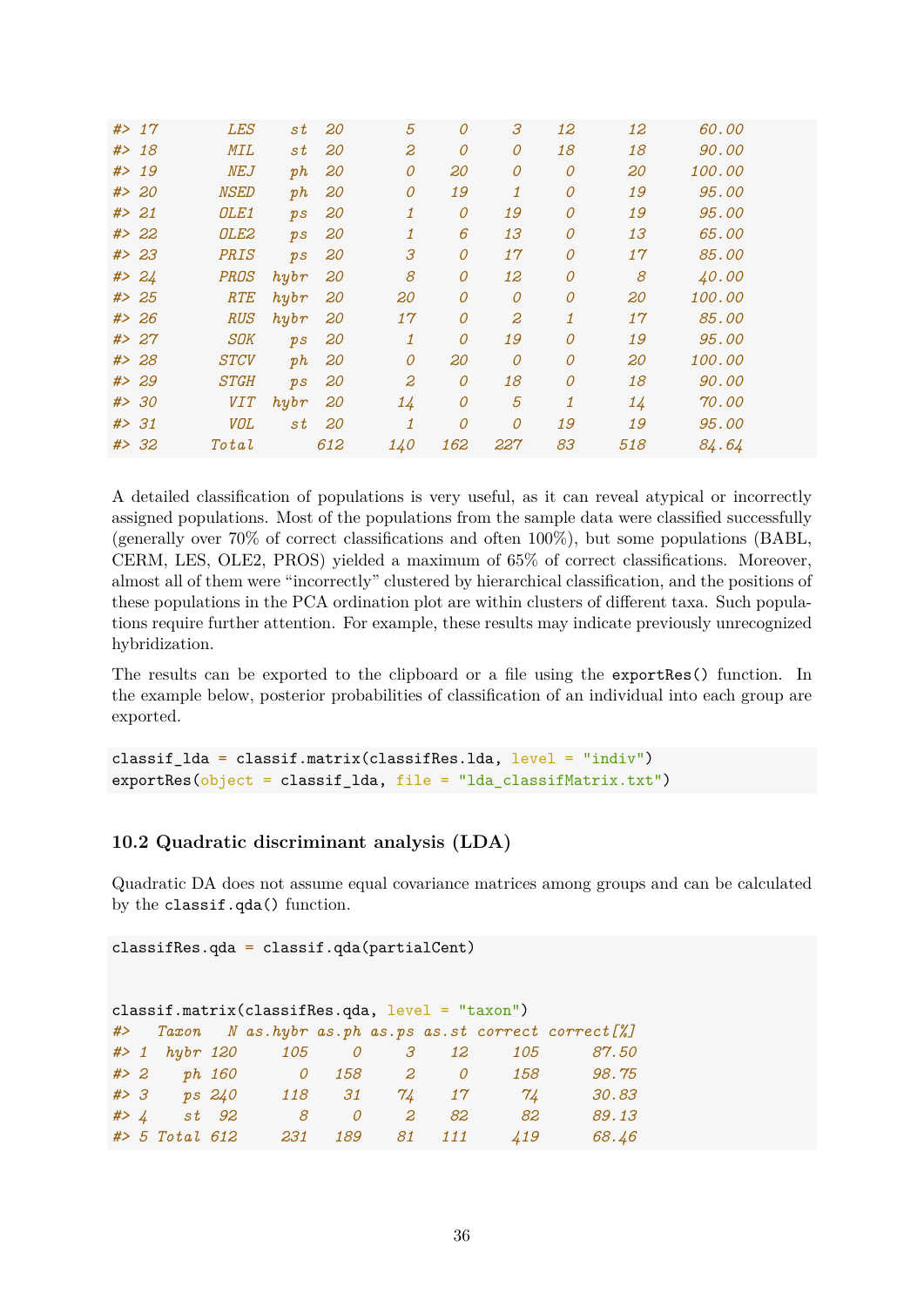### <span id="page-36-0"></span>**10.3 K nearest neighbour classificatory DA**

The **k nearest neighbour** method classifies each individual according to the *a priori* classification of its k neighbours (by Euclidean distance) using a majority vote. As this method uses Euclidean distance, the characters are standardized to a zero mean and a unit variance. The cross-validation mode can be set as "indiv" or "pop", in the same manner as above.

The optimum number of neighbours to consider is unknown, but it is estimated empirically from the data. The knn.select() function searches for the optimal k for the given dataset. The function can use two cross-validation methods (by individuals and populations) in a similar way as with classificatory discriminant analysis functions (the latter is used in the example below). The function computes the number of correctly classified individuals for k values from 1 to 30 and highlights the value with the greatest success rate. Ties (i.e. when there are the same numbers of votes for two or more groups) are broken at random, so subsequent iterations may yield different results. Therefore, the functions compute ten iterations, and the average success rates for each k are used; the minimum and maximum success rates for each k are also displayed as error bars. Note that several k values may have nearly the same success rates; if this is the case, the similarity of iterations may also be considered.

knn.select(partialCent, crossval = "pop")

```
#> Tested 10 % of Ks
#> Tested 20 % of Ks
#> Tested 30 % of Ks
#> Tested 40 % of Ks
#> Tested 50 % of Ks
#> Tested 60 % of Ks
#> Tested 70 % of Ks
#> Tested 80 % of Ks
#> Tested 90 % of Ks
#> Tested 100 % of Ks
```


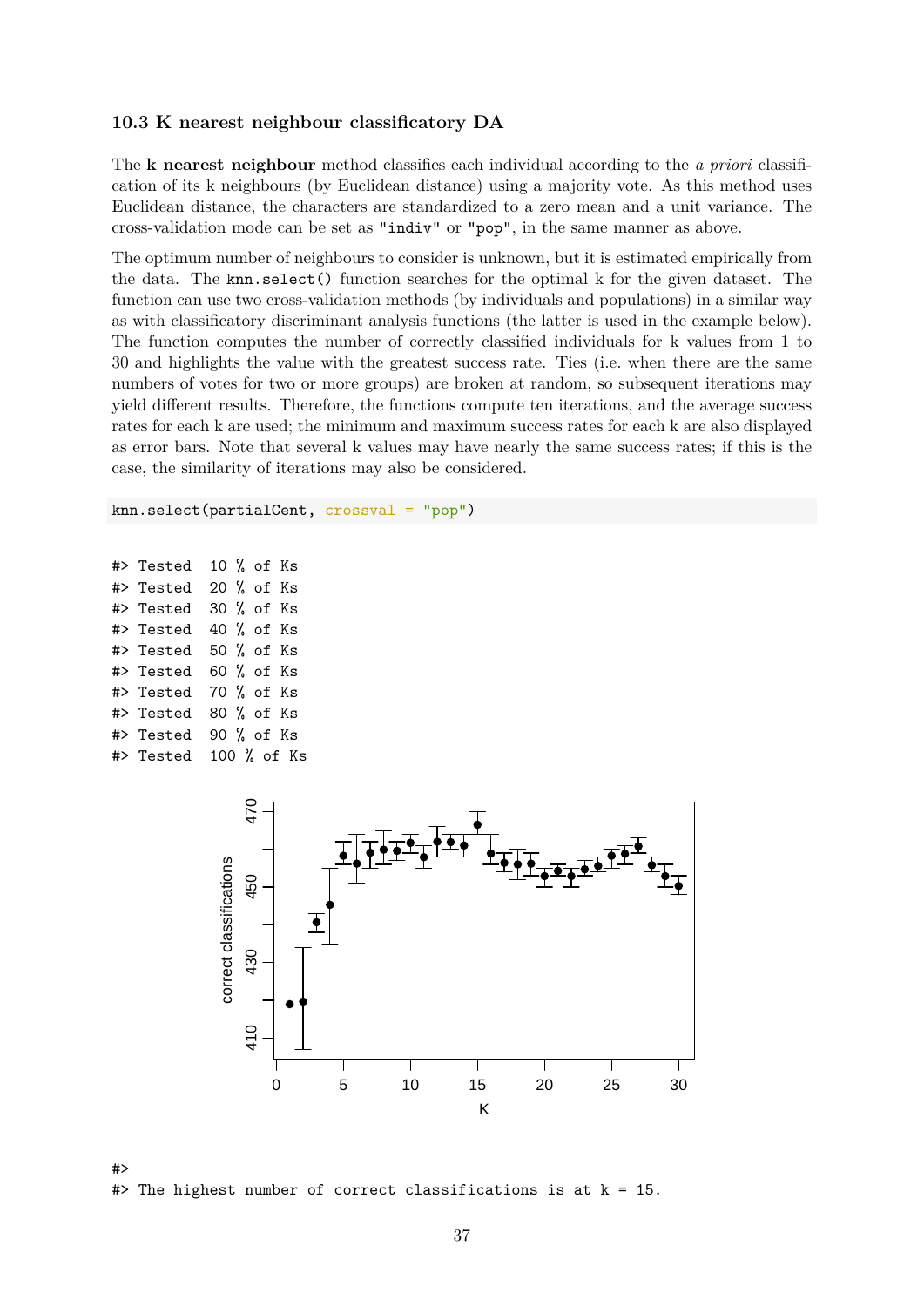The highest number of correct classifications is at  $k = 15$ , so we set k to equal 15 in the classif.knn() function (to classify each individual according its 15 nearest neighbours).

```
classifRes.knn = classif.knn(partialCent, crossval = "pop", k = 15)
classif.matrix(classifRes.knn, level = "taxon")
#> Taxon N as.hybr as.ph as.ps as.st correct correct[%]
#> 1 hybr 120 55 0 52 13 55 45.83
#> 2 ph 160 0 152 5 3 152 95.00
#> 3 ps 240 14 14 212 0 212 88.33
#> 4 st 92 30 4 9 49 49 53.26
#> 5 Total 612 99 170 278 65 468 76.47
```
The results can be exported with the exportRes() function.

```
popClassifMatrix = classif.matrix(classifRes.knn, level = "taxon")
exportRes(popClassifMatrix, file = "clipboard")
```
### <span id="page-37-0"></span>**10.4 Classification of sample individuals based on an independent training set.**

The functions classifSample.lda(), classifSample.qda() and classifSample.knn() are designed to classify hybrid populations, type herbarium specimens, atypical samples, entirely new data, etc. A discriminant criterion is devised from the original (training) dataset and applied to the specific sample(s).

Let us remove population LES, and pretend that sample LES1116 is a type herbarium specimen of *Centaurea stenolepis* and that we want to quantify its similarity with other populations of the species. To classify LES1116, run the following code:

```
trainingSet = removePopulation(partialCent, populationName = "LES")
typeSpecimen = keepSample(partialCent, "LES1116")
classifSample.lda(typeSpecimen, trainingSet)
#> ID Population Taxon classification as.hybr as.ph as.ps as.st
#> 1 LES1116 LES st st 0.0105 0.0143 0.0029 0.9723
classifSample.qda(typeSpecimen, trainingSet)
#> ID Population Taxon classification as.hybr as.ph as.ps as.st
#> 1 LES1116 LES st st 0 0 0 1
classifSample.knn(typeSpecimen, trainingSet, k = 4)
#> ID Population Taxon classification
#> 1 LES1116 LES st st
#> Proportion.of.the.votes.for.the.winning.class
#> 1 1
```
The probability that sample LES1116 is of *C. stenolepis* is over 90%.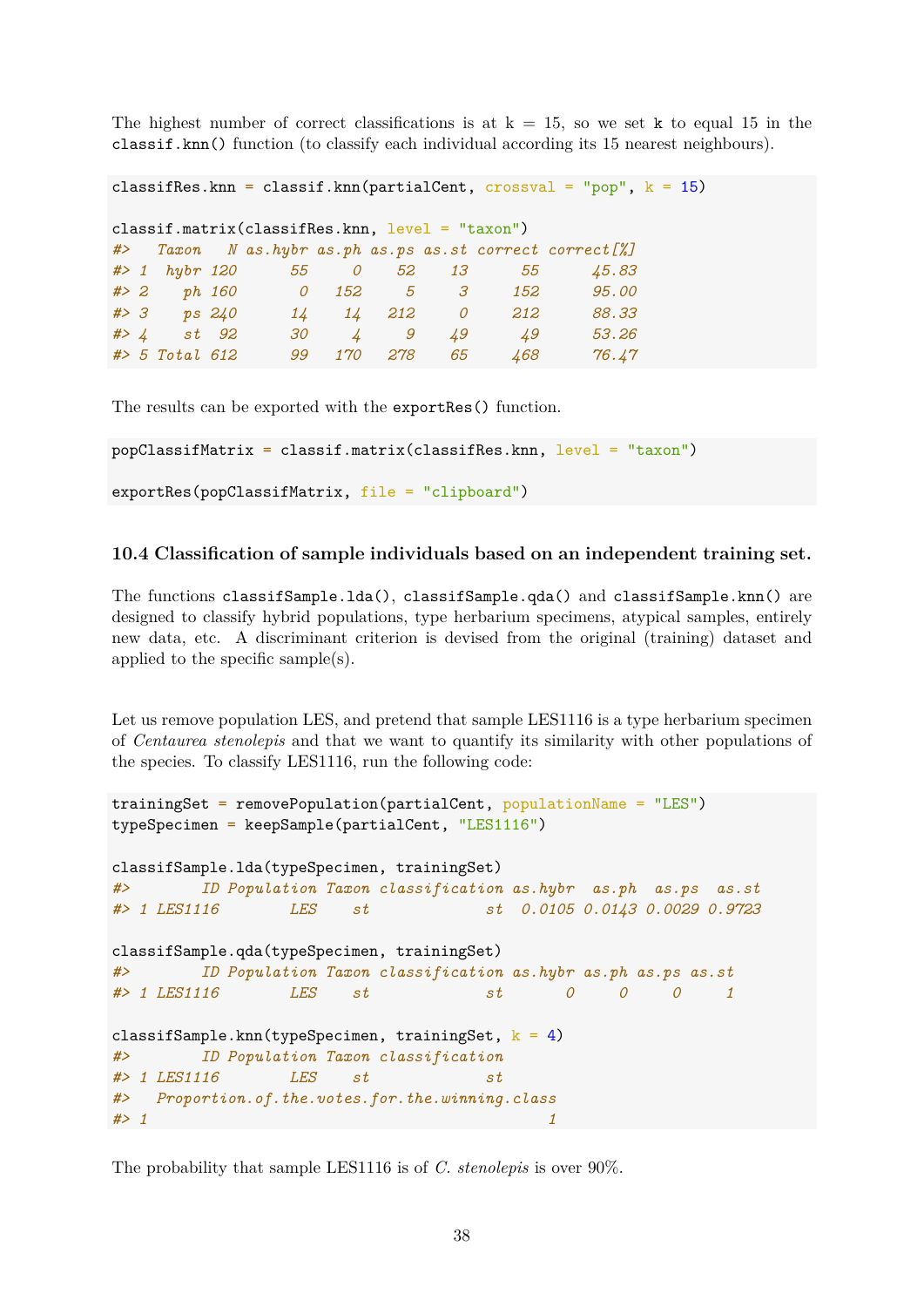## <span id="page-38-0"></span>**Further reading**

A brief account of the multivariate methods used in taxonomy is given in:

**Marhold K. (2011)**. Multivariate morphometrics and its application to monography at specific and infraspecific levels. In: Stuessy TF, Lack HW, eds. *Monographic plant systematics: fundamental assessment of plant biodiversity*. Ruggell: A.R.G. Gantner Verlag K. G., 73–99.

For a detailed description of the methods used, see:

**Legendre P. & Legendre L. (2012)**. *Numerical Ecology*, 3rd English edn. Elsevier Science BV, Amsterdam.

Selection of papers employing the methods of multivariate morphometrics:

**Lihová J., Kudoh H., Marhold K. (2010).** Morphometric studies of polyploid *Cardamine* species (Brassicaceae) from Japan: solving a long-standing taxonomic and nomenclatural controversy. *Australian Systematic Botany* 23, 94-111. doi: 10.1071/sb09038

**Melichárková A., Španiel S., Marhold K., Hurdu B.I., Drescher A., Zozomová-Lihová J. (2019)**. Diversification and independent polyploid origins in the disjunct species *Alyssum repens* from the Southeastern Alps and the Carpathians. *American Journal of Botany* 106, 1499-1518. doi: 10.1002/ajb2.1370

**Skokanová K., Hodálová I., Mereďa P., Slovák M., Kučera, J. (2019)**. The *Cyanus tuberosus* group (Asteraceae) in the Balkans: biological entities require correct names. *Plant Systematics and Evolution* 305, 569–596. doi: 10.1007/s00606-019-01576-4

**Šlenker M., Zozomová-Lihová J., Mandáková T., Kudoh H., Zhao Y., Soejima A., et al. (2018)**. Morphology and genome size of the widespread weed *Cardamine occulta*: how it differs from cleistogamic *C. kokaiensis* and other closely related taxa in Europe and Asia. *Botanical Journal of the Linnean Society* 187, 456-482. doi: 10.1093/botlinnean/boy030

**Španiel S., Marhold K., Passalacqua N.G., Zozomová-Lihová J. (2011)**. Intricate variation patterns in the diploid-polyploid complex of *Alyssum montanum-A. repens* (Brassicaceae) in the Apennine Peninsula: Evidence for long-term persistence and diversification. *American Journal of Botany* 98, 1887-1904. doi: 10.3732/ajb.1100147

**Šrámková G., Kolář F., Záveská E., Lučanová M., Španiel S., Kolník M., et al. (2019)**. Phylogeography and taxonomic reassessment of *Arabidopsis halleri* - a montane species from Central Europe. *Plant Systematics and Evolution* 305, 885-898. doi: 10.1007/s00606-019-01625-y